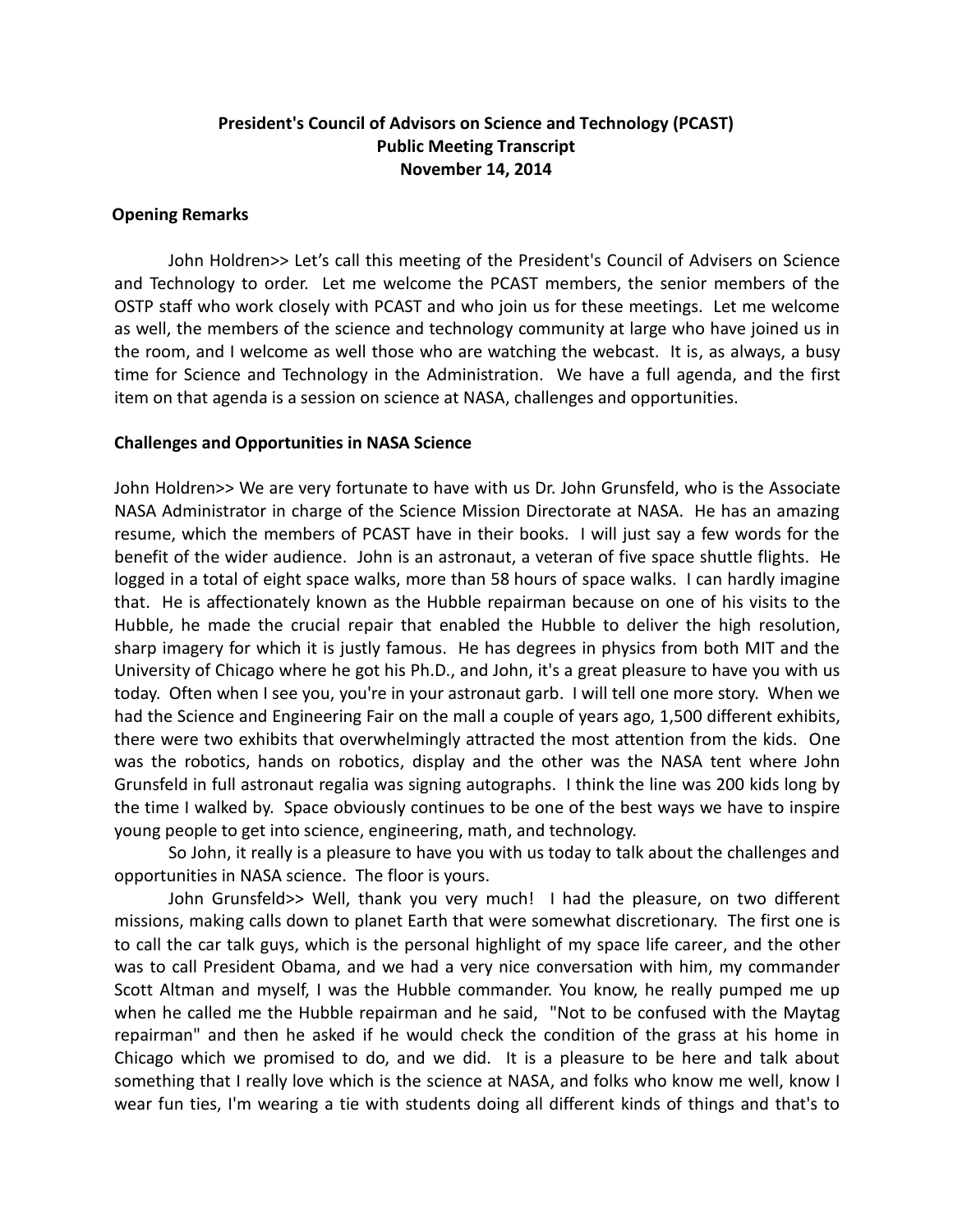remind me to talk about exactly what Dr. Holdren said, which is the importance of providing inspiration to children to study, science, math, technology, and be an inspiration to the world.

When I grew up, and I think it's pretty common for many of you as well, people were interested in dinosaurs and space. That's what inspired us and now, in today's world, it's really robots in space, and if you have robots on Mars with lasers that can zap rocks, that's absolutely the top.

What I would like to do is tell a series of very short stories today about the kinds of science that we do. Jo Handelsman got the full brief about a year or so ago, that took two and a half hours, and I'm going to do it slightly more quickly, and you know, the first is, what drives me in the morning? What is our mission? NASA is a mission agency, and I think of it in terms of these words. NASA innovates. Almost everything we do, every science spacecraft we do is unique, pushes technology, pushes state of the art, tries to do something hard. It's when you combine the technology with that need that defines innovation. We use that innovation to go explore. That's really what NASA is, our nation's exploration agency. It just happens to cover a narrow slice of what we all have which is the sun, the Earth, the planets, and the rest of the universe.

When we explore the universe, we discover things. You know, I don't know this for a fact, but I'm convinced that the drive to discover is encoded somehow in our DNA. That's why we're here. That's why there's a PCAST is because we have that drive to discover, you know, this is what makes us so successful, and when we discover things, it inspires the world.

Of course, we have to ask the question, why are we here, and why are you here, and this is a picture of Washington DC from the international space station. This is the Mall where we are right now, and NASA, Congress, and the Executive Office of the President all work together to craft our US science policy, and that includes the National Academy of Science where we are, and this is my opportunity to actually thank you. You're part of this public service that helps guide the science that our country does.

I know you're taking time from your research, your graduate students, and your families, to help serve your country, and crafting advice for the President, for the administration, for science, and I would like to thank you for that. I don't want to spend too much time. You know, the words and the endless frontier. This is actually one of my guiding document's principles is that basic research is something that really does drive the nation. It drives the economy, it drives our national security. It drives the future. You can look at today's agenda,talking about Ebola and trying to understand how viruses work. These issues are crucial and they require the kind of basic research that we all do.

NASA was started in 1958 with the Space Act, ten days later I was born, and that is sort of irrelevant, but right at the top of the list, in the National Aeronautics and Space Act of 1958 is the expansion of human knowledge of the Earth and phenomena in the atmosphere and space. At this time, there was a very lively debate going on, President Eisenhower, then President Kennedy, largely driven by Jerry Wiesner, then the President's Science Advisor on what the direction of this nation's space agency should be, and it came out of the National Advisory Council for Aeronautics. We had the launch of Sputnik, and about the time of the launch of Yuri Gagarin, the first human to orbit the Earth, the decision was leaning towards very much a human space flight focused response.

Of course, the reason was to try to ensure that our adversaries knew that our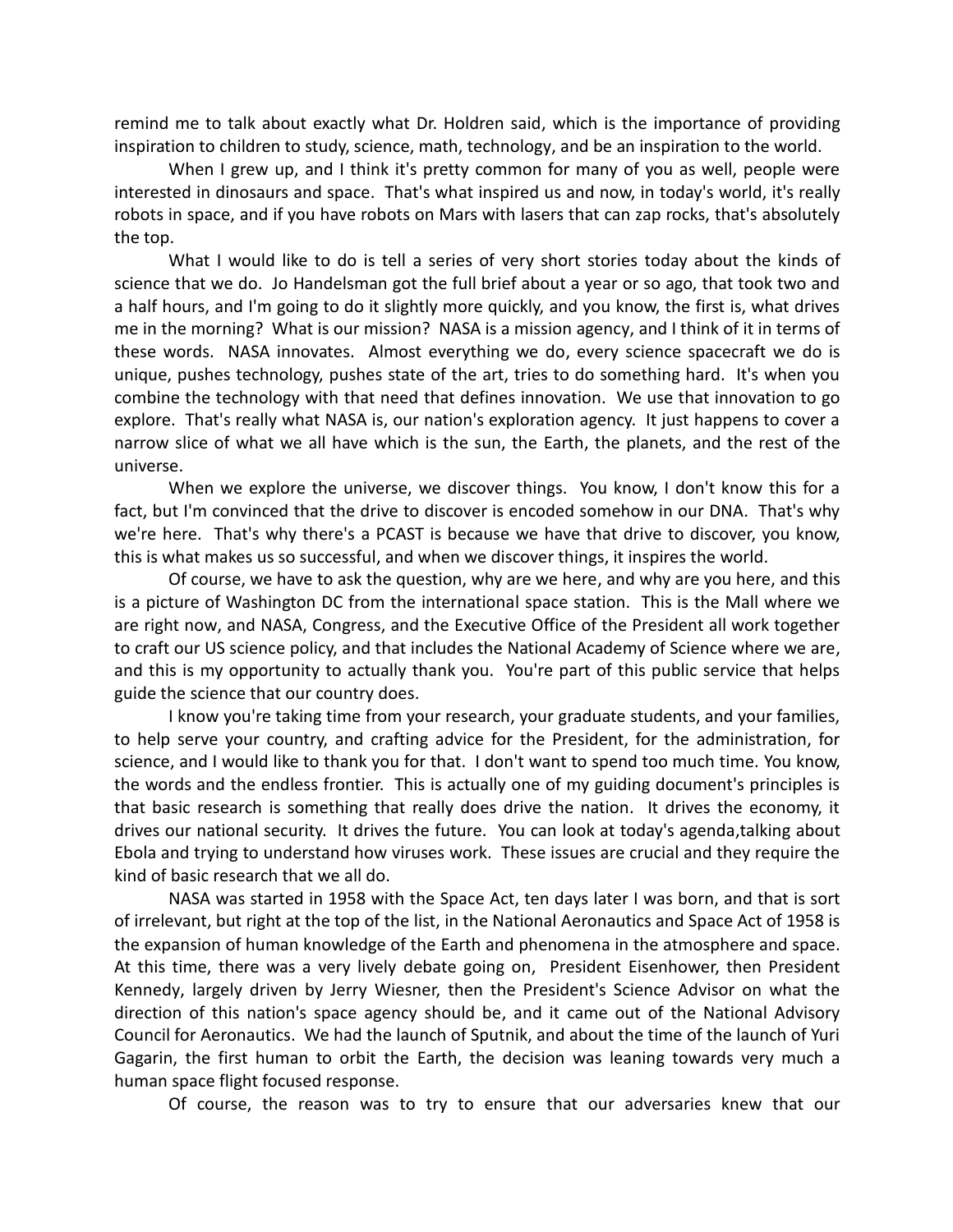intercontinental ballistic missiles would be reliable. That's really what we were after. It didn't matter how we got at that. Jerry Wiesner argued vehemently, it should be a vibrant science program, but the space race, you know, really got caught up with the press for human space flight, President Kennedy, and his quests to land a human on the surface of the moon and return him safely. Not that he necessarily believed we would do that, but in doing that, we would achieve our goals. I think if Jerry Wiesner had been successful, we might have had a very different NASA today, but never the less, we have a really incredible NASA, and I look at the science that we're doing, the government, the taxpayer invests about \$5 billion in NASA science, which is quite a significant sum. That's the account that I manage in my discipline, and then we manage another \$2 million for the activity of NOAA, and there's also several hundred million dollars of science that is done for the international space station in human space flight. But I see all of this as one interconnected science enterprise. So this is the way I view the science that we do at NASA ,and it starts out with really the big bang, trying to understand the origins of the universe, primordial nuclear synthesis, how the elements that we're made out of came to be, into the first stars, galaxies, the evolution of the universe, the evolution of chemical elements, of molecules and interstellar clouds, the formation of solar systems, planets, and the proto-planetary nebulae that eventually ended up producing our Earth.

A lot of fundamental physics and chemistry went into that, photochemistry from young stars producing ultraviolet light, producing essentially all the building blocks of life in interstellar clouds, and a question about, how does it get delivered to an early Earth, I know there are people here who work on that. Ultimately leading to the question, since we are here, and we're able to ask these questions, are we alone in the universe? That is one of the driving questions and that brings me to work, and helps to stimulate me for the kind of work we do at NASA. And on the other side, to try to understand the origins of the life on Earth, biological evolution from this cosmic perspective, and how we're affecting it. And asking the other big question, is life sustainable?

Now, from a cosmologist point of view, or an astronomers point of view, the answer is no. That one we can answer. Life on Earth is not sustainable longer than a few billion years. Do I care about that? Not really, I'm thinking more of the short term. The solution to is life sustainable on planet Earth has become a multi-planet species, that makes it relatively easy.

The reason is, our sun is going to evolve, we are going to collide with Andromeda, there's lots of threats out there on longer term timescales, but we have many critical things to worry about today, and I will speak some more about that. We're divided because of accounting roles into divisions. Heliophysics,the study of the sun and the interaction of the sun's magnetosphere with the Earth's magnetosphere, Earth science, the study of the Earth and Earth systems, planetary science and astrophysics. This really is - - these are our counts bins because the last time I checked, the sun is a star and in astrophysics, we study a lot of stars. The Earth is a planet so it should be in planetary science, you know, all of these things are inter linked so again, we try to manage an integrated program of science.

So what do we actually do? Well, we fly in missions, and if I were to spend the next several hours, I might be able to get through all of the missions that we fly, but we fly these missions to answer scientific questions and to try to link the missions together to understand how systems work, not just answer individual questions, but just to give you a sense, we have 97 unique missions, 123 spacecrafts, and in the fiscal year 2013, we launch 12 high altitude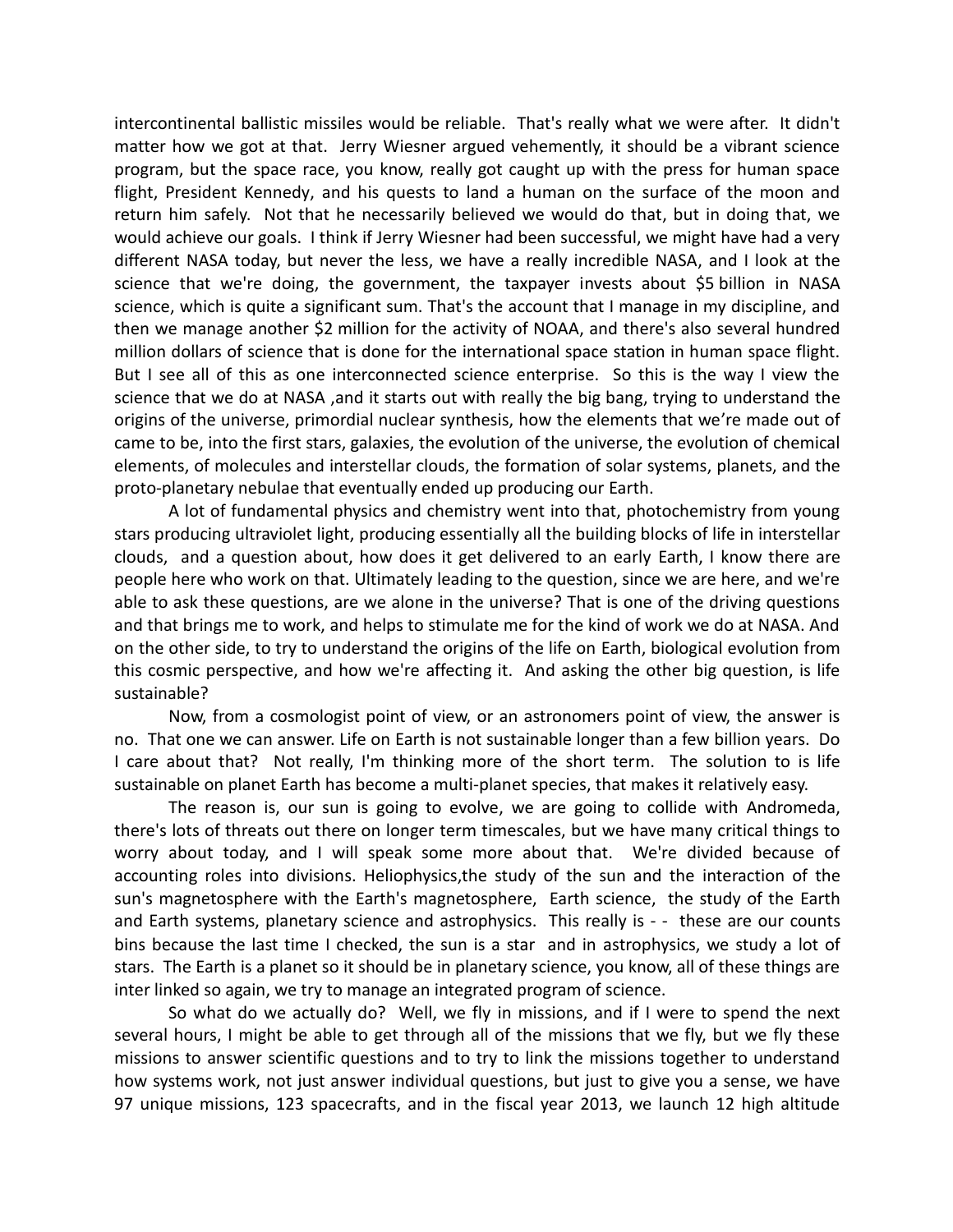balloon launches, including one that orbited the Earth, around Antarctica for 54 days, it is actually a long space mission.

We launched 19 sounding rockets up to several thousand kilometers maximum, and flew over 4400 air born hours, mostly for Earth science, some astrophysics, some heliophysics, and many of those, on unmanned aerial systems.

This is probably the most complex space program in the planet, given we're not flying a lot of the same things, for instance. We're trying to answer some fundamental questions. The origins of the sun's activity, and specifically to try to do the research which will allow us to predict variations in the space environment caused by the activity on the sun. For instance, coronal mass ejections, can we predict them before they are emergent, and how will they affect the Earth? This is over simplifying it clearly but Earth science enabled more accurate and useful environmental predictions so that includes weather, climate, natural and human induced events.

In planetary science, what drives me is the search for life. Is there life in our solar system beyond Earth? If there is life, is it independent life? If it's on Mars, there's a chance that either we're Martians or Martians are Earthlings, because of the exchange of early materials. If there's life on the ocean of the Europa, is there independent life, that is pretty far out, there's very little exchange and it probably would be. Is it like our life? Is it different? Is there any life in our solar system? And in astrophysics, trying to search out nearby habitable planets and see if anybody is home, so to speak. If there's signs of life, spectroscopically, and also, looking at the origins at the very beginning of the universe. Try to see the first stars that formed. The first black holes. The chicken and egg, was it a black hole first or massive stars that exceeded galaxies and ended up in the universe and understand the physics of the universe. I'll talk about that more later.

So how we do this to help guide our decisions is we try to draw, and Earth sciences, the classical case where Brotherton drew a diagram like this for the first time to understand the Earth's system. We try to draw equivalent diagrams for how all of the pieces are linked, and then we devise mission concepts that make sure we have balance across all of these different physics, so we understand the solar dynamo, and we understand how energy is transported to the surface of the sun, how it gets out from the sun, the role of magnetic fields, all of the various spectrums of radiation that's emitted from the sun, disturbances in the magnetic field, and how that couples through transmission from the sun to the Earth and then into the Earth's ionosphere and thermosphere, where Earth science takes over and effects climate which is sort of at the bottom.

We then do that through competitive solicitations. We put out ideas. The science community proposes, they build missions and produce the science, and so we're a little bit different than the NSF because we don't just do grants, we do contracts to build missions, and to build science and scientists and NASA together to manage these missions.

This is just sort of the connection diagram that I talked about. We actually have an electrical circuit, a plasma circuit, that connects the sun to the Earth. We are inextricably linked to the sun. And what we're seeing in our capabilities are really phenomenal. This is a movie of a coronal mass ejection taken by our solar dynamics observatory, and for the first time, we have the ability to see phenomena that are on the scale of the magnetic fields on the surface of the sun, with rocket flights, and you can see these coronal loops, the plasma is following the field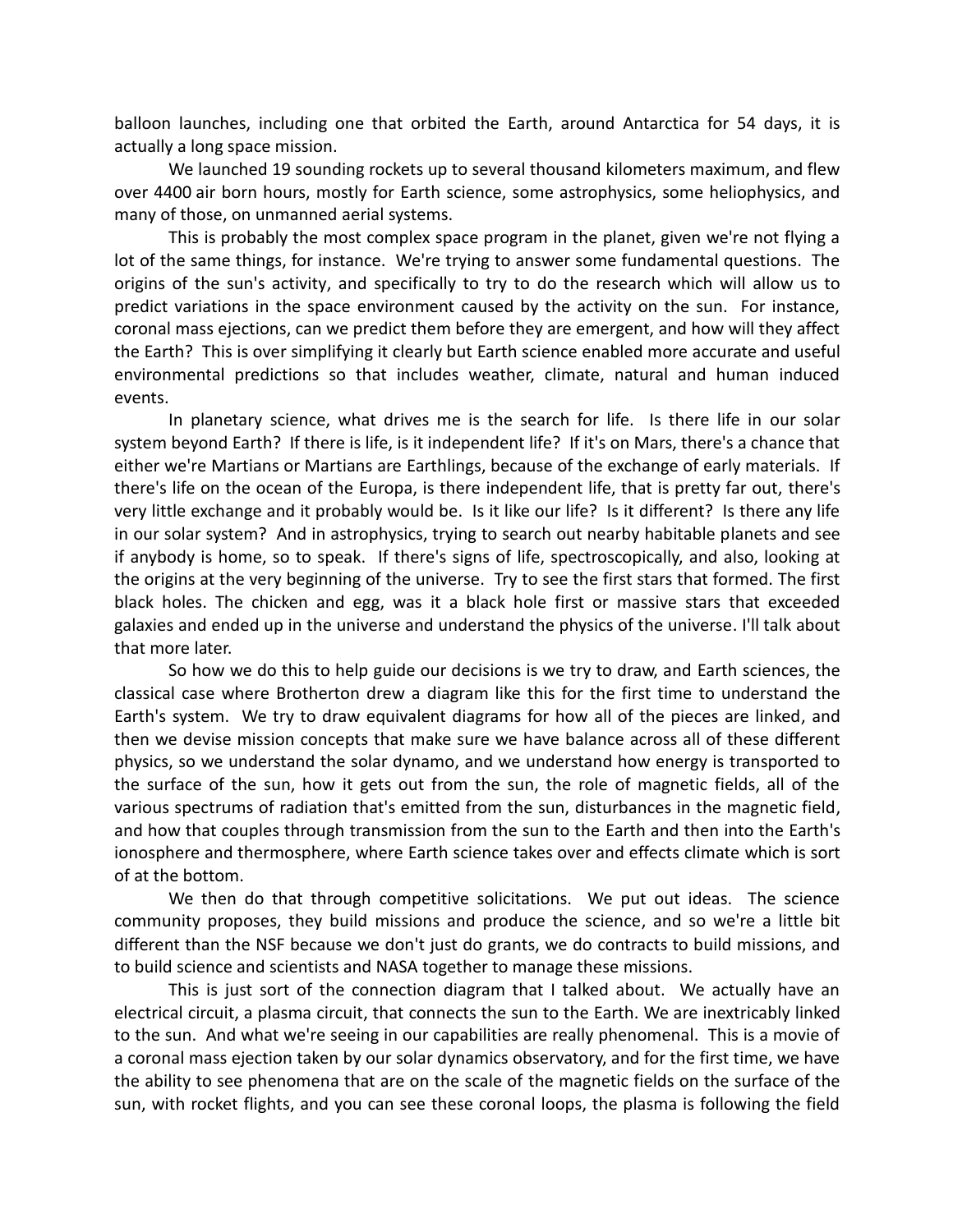lines on the sun and we're able to see things emerging and when the hot plasma comes back and hits the photosphere, you can see the heating.

This is one of the hardest problems in physics are these nonlinear plasmas and these very high magnetic fields, but it's critical to understand this if we're going to understand the problem of being able to predict solar flares, for instance, to make it relatively simple, or even to understand the solar output. Right now, the sun is incredibly quiet and that's an observational fact, but we don't know why because of the internal magnetic fields. This is an incredible computational problem. It is one of the things that exascale computing will help with. We will be power users of exascale computers when it emerges, and of course, in the late 1800s, there was something called the Carrington event, would be disastrous if it happened today, a very large event coupled to power lines and transmission lines on Earth, train telegraph stations burst into flames because of the induced currents.

This is something that OSTP helps coordinate, the thinking about. With these satellites, stereo spacecraft that are orbiting in the Earth's orbit, but not near the Earth, are able to track events from the lower corona, the photosphere of the sun, all the way to the Earth, and watching these different regimes in the solar corona, the inner heliosphere, as it goes by Venus, and as it goes by the Earth so we can track the large events.

We're about to launch an observatory, I think March is the current launch date, four spacecrafts that are going to examine magnetic reconnection. This is something that we can study in the Earth's magnetosphere, how the magnetic field lines and how opposite polarity connect, and transfers energy into the Earth's magnetosphere from the sun, and that's something we don't understand very well. We're going to be able to observe in situ, and that is something that happens throughout the cosmos. That's a problem for stellar astrophysics, for galactic magnetic fields, so something we're really looking forward to.

Of course, where the sun leaves off, we then have solar energy driving the Earth's atmosphere. I would like to say that all terrestrial weather is driven by the rotation of Earth and the sun should be a relatively simple problem, but it's not. It's just as complex and dynamic as the solar problem, and so these are the kind of building blocks of trying to understand the Earth's system. This is what was first drawn by Brotherton to provide a framework for trying to understand the Earth as a system, and of course, on the right there are human activities. Lorentz famously wrote down differential equations and said, look at the boundary conditions and solve the equations and you'll understand weather, the climate, whatever you want, and it's a straightforward problem. The issue is, we're changing the boundary conditions faster than we can understand the physics that goes into the differential equation, and the chemistry and the dynamics so it's a very hard problem.

To do that, we have a fleet of Earth observing spacecraft, most of these are competitive missions. They're selected and they have a short lifetime, 3 to 5 years by planning, but they end up lasting for sometimes decades, and provide us a long term record of environmental measurements. This is crucial to understanding the physics of what's going on, the physics, the chemistry, the dynamics of what's going on in the upper atmosphere, the atmosphere the role of clouds, aerosols, ocean circulation, ocean salinity. I will take just one vignette which is follow the water. Water is very important in getting back to things like national security. This is an important issue. I won't go through the hydrologic cycle because I was told this is a sit down event, and I can be professorial unless I am standing up. You all understand this.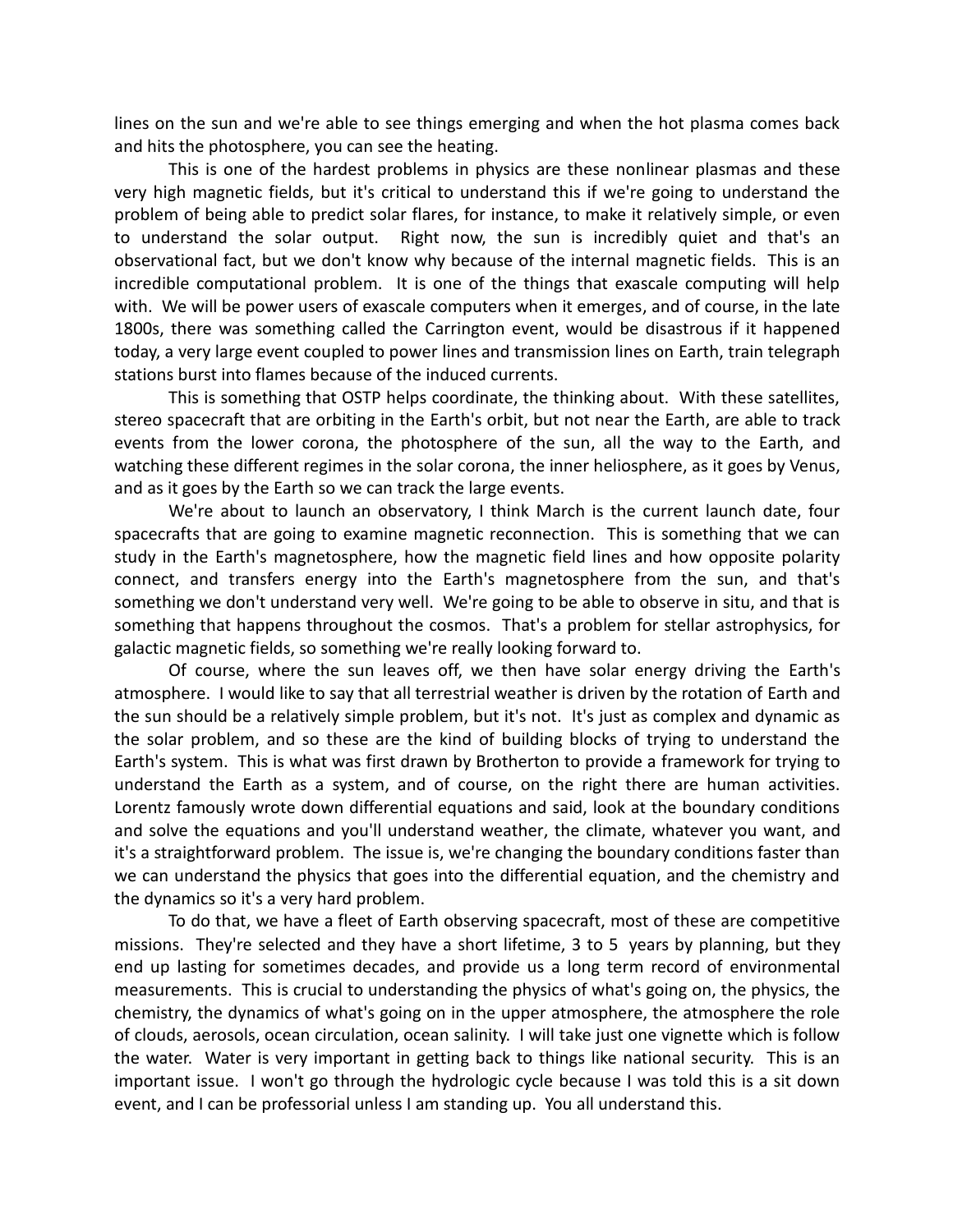Audience>> Stand up - -

John Grunsfeld>> Okay. Of those satellites that I showed you, monitoring the Earth, the ones with stars have some connection to understanding this hydrologic cycle, and this is not only important for science, but for our daily lives. We want to know, is it going to snow tomorrow? What would be the impacts of a hurricane, where would the hurricane go? What are the longer term effects, and I'll talk more about that.

We do it from a variety of ways. You think, well, we have microwave sounders and we look at the mission from drops of precipitation, and yes, we do that, but we also directly measure the mass of the water on larger scales so we can understand, what where is water stored? Where does water move, and we do that by two satellites, GRACE, Gravity Recovery And Climate Experiments,- they're flying in formation and they measure the distance between the two, and they're rather far apart. And as one satellite goes over a mass concentration on the Earth, it will accelerate a little bit more, the distance will get further and the second one catches up when it goes over the same mass, and then they're be back to the same distance. Since we can accurately, over long terms of time, weeks to months measure where things are.

So if we want to understand, for instance, sea level, now, this is a mean sea level. We can actually monitor local sea levels. The sea isn't in equilibrium as you know, there's tides, for example, and also, other longer term variances but we can do laser altimetry and measure the height of the sea. It is relatively easy to do. And we can also measure the mass of the oceans, and from this, we have seen that, over the timeframes we have had these satellites in continuity, cross correlation is key.

We have seen a steady rise of about 3.2 per year in ocean sea surface, very steady, and there's little variations. It's interesting to try to understand those but we can also measure the ocean mass. So we can differentiate between the rise of the ocean due to thermal expansion, and the rise of the ocean due to inputs, more fresh water going into the oceans, and it's critical to understand and put together the whole climate story understanding both of those.

So when I came on board, there was a big mystery. You know, I was learning about all of this ocean altimetry and I said, well, why? And if you look on the picture on the right, why is this trend so monotonic, and in the last year or so, we had five millimeters of sea level drop? And of course, certain factions of Congress picked up on this as well, and certain network television and said, see, there isn't global warming because the oceans are cooling by inference, not by measurement.

But what is really interesting is if you know where the water is, you can measure, I mean, this is a zero sum game. Either the ocean has cooled and the sea surface through expansion and contraction contracted, or the water is somewhere else. So we use the GRACE data and we found in Amazonia and Australia, they were having record floods, and we measured the amount of water sitting on the surface of the land, and we made a prediction that water will drain back into the oceans. And sure enough, it did and we're right back to the same long term trend.

It's the detective work we're able to do around the science that I think is really transformative and we need to keep doing. We also fly aircraft, I mentioned. One of them is called Ice Bridge. We have satellites that do altimetry of ice as well, and we want to compare it with what we can do with aircraft flying at low levels, and also measure the ice. But through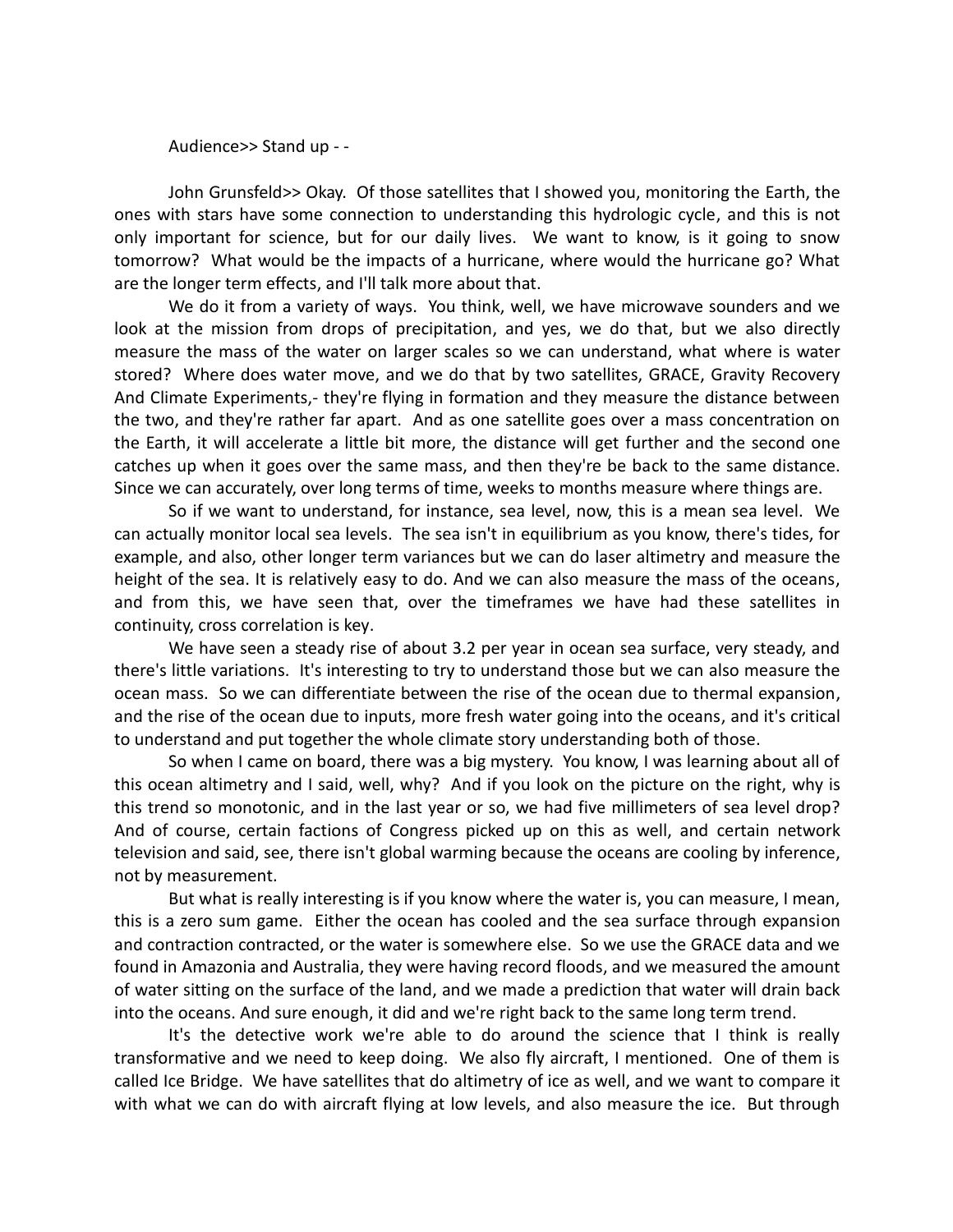the ice to the bedrock, and I have a short video here that hopefully will play about the West Antarctica ice shelf. I want to get right to the punch line. The entire West Antarctic ice sheet is now going to drain into the oceans and there's nothing we can do about it. No amount of carbon emission controls or anything else will stop it.

We have now reached a point that geography, that under lining bedrock will cause the entire West Antarctic ice sheet to go into the oceans, and cause a meter or two of sea level rise. That's the bad news, but the good news is it's going to take almost a thousand years for the whole thing to drain in. But the reason is the reason we know this is that we're able to measure the velocity and the acceleration of these glaciers but also the grounding line. That's the line where, as the glacier recedes, that's the line between the floating ice and the grounded ice, we have been able to track that.

Here you can see the sea ice and the grounding line, and this is the grounding line as of about 20 years ago. So they turn the floating ice to water. And then if you look at it, you know, in 2011, it will fade to that. That's where it is now. So it's backed up enough towards the continent, and the continent you have to then know, are there mountain chains underneath that, the ice is thick, and in some cases miles thick, and the answer no, they're not mountains, but valleys so sea water can get underneath the glacier, flood the valleys, that acts as a lubricant, and that will float up the shelf and it will all drain in because of the overall topography into the oceans. That's just an observation but that's what is going to happen.

We can ask the same question about the Greenland ice shelf. We have maps. This is just Greenland ice mass loss as measured by satellites and aircraft from 2003 to 2013, you can just see it tracking down. We're losing massive amounts of glacier icecap in Greenland, and there's a recent paper that says, and also, in the IPCC most recent report, if we get anywhere between1.9 and 3 degrees of global mean temperature rise, then the Greenland ice shelf will reach a critical point where it will melt before we can do anything about changing the overall temperature rise.

You know, we're basically, and our predictions, already there. Even if we were going if we were going to go to the minimal emission models. So we're talking a lot about water. What about when you don't have water? That's also a critical element of our Earth science program and what we're able to do using these water measurements. So this is the central valley of California, this is a paper, a couple of articles in a paper based on our GRACE measurements that appeared in September. So we are able to measure in the time domain the amount of water stored above the surface in lakes and river, in aquifers, and in the snowpack. So this is California over the last few years and as you know the central valley, the amount of water that has been available has been dropping precipitously. This is just a graphical way of showing that. You know, it is actually pretty dire. Now, much of this can be attributed--if you can write the differential equation, it is not that hard-- to water use. This is something we're doing. We're using water but at the same time, the snowpack is less and less each year, and this may be due to changing weather patterns, mesoclimate such as it is. And it's not just happening in California, or at least we're not just measuring it in California. We're able to measure it globally. This is just the US view, and as I said, it's happening around the world, California, and the Middle East. Talk about destabilizing the Middle East, Now, it's not about when we run out of oil, but when we run out of water and so that's in the middle panel, and then we're, you know, several billion people live in the Hindu Kush Himalaya, you know, the Himalaya glaciers are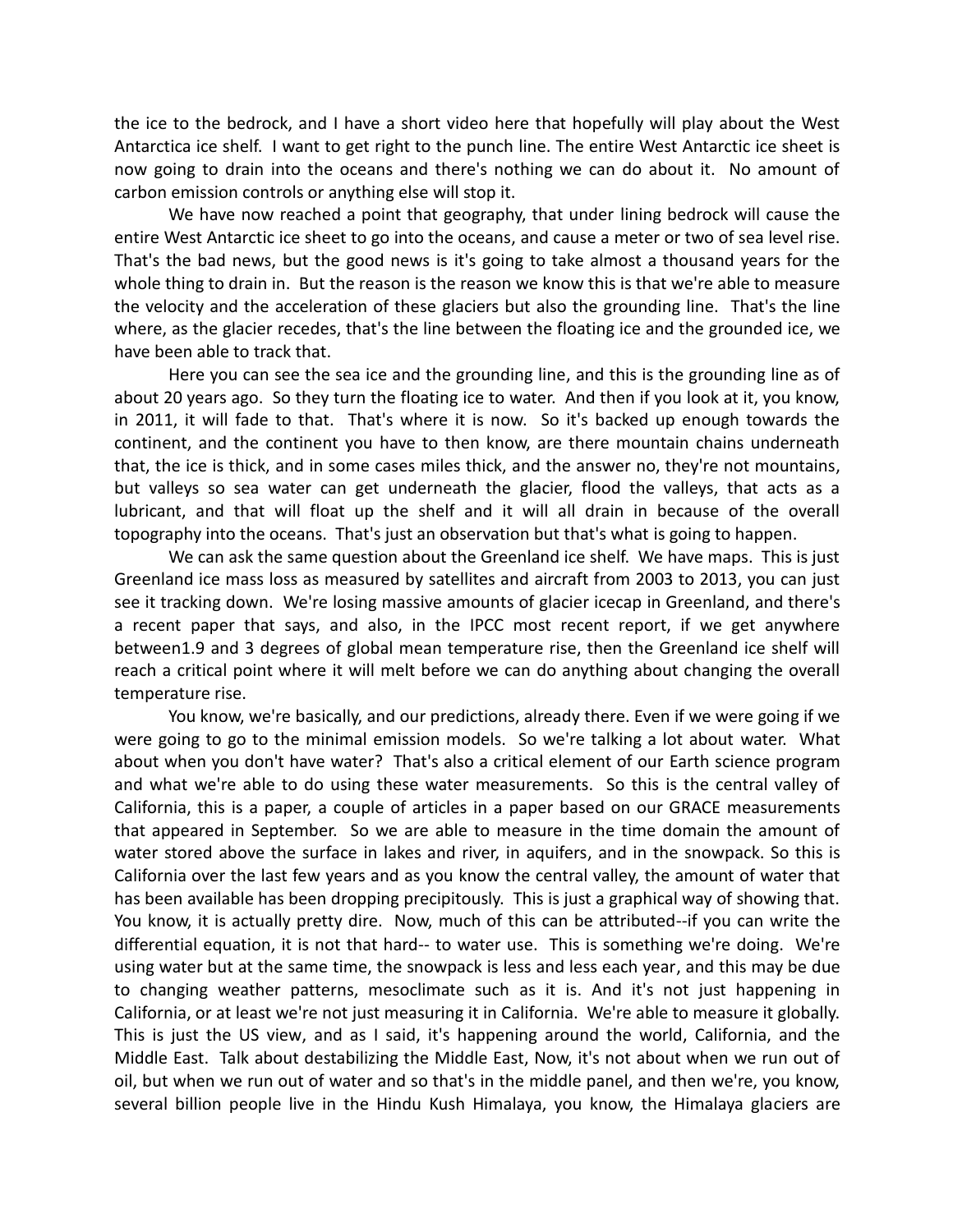receding very rapidly, and we're seeing enormous droughts in India.

There's a lot of promises as well. We just released a climate changes impacts in the United States. Documents like this, the communication, the science, it's causing businesses to wake up and start to think about, what are the impacts to our business. When businesses wake up, they can talk to their elected officials, and then we can start to make progress, so I think there's great hope. Of course you know, we have the good story of the ozone hole and chlorofluorocarbons. I won't tell my extraterrestrial intelligence joke unless you ask me later. You know, there's hope for us. And this has been a big year for us and will be going forward. We launched the Global Precipitation Mission Core Observatory which is a partnership with Japan. We launched the Rapid Scat which is on the International Space Station already operationally doing sea surface winds. In December, we're going to launch the Cloud Aerosol Transport System, a laser system that will go up to the International Space Station. We launched the Orbiting Carbon Observatory 2. And next, we have some launches, maybe next March, we're going to launch the Soil Moisture Active Passive which is a microwave active system to measure soil moisture, a critical component of understanding, both for agriculture and understanding water flow.

Going out to the other planets in our solar system, we have spacecrafts nearly everywhere in the solar system. It's going to be very exciting. Next year for the first time, we're going to see the views of the dwarf planet Pluto as New Horizons flies over it on Bastille Day in July. It's a little harder to draw a Brotherton diagram for our solar system, but we do want to understand how our solar system formed, and where we have great detail by being able to interrogate our planets, and looking at ice top ratios and their atmospheres and their rock, compared to Earth, and compared to the sun and then compare it to XO solar systems which we now know about. I would like to say this is old style geology, comparative geology or very early biology. We're still just trying to learn about how the different planets and all of our different rocky moons and icy moons work. But it does feedback to this question of are we alone?

Now we know that Mars was once habitable. We have spacecrafts in Mercury, out to Pluto, Cassini at Saturn. We have a number of missions on Mars that you know about, Mars curiosity. We have Mars reconnaissance orbiter, we have Mars odyssey, we have the Maven mission which is understanding the loss of Mars atmosphere just arrived there. The Indians have a mission in orbit around Mars which is an incredible feat and we have strong collaborations with India both in planetary science and Earth science. The Opportunity Rover is still going after a decade, and we're working with the Europeans on two missions, in 2016 and 2018. In 2016, we're launching a geophysical monitoring station on the surface of Mars, and in 2020, we have another more capable rover which is actually going to catch samples so that someday, we're may be able to get them back to Earth. One of my predictions is that astronauts will pick them up and carry them back in the sometime in the 2040s.

I couldn't resist throwing in some pictures of (inaudible) from just a couple of days ago. This is Churyumov Gerasimenko 67P Rosetta spacecraft orbiting took these images, they picked a landing site and the Philae Lander landed on Wednesday. This is something we had some participate. It's a little dark but it's really far, it is 510 million kilometers away. Any ways, it is an orbiter and a lander, the lander separated, took seven hours to free fall. The (inaudible) is not very big for these guys. We were actually able to see the picture on the left is an image from the Rosetta camera looking at the Philae Lander on its way down. It landed, it bounced, it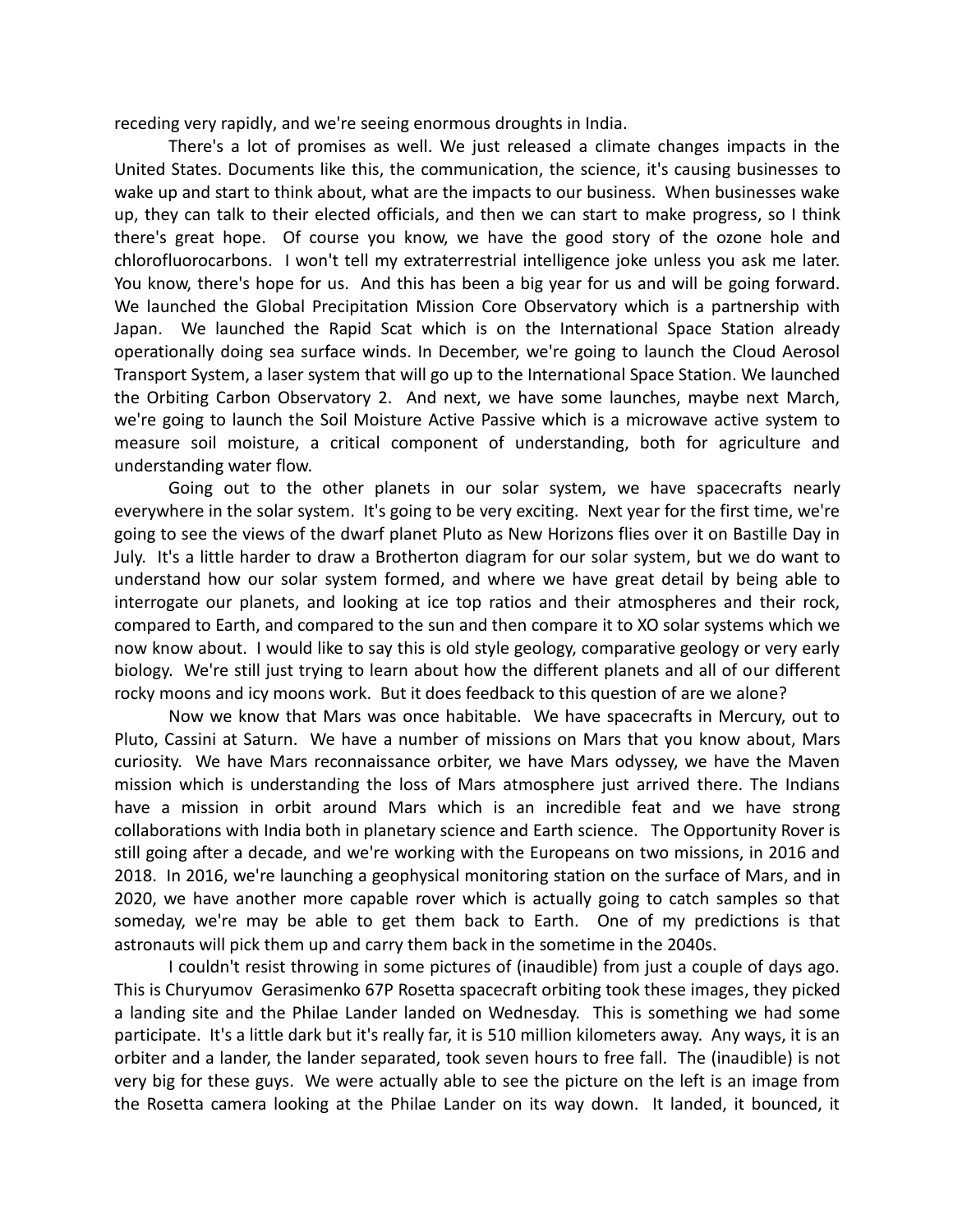floated for about two hours, and then miraculously just landed on its legs again. It is a tripod system. Bounced again and landed and then we got pictures. Unfortunately it's on a steep slope, we know that, it has 60 hours of battery life and a small solar array and hopefully will allow it recharge some batteries to get us about six months of life. This is a European space agency mission, and they're leading it. I think one of the key characteristics of good leadership here with is to be a good follower. They invited us on board. They have four instruments. They are the primary players. This was an incredible feet for the European space agencies to be able to do this. This is a very complex mission. I'm very happy to be a minor partner on this team but you know, they landed intentionally when the comet was far away because hopefully Philae and Rosetta they can watch the comet as it comes in and starts becoming active and starts having a sublimation of the ices and the volatiles into gas and then measure those. For humanity, this is really the first time we have landed on a piece of the solar system as it was before the sun formed, or around that time, four and a half, 5 billion years ago. It looks like a piece of really burnt toast, and it has things like hydrogen isocyanine, and hydrogen cyanide- - you know, all kinds of organics, carbon monoxide and who knows what we are going to find. We have mass specs on board. This is just showing a graphic from the European space agency where it first touched down and where we think it might be. The comet rotates once every 12.4 hours, so when it bounced, the comet continued to rotate under it, so we think that's where it landed. This is just an image of where the primary landing spot was. Tough environment, a lot of boulders, you know, this is kind of brutal, we provided a lot of support to ESA. It's a great partnership, it has roughly 90 percent roughly of our science missions are done with international partnerships, and these are just the four instruments that NASA contributed.

There's lots of participation on the teams. On Mars, this is the famous curiosity selfie, taken by the camera on the robotic arm, moving around and then stitching it together so that the arm disappears but Mars has turned out to be an incredible place. The goal of this mission, we call it the Level One requirement or the main requirement is to land successfully on the surface and find out if the environment of Mars was ever habitable, meaning liquid water on the surface that might have lasted a long time, that wasn't too alkaline, that wasn't too acid, didn't have weird minerals that might have been toxic for life. We landed and we looked around and said, we're in a dry river bed. The geologists knew it instantly. This looks like analogs on Earth. It has a lot of clays, sulfates, carbonates. There was a fresh water river flowing through there. You can see a river delta. Some time ago, probably about 3 billion years ago, Mars looked like Earth. It had snow cap peeks, it had clouds, it had a hydrology cycle, and fresh water lakes with relatively neutral PH. You could drink it. Bacteria if they were there could drink it. So within the first two weeks we answered the question, Mars was once habitable. We don't know what happened, Maven might help us, but the good news is all the way up Mount Sharp are sedimentary rocks. So we are going to be able to interrogate the history, just like going through the Grand Canyon, Hopefully instead of just a billion or so years, we can do 3 billion years and interrogate the rock record to see what happened? Was there some cataclysmic event where Mars' atmosphere was stripped off, a solar event, an asteroid, who knows. We're going to figure that out. Or is it just the slow evaporation of water. Hydrogen gets stripped off preferentially, and we see this in the deuterium to hydrogen ratio. The deuterium is enhanced, so we know that hydrogen is getting stripped off and water is getting stripped off.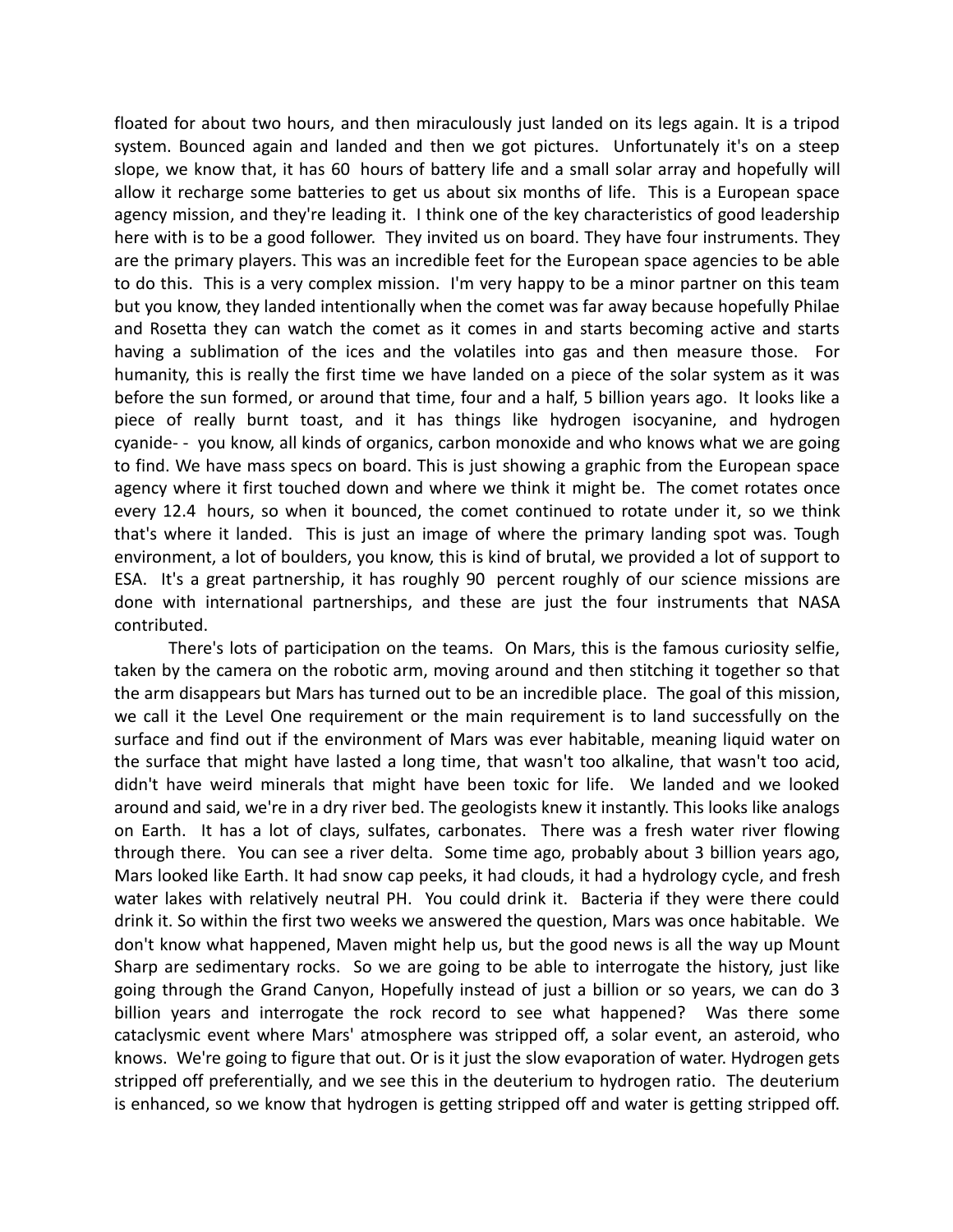The Maven mission is now measuring that in situ. We preferentially can see hydrogen getting stripped off. So we have been driving. We have done about nine kilometers, something that, you know, any reasonable geologist would do in a day has taken us a little over two years. That's the disadvantage of having a roves on Mars and not having a geologist on Mars. Here is a view from just a couple of days ago. This looks like west Texas for those who live in Texas. There's a good reason for that. Here's another view.

Sand dunes, we have learned not to drive on sand dunes because you can get stuck. There's really sharp rocks. We have been driving over sharp rocks and we are tearing up the wheels. Our plan is to drive up Mount Sharp, interrogate the rocks, drill cores, do mass spectroscopy, zap rocks with lasers and look at the elemental abundances, and we're hoping to get up through this hemotype ridge which is the mineral containing iron, formed in the presence of water, up to the sulfate units, and try to figure out what happened to Mars. There is a lot of water on Mars today, it is under the ground. It is an ice sheet. We know that. Phoenix landed on it about a decade ago. We were looking for water. The thrusters blew dust off. We landed on a glacier, a water ice glacier, so a lot of water on Mars today. Another planetary body, it is a moon of Jupiter, Europa, and it also has a lot of water. This is an image from Galileo. Almost everything we know about Europa comes from 12 orbits, almost 20 years ago and when we learned from the gravity measurements, of the acceleration of the spacecraft, the surface observations, is that Europa is something about the size of our moon and it has a rocky core, a mantle, it has a thick 30 - 50 kilometer salty ocean, we know this because of the currents, and it's conductive, and thin a thin 5 to 10 to 20 kilometer ice shell. And it probably has been like that for 4 1/2 billion years.

So the question is, if you have a warm salty ocean, if you have organics because the solar system formed with all of these organics, and you have energy sources, both chemistry and geo thermal, or Europa-thermal, caused by tidal flexing of the core, is that the right condition to form life? Well, we think on EEarth it is, but there's a lot of other questions, chemistry, concentrations, and all kinds of things.

Dan and I have just recently had an interesting conversation about this, but the cool thing is we can go there and find out. That is the neat thing about planetary science. So even more so, I had to bring Hubble into this story, recently observed the possible presence of plumes of hydrogen and oxygen, ionized, in the ultraviolet, primarily water that got photodisassociated that represents a plume of water, 200 kilometers high coming from the south pole of Mars. This is expected by models because of the tidal flexing and the eccentricity of the orbit. We see this with Cassini spacecraft on Enceladus which is very similar. So we're planning to a mission sometime in the 2020s, and it is still in the preplanning stage, we're hoping to get it in, to the next budget cycle as a new start. There's a particular Republican somewhat tea party leaning congressman, John Colberson from central Houston who is passionate about this. What a great thing to have these advocates in Congress.

He wants to find out if there's life on Europa. If these plumes are validated, the Hubble observations trying to validate them, we could fly through, with a small satellite, something like a cubesat, through the plumes and collect some ice. Melt it and see if there's anything swimming in it. It could be as simple as that. Of course, that's not really easy to do when you're traveling at four kilometers per second or so around a planet, and the plumes are coming out at high velocity. But we're looking at that.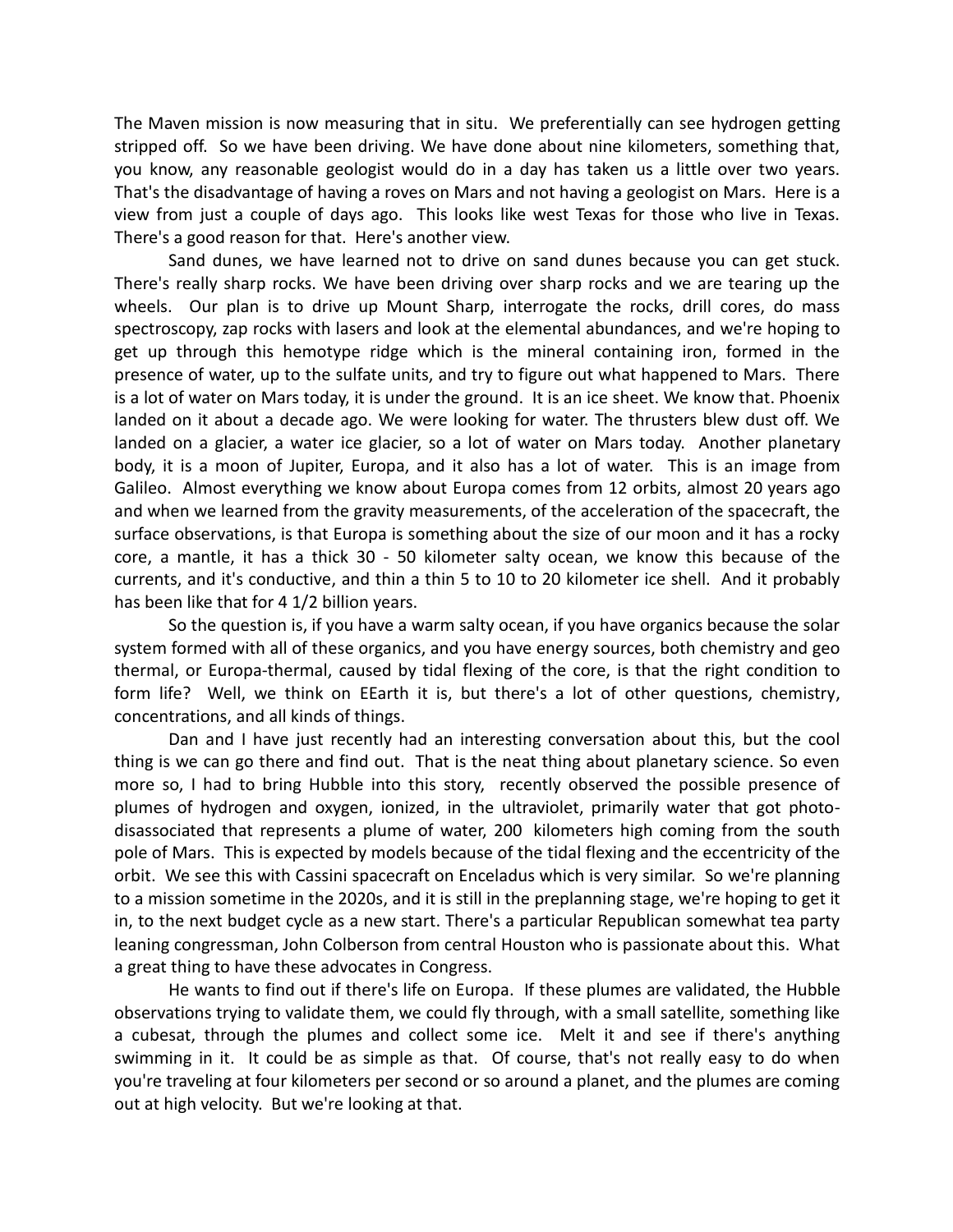Another mission that's very exciting related to Rosetta, is we're going to go to the asteroid Bennu so it is about 500 meters across and crosses the Earth's orbit frequently.

It is I would call a potentially hazardous asteroid. I would say on a billion years, two billion year time scale, it probably will hit the Earth, at least high probability. A very low probability in the next few thousand years based on the measurements. We're sending a spacecraft there that is going to orbit, launching in 2016, orbit, characterize it down to millimeter scales, characterize it spectroscopically, minerallogically,and find a landing spot, land on it briefly, grab some samples up to a couple of kilograms and carry that back to EEarth. So we're going to get pristine samples from this asteroid. This is part of a broader asteroid initiative that is being done across the agency.

Of course, there's the rest of the universe, and, I apologize it is a pretty bright room. That is the horsehead nebula in the infrared. In astrophysics, we try to start with cosmology, the big bang and end up with the conditions on Earth for the origin and evolution of life. Of course, I have to show at least one picture of me floating around on the Hubble, installing the wide field camera three, which has allowed us to take images of this Hubble ultra deep field. This is an image that has lots of stars in it but not in our galaxy. It's looking past our galaxy. In this image, if you could see it, and you know, I gave the pitch so it's available to you and many of you know this. This is the deepest view of our universe. There's a galaxy in this picture, that the light was emitted 13.2 billion years ago, about 500 million years after the big bang. It's very red! It's just a few pixels but we're able to identify it by its color that it's that distance. Everything else in this is a galaxy with 50 to 200 billion stars. You know, there's almost an (inaudible) number of planets in this picture, and of course, last weekend Brian Schmidt, Adam Reiss, and Saul Perlmutter won the 2015 Break Through prize in physics and in 2011 won the Noble Prize in physics based on using the Hubble advance camera for surveys, the one I repaired in 2009, confirming the existence of cosmic acceleration from which we infer there is this mysterious thing called dark energy, which we know almost nothing about and I think this is one of those Copernican moments when you have to sit back and say, in the hay day of astronomy, the hay day of Hale and Edwin Hubble, we thought we were pretty smart. We discovered an expanding universe. Everything we saw back then, all of the stars and galaxies, all of the gas clouds, you know, the inference of gas between galaxies, even up to the time of cosmic structure being discovered and gas between galaxies, we thought we had a pretty good understanding of what the universe was made out of.

It turns out everything we can see, accounts for two percent of the known universe. Another two percent is matter like us, protons that we can't see. Roughly, you know, 25 percent is dark matter which we really don't know what it is, and 71 percent is dark energy, the energy content contained in this cosmic pressure. We have absolutely no clue what that is. So we live at a time when 96ish percent of the universe is composed of things and physics of which we know nothing about.

So it's a pretty exciting time to be a physicist if you ask me. Next year we are celebrating the Hubble 25. So I just wanted to debut a 30 second video.

(MUSIC from video playing)

So we are kicking off a celebration, in fact, today, after the release of this video, the Hubble 25 celebration. And that was me at the end.

That was the last touch of Hubble. There was a second last hug of Hubble, but that's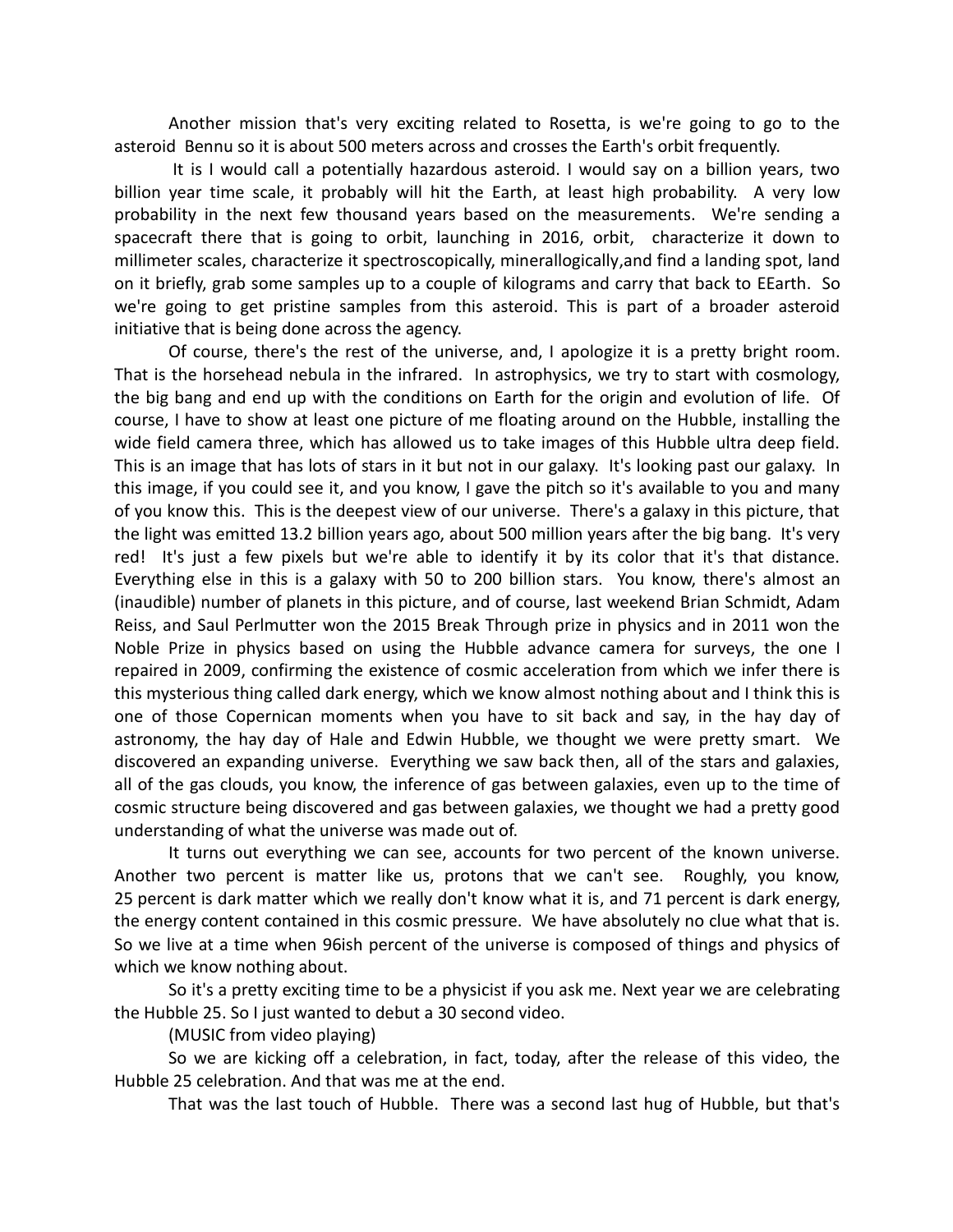another story. But I saluted Hubble and inside of my space suit, and I haven't actually gone back to the tapes, but I said, you're the man. We actually have to anthropomorphize these telescopes. The Hubble is the people's telescope. People just fall in love with Hubble. They follow its life. Now they're doing it with curiosity. The Rover which is a "she", she has a twitter account and a Facebook page, but we're looking forwards to the future. The James Webb space telescope, it's going to go where no Hubble has gone before because it is inherently infrared telescope. It picks up at about 8 microns to and goes up to mid-20s microns, and it is going to able to see, I mentioned that the earliest galaxy was very red. It's just because light gets stretched out as the universe expands, so anything more distant than Hubble can see is in the infrared, so ultraviolet at 200 million years old in our universe is now infrared. So we need an infrared telescope.

So JWST is going to look at the first stars and galaxies if we can because, as the universe cooled, electrons combined with protons to create neutral hydrogen, the universe became opaque, and it wasn't until the first stars turned on and produced ultraviolet light, we think that the universe became re-ionized, and transparent again, and at some point, we might be able to see the moments when the universe suddenly started to emerge and become visible. The first galaxy, the first stars, maybe the first black holes. This is going to be amazing for science!

We're also going to have to peer into these dense clouds of dust where planets are forming and see them in the process of formation because the infrared light can sneak through these micron sized cold dust grains, and of course also look at exo-planets. When the James Webb space telescope was conceived and designed, it was pre the discovery of the first exoplanet around a nearby star. But these planets pass in front of their host stars in some cases, and we can do differential spectroscopy, the spectrum through the atmosphere of the planet, and also direct spectroscopy from the reflected light, and try to understand what these planets arelike . Here is just an example of the James Webb space telescope from 25 transits of something like a Neptune around its host star and if there's water, if there is methane, we'll be able to see spectral signatures, and at 15 light years, there's very high signal to noise. This is really amazing and if we're really lucky, and there's something like a super Earth, a couple of times the mass of the Earth within 15 light years, we may be able to get a spectrum of its atmosphere. We have all the optics complete. It is at the Goddard Space Flight Center. There's a web cam if you want to watch it live in the clean room. All of the instruments are here. They have been tested together. We're building a spacecraft. There is huge tennis court size sun shield because this telescope is going a million miles away and Earth's sun (inaudible) .2, and the sun shield is going to protect the telescope from the sun, and it will cool to 40 Kelvin.

Eric Lander>> John, you have to leave us ten minutes for Q and A, which means you have about another 30 seconds.

John Grunsfeld>> I will just flip through to show Kepler has been discovering lots of planets, and most of them turned out to be Earth size, and we have a good plan for astrophysics including a telescope that's going to find all of the near exo-planets and go beyond.

So let me flip through to the international space station. We are doing a lot of research. It is actually the subject of a whole another talk, Outside it is mostly about Earth science and astrophysics, and we're working together with mission directorates to try and come up with a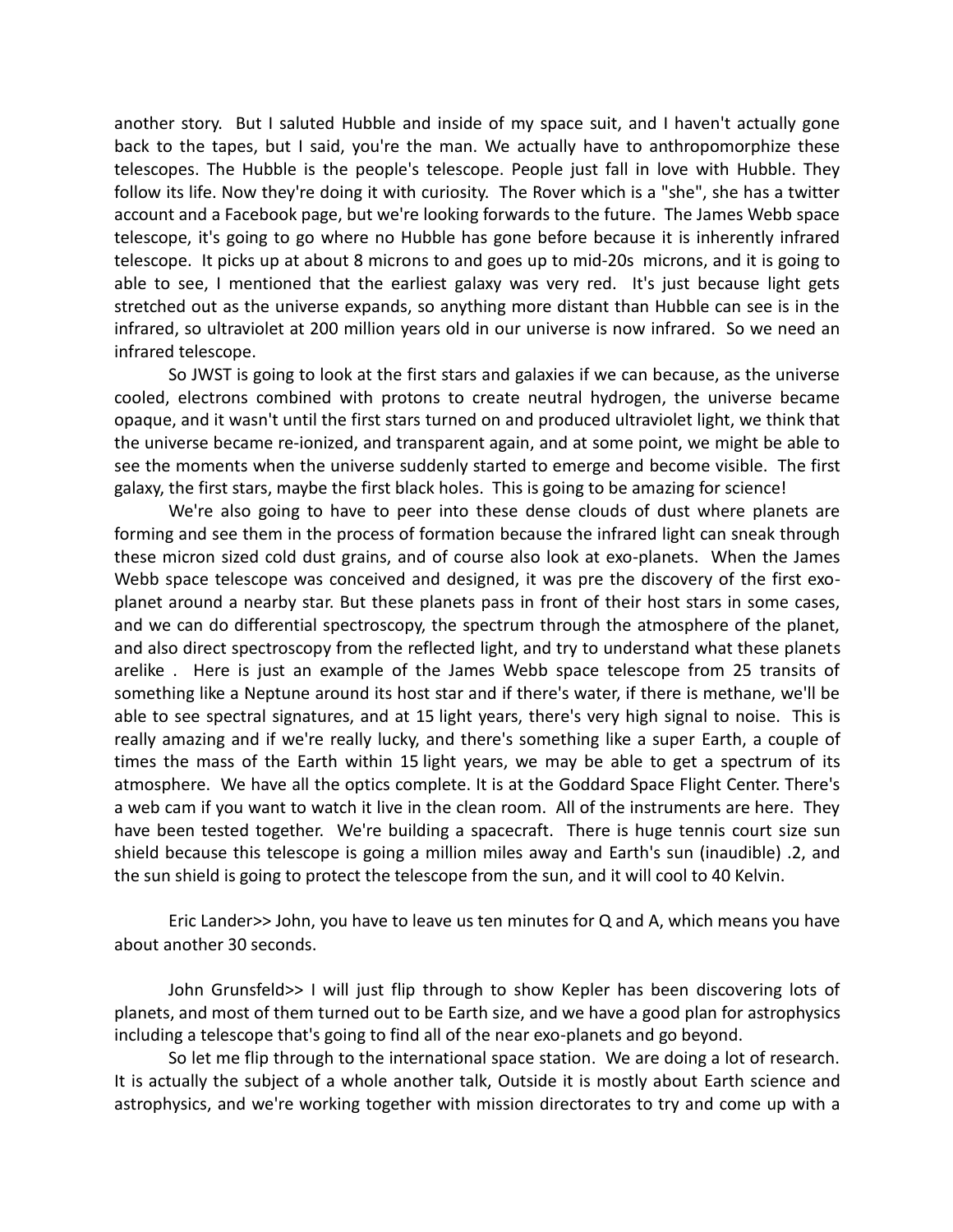good Mars plan going forward. I would like to do one more slide after this, but there's a metric that Greg Davidson, who works for Northrup Grumman, put together and looks at Science News. How many of you are familiar with the magazine Science News? I have been getting it since I was a little kid, and he just tracks the stories by agency, by topic by division within an agency, puhsing at every which way he can to generate metrics. So he sent me the metrics for NASA Science Mission Directorate, and it is just a current of articles in science news referring to peer review papers or talks given at public meetings like American Astronomical Society for instance. And it includes NIH and everybody else, and in 2013, SMD accounted for 15 percent of all of the stories reported in Science News which is pretty phenomenal. It was a good year. I'll just close on this, which is I talked about closing up, managing the ozone hole and chlorofluorcarbons as the hope. I think this is really our hope for the future. Our young scientists, and these are the future decision makers, and the STEM issue is very important, and the President's initiative for getting one million students into STEM fields over ten years, 100,000 master teachers, absolutely important. There's another 99 percent of Americans, that we reach with NASA and NASA science that we inspire, that are future parents, future leaders of business, future legislatures, and we need more scientists in Congress, certainly.

I will just mention this image is of two young people in the microbiology lab at NASA Johnson space center. They're working with a relatively harmless e coli, it was relatively harmless when we bought it, ATCC 25922, and the girl there, on the left, asked the question, can e coli become resistant to triclosan? There had been a paper in Nature that said that, and be she wanted to test that, and there was a lot of papers that said no. And amazingly, she cultured these e coli in little filter paper, put the triclosan in and tried it in various concentrations, and found in the very first run, the very first run that there's colonies in the exclusion zone. So the triclosan goes out to the nutrient agar, kills most of the bacteria, but there's little spots of colonies growing where at the first try were resistant to the triclosan. She took that and recultured it and found out that in fact, all of its descendants were resistant to triclosan, and this is why we had to go to the NASA Microbiology lab. She then took it the following year and asked, in developing resistance to triclosan, which is what we're putting in soap and flushing into sewers, and everywhere else. Did it inherit resistance to any other microbials, to tetracycline and penicillin based antibiotics, and in fact, it did. By applying resistance to triclosan, it's also resistant to other common antibiotics. A very scary thing. This is my daughter, and she is at MIT now, she didn't make it into your biology class, she is in the other general biology class, but I'm very proud of her.

You know, I'm close with that.

#### (APPLAUSE)

John Holdren>> All right, we have now seven minutes for questions. Bill Press was the first flag up. I was the second. Bill, there you go.

William Press>> Thanks, John for that last anecdote. That was very wonderful. You are someone who has lived the two cultures, the explorer culture, of human space flight and the discovery culture of the science side and of course, the repair of the Hubble was in some common sense, proof that these cultures had something to contribute to each other. More recently, what do you see as the synergies between the human space flight and scientific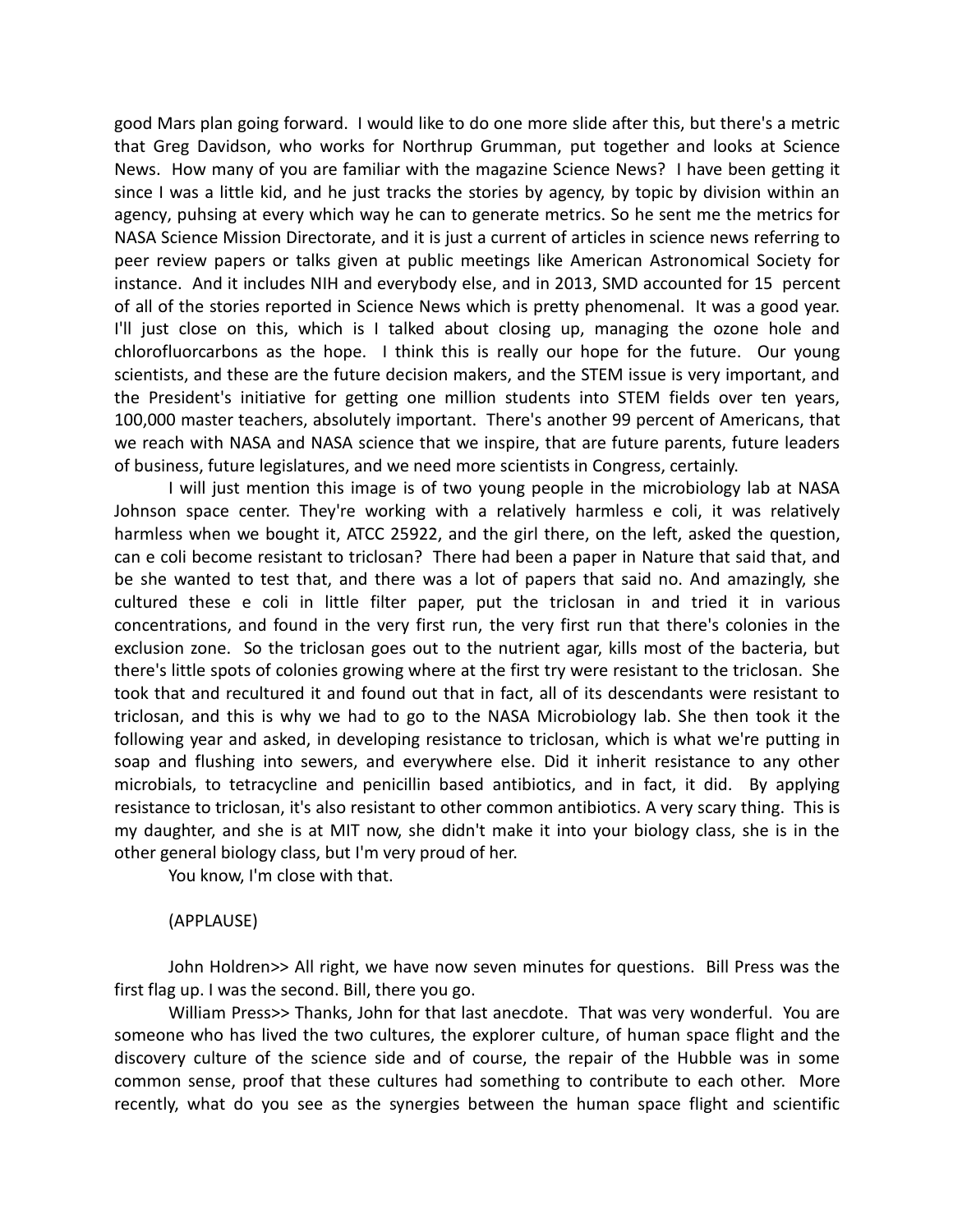#### discovery?

John Grunsfeld>> I have two answers for that. One is research on the international space station. Having a scientist in space with a scientific insight or an engineer in space with an engineering insight, is really the key to making progress in a lot of areas. It's a simple thing. If you take a bag of goldfish to space and you eat the goldfish and crumbs are left over, someone who doesn't have the kind of curious mind that we all have, will take the bag and put it in the trash to be burned up on reentry, and a good scientist is going to look at it and see a granular system. And how all those crumbs are floating around, and how, either through electrostatics, or if it were really in a vacuum, by inference Van der Waals forces and other things , how they start to aggregate and see a planetary system in formation. And it might be that insight that leads then to a research project that might solve a fundamental problem. Simple granular systems, is one of these fundamental condensed matter issues we never seem able to solve.

The other is if you are following a procedure for a very complex experiment, it doesn't work. Is it because the equipment wasn't designed very well for space. Is it because it's broken, or is it because we're about to get some new insight into the way things work in the absence of gravity. So I think there's enormous opportunity to make real progress in a number of scientific fields through our investments in the international space station. The other is, if we have human is in freefall for six months which is approximately the cruise time to Mars, so we're actually doing the experiment, cruise to Mars, other than radiation. So this is, something we haven't advertised but for the most part, we've solved the problems of muscle and bone loss in space through the international space station. It's very complex story, and it would take me at least 20 minutes to describe the whole deal, but I'll whisper to you the answer. Diet and exercise. (Laughing) That's absolutely true. Once we started looking at real nutrition, vitamin D, you're never going to build bone without vitamin D. We learned that in the 1920s, but it took the space program a little longer to relearn it in space. You also won't have strong bones and muscle unless you flex them, that's what gravity does for us. And the combination - we have crew members coming back very strong. We're learning that, and I think the next step is to put humans on the surface of the Mars to be astrobiologists and geologists.

John Holdren>> This was an extraordinary presentation, and you covered an enormous amount of fascinating topics. One of the most fascinating I think for many people is the search for extraterrestrial life. You touched on that in a number of points in the talk, and an aspect of that, that I find interesting, I think a number of other folks do as well, is the question of potential contamination of life elsewhere with organisms that traveled on our spacecraft from Earth, or the reverse problem, contamination of the Earth from returning samples that contain organisms that originated elsewhere.

I think this falls under the heading of planetary protection, what we do to try to avoid that. I think most of us suspect that these are very low probability risks, but nonetheless, ones that need to be addressed. Do you feel that we're on top of that in the kinds of missions that you were describing? Are we taking an appropriate level of precaution in both directions?

John Grunsfeld>> So obviously there's a multi-factorial question. The first question is forward contamination to Mars, and I think we have a pretty good handle on that because the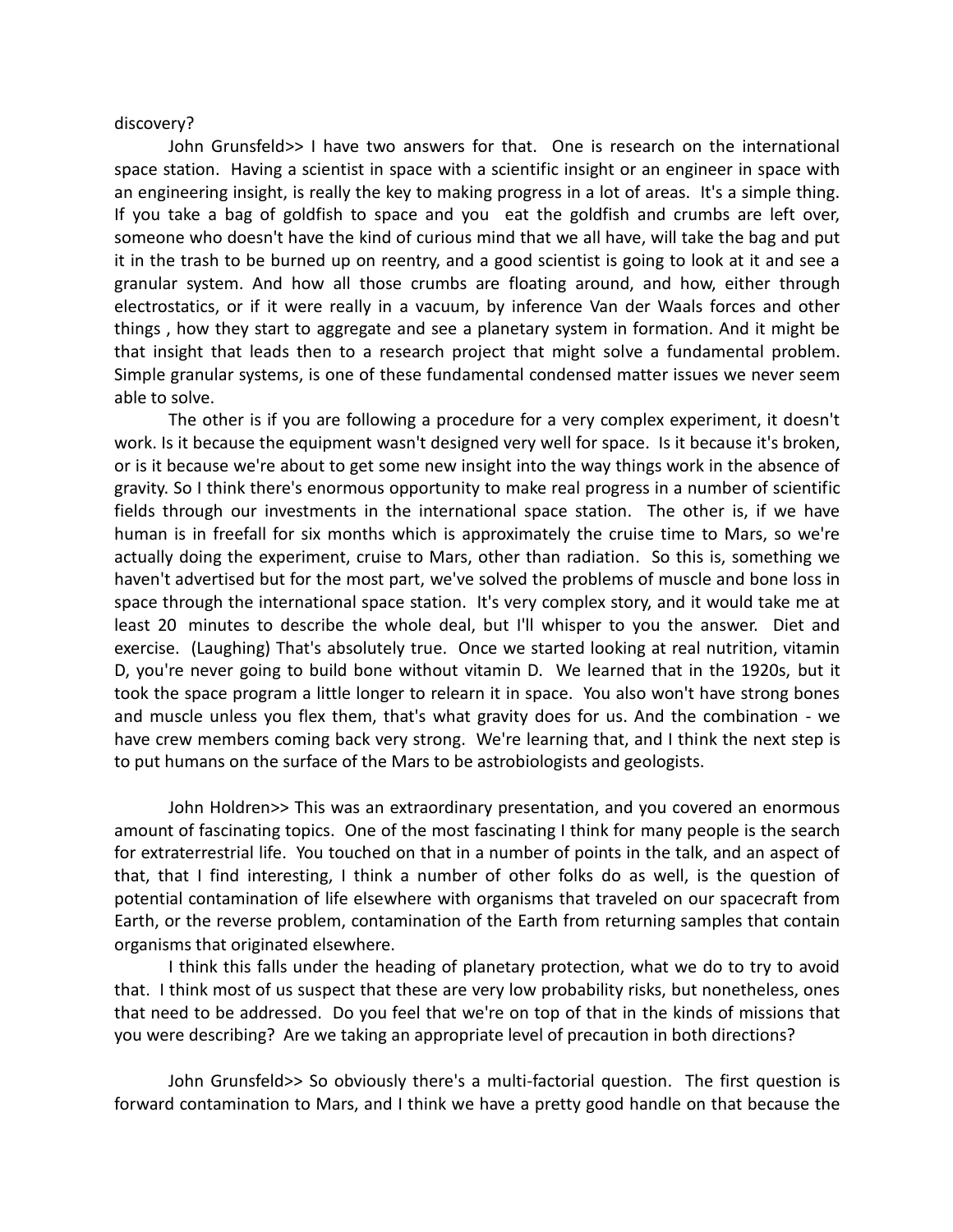surface of Mars between radiation, ultraviolet cosmic rays, and the dry environment, is extraordinarily hostile to life, and we do have standards of cleaning spacecraft to get them to a low level of contamination for forward contamination.

A more subtle question is, if you're going to Mars to try to detect organic molecules that might be indicators of life on Mars, past or present, what you don't want to do is carry those molecules with you, detect them, and then make some grand claim ,and it's very hard not to carry those things to Mars, so you have to specify levels and what organic molecules, aromatic hydrocarbons,or all kinds of the things that are used routinely in preparing the spacecraft, and especially for potential Mars sample return. We don't want to go to the expense of sending a spacecraft to Mars, core some samples, put them in sample holders, bring them back, only to discover Earth life that we took with us and brought back. I would say we have a handle on it, but it's a very hard question because there's a lot of molecules on Earth. and we don't know what we'll find on Mars. So we have standard and we're working that and we have a planetary protection officer, Cass Connelly who is here, and a team of scientists who work on this very problem to come up with those standards. A more difficult asked question is, as soon as we send people to Mars, which I believe we will, meaning leave planet Earth, the whole forward contamination problem is basically solved for a different reason. People are dirty. So the reverse one, I don't think we have a good handle on. My claim is, by far and away, the most dangerous planet in the solar system for people is Earth. We know that. Life is tuned to try and kill us. It is amazing we survive at all, we see that on a routine basis. We are doing danger to our environment which is making it hostile for human life on Earth, and much of other life in terms of biodiversity.

Again, this is hope for that. What do you do if you send a crew of four people to Mars and they come back and they have a cold, do you let them come back if you don't know? It's a very tricky question. That one, I think, fortunately is decades off but one we need to answer.

John Holdren>> You have exhausted time, and not just the subject but we need to move on to our next topic but again, that's a spectacular presentation. Thank you so much!

# (APPLAUSE)

John Grunsfeld>> I'll stick around if anybody has questions during the break. Thanks very much!

John Holdren>> Well, I think Eric Lander is going to chair the next session.

Eric Lander>> I will just add, You said in the beginning and as you reflect on your ties, inspiring people is an important part of all of this, boy you have accomplished the mission and it's great that we have this on the web for people to see, but thank you for sharing that.

# **Corporate Investments in BRAIN Initiative**

Eric Lander>> So we move from the incredible inspiration of space which I think we all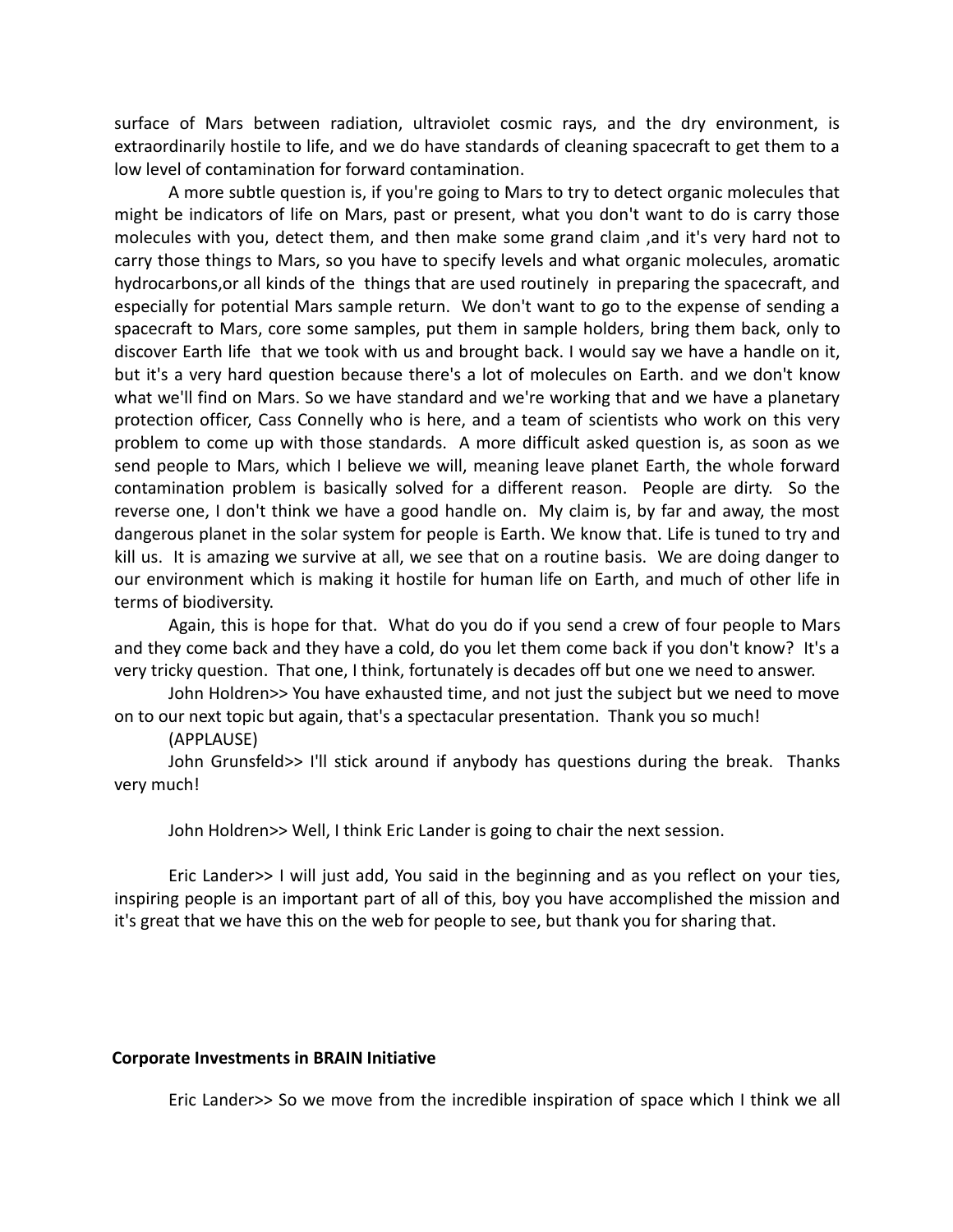grew up with, to one of the other great inspirations of the inner space of the brain, to still largely uncharted territories. If we don't know 96% of the universe out there, the fraction of what we don't know about the human brain is probably greater than that.

And so it's fitting that we have a second panel here related to the BRAIN initiative which has been an exciting scientific initiative that has come together over the course of the past couple of years has been an initiative started by this administration but I think has captured the imagination of the scientific community perhaps in much the same way as space has. And less known than the NIH grants that might be given and other agency grants that might be given is the fact that there's a lot of really interesting corporate investment related to the BRAIN initiative.

I can't help but telling that maybe 30 years ago, I visited Bell Labs and was walking through andprobably one initiative which has been an exciting scientific initiative that has come together over the course of the past couple of years has been an initiative starting neurobiology. And somebody looked at me completely seriously and said, we have always considered the nervous system part of the Bell system, an exciting scientific initiative that has come together over the course of the past couple of years. In any case, I'm therefore very interested to hear about corporate research into the brain and thus corporate investments in the BRAIN initiative. We have three wonderful speakers here for our panel today. Thomas M. Baer, the Executive Director, Stanford Photonics Research Center, Kristoffer Famm, Head of Bioelectronics Research at GlaxoSmithKline and Robert Wells, Executive Director for Strategy at Healthymagination, at GE. I'm not sure what order you guys want to go in…have you got a plan? We're going left to right…Wells

Robert Wells>> well thank you very much Dr. Lander. It's great to be here with the members of the committee this morning. I have to say it was, especially powerful to come in at the end of the presentation because I remember at a tender young age being in summer camp in 1969 watching on a black and white television in the hills of North Carolina and that's back when they used to put tinfoil on the antenna to make it pick up better and watching Neil Armstrong stepping off on the moon saying one small step for man, and one large leap for mankind.

Thank you very much Dr. Lander. It's great to be here with the members of the committee this morning. I have to say it was especially powerful to come in at the end, thestory has a wonderful way of repeating itself and I think in my lifetime, there will be an equally powerful moment or moments in science where we look back and we remember where we were when , and we can fill in the blank with a number of different areas of understanding the brain, where I think that will prove to be the case.

We're very excited about the work we have been doing in GE in the brain space. In one sense, we have been doing it for more than 100 years because we have a reputation as the company that invented X-ray technology and imagery, which is enormously important, vital to understanding the brain and the new advances in MRI technology in CAT scan, PET scan, and all of these things that help us visualize in rather unprecedented ways now, the way in which the brain operates. We not only at GE but other companies, who are working on technologies that allow you to visually enter, quote unquote, enter the brain and to see this amazing circuitry that takes place inside of the brain and it's very exciting for us to be part of that, both to develop our own technology and but also to work in concert with our partners.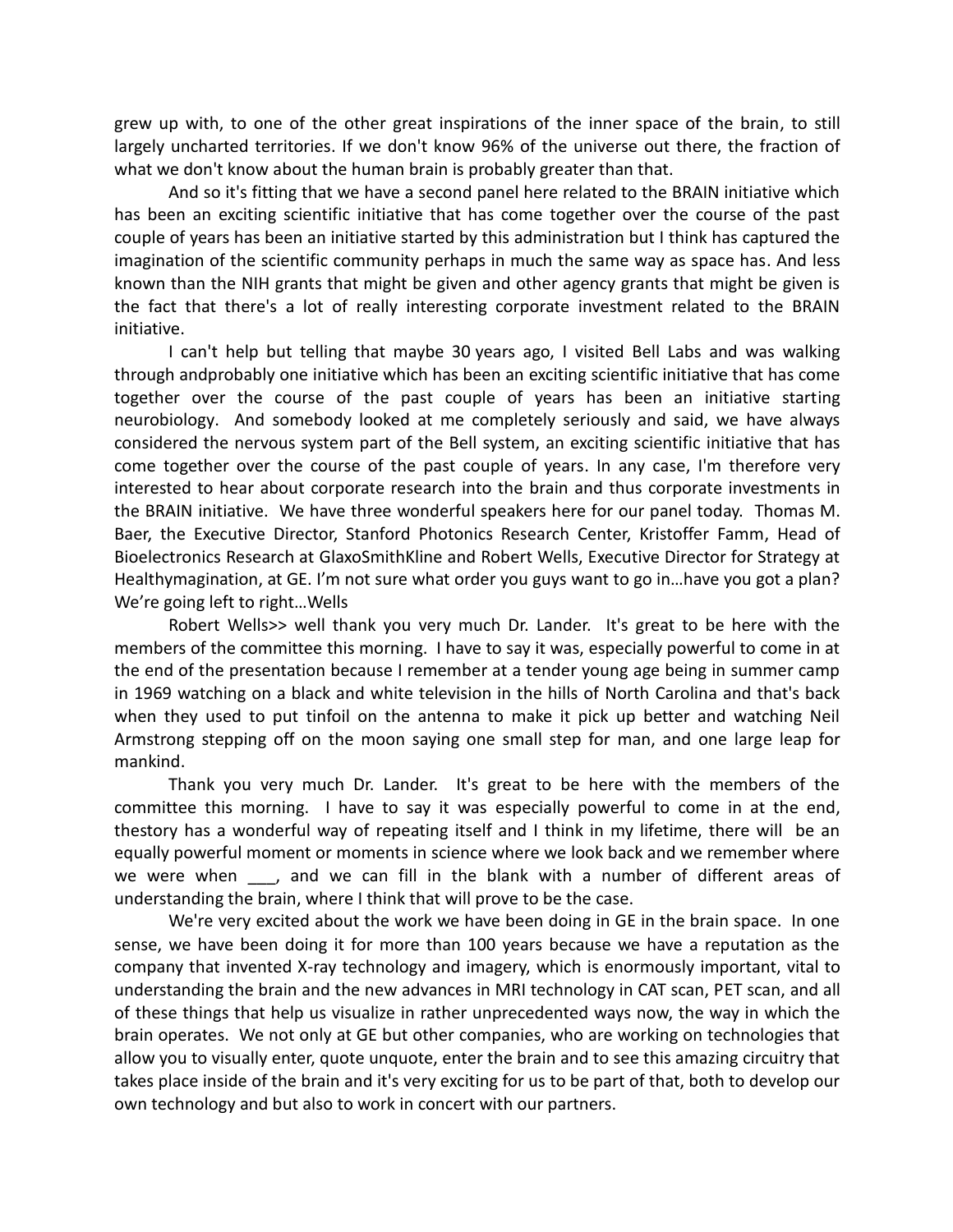That's really several of the things I want to talk about for just a few moments this morning in the panel, which is to talk about some of the efforts that we have underway to highlight sort of how diverse they are. The things that GE has been doing are not just in one dimension but in a number of other dimensions that we think are relevant to this fantastic work in neuroscience and to the President's BRAIN initiative as it's been going on for the last 18 months and also, I should say, to a greater global effort like projects like the European brain project as well.

What we see when we look across the world is a great opportunity. There's a lot of response in the brain space because people look at neurodegenerative disease and challenges in that and they realize what an incredible challenge that is for societies around the world whether you're talking about dementia and the toll it takes on patients and the caregivers who take care of them or whether it's taking care of our servicemen and women who come back with PTSD and traumatic brain injury.

I think there's an upside there, not just taking care of those conditions in those patients but thinking about the neuro-space as a real engine for economic innovation, as a real engine for societal innovation in a very positive way.

All of that is what we have been seeing in the last year, plus, that I have been part of GE and a part of this initiative.

So under our health imagination team, our company has been working to convene the traumatic brain injury community through the GE NFL Under Armor initiative, and this is a \$60 million open innovation challenge to develop next generation imaging technology and algorithms, and to also provide better devices and gear for brain protection.

GE has also supported and been involved in a very interesting grant from the defense department, the TBI in points initiative, which is a program that brings together multiple academic leaders in the TBI field to better understand, diagnose and treat TBI. We should also say we have been very involved in the public policy world and Tom Kalil and I were at a meeting this morning at a meeting we call our brain trust series where we brought together a number of leaders in the field, academic admissions, clinicians, patient advocates, foundations to deal with some of these issues that are gating factors or, I would say unrecognized opportunities that we can work together in a more collaborative and cohesive way to move the field forward.

Our Global Research Center, that you mentioned a minute ago about being at Bell Labs. There's not a whole lot of corporate big R&D centers left anymore, but we're proud we do have one of them, our Global Research Center which is a multi-country presence, but is really head quartered out of Albany, New York. And we have a number of efforts there not just to advance our technology that you're probably more familiar with, the MRIs, and the CATs, and the PET scanning but also, to work across life sciences with a number of partners and in the recent grants that was announced by the NIH, as part of the brain initiative, GE was part of one of the grants with West Virginia University, but a partner on a number of other applications, I think 6 or 7 of them or at least all six of the different areas that the NIH had delineated as being priorities.

We have a corporate venture investing business and like corporate venture funds, we look at not just opportunities inside of GE but those high-growth silicon valley opportunity companies and in this particular space and perhaps we can talk about this more in the Q and A later, this space of the brain is particularly a hot area for young companies, for spin off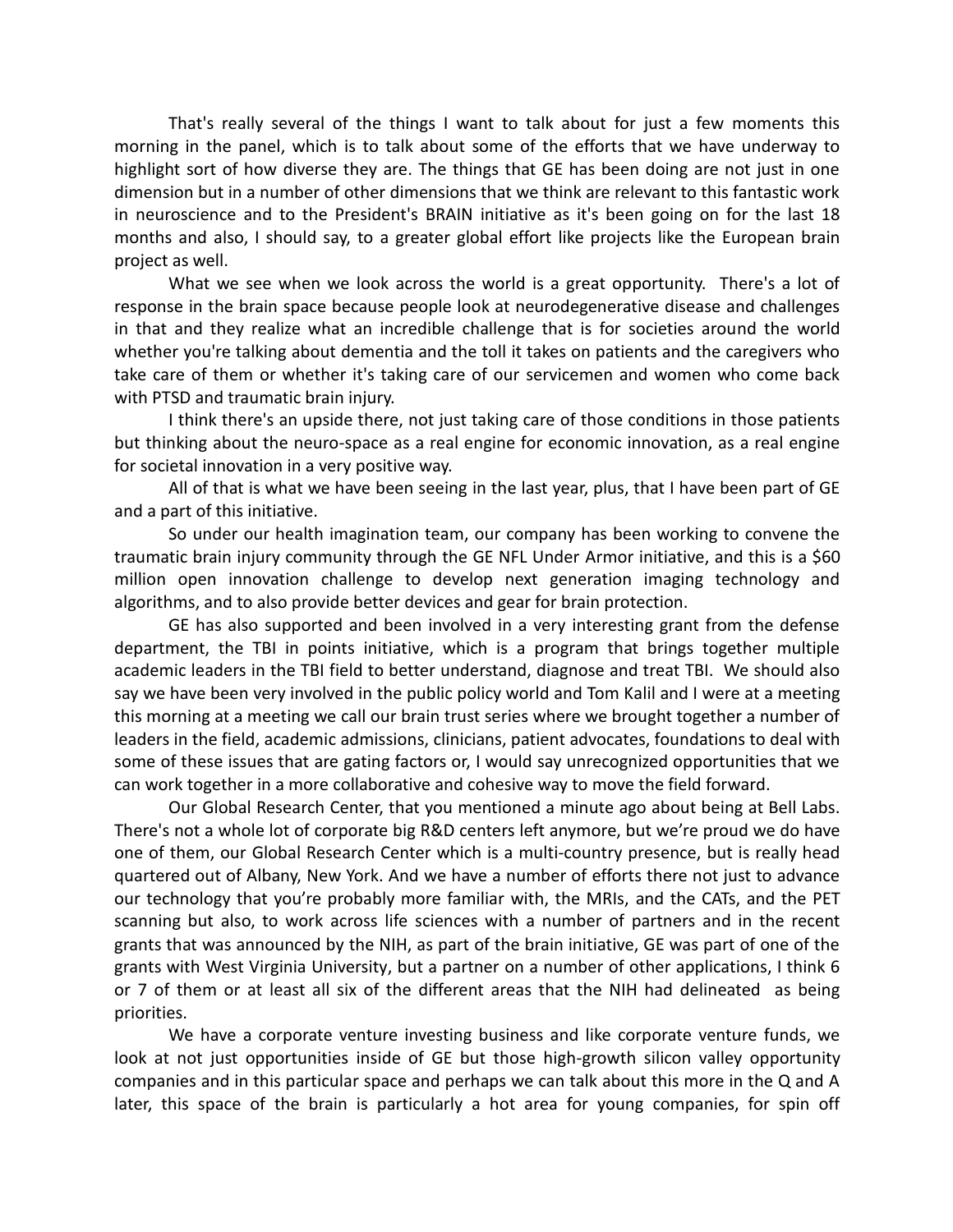companies from places like MIT or UCSF and those technologies and bringing them down field so we're very interested as an investor as well as a technology developer. And finally, just continuing work at our healthcare group to bring these technologies into the commercial forefront.

We are constantly evolving our MRI technologies, our CAT scan technologies and PET technologies and all of the products that go with those. I wanted to keep my remarks brief and concentrate on the Q and A time and talking about the specifics but I want to give you a sense of the broad area that we have been working at in GE and will continue to work in.

We think that the BRAIN initiative has been enormously useful as a policy tool. It sets a framework on how it applies to the external environment and I think that's important in a large company where you're trying to make a lot of decisions about investment, decisions about prioritization, to know there's a baseline of policy support which goes with that, I think is enormously useful.

We are delighted with it and also delighted work with our colleagues in Europe and elsewhere as this issue as neuroscience becomes such a priority in so many places. So let me leave it at that and answer the questions in a few minutes, thank you!

Kriss Famm>> Thank you, my name is Kriss Famm. I come from a major health care company predominantly focused on pharmaceuticals, vaccines, and consumer health products. I'm going to be talking about the health products but we've also made a foray into neuro technology, in the last couple of years which, I will talk about here.

So we have entered the state of neuro technology which I would explain how it's intimately linked to the brain initiative. We have a vision to open up a new therapeutic modality, a new way to interface with biology for treatment effect. Small or large molecules which is the bread and butter of a company like ours is obviously tapped into control systems in biology that exist and therefore have been incredibly successful for many different treatments to have an effect on biology. The nervous system has that potential. It is a controlled system that affects a lot of things in our bodies and that isn't limited to the brain. It's controlled by the brain but the nervous system crisscrosses our entire body and virtually every organ is innovated and these, of course, are the organs that are at the epicenter of many chronic diseases. This ranges from cardio vascular conditions such as hypertension and rheumatoid to arthritis and metabolic conditions like diabetes, respiratory conditions like asthma and the list goes on.

We - - this is where the GSK effort is slightly different from much of the policies of the BRAIN initiative. We are focused on doing the therapeutic innovation, not just in the brain but in the periphery. The brain research is of course critical. It is the biggest scientific challenge, arguably of the century and it will provide us an understanding of neural circuits and the innovative technology, the tools to interface with precision in the nervous system.

However, we believe and I think this is an important point of potential discussion that early and substantial translation into medicine will be in the periphery or that technology. All nerves that are close to the visceral organs, there the complexity is lower, it's still complicated but the hundreds or thousands of nerve fibers that go to my spleen or pancreas is a more contained problem then the 10 to 11 neurons that I hopefully have in my brain - - and animal models clinical end points and so on lays a path for what we believe clinical translation in the sort of diseases that I mentioned before and this is where we need to get the right interconnect if you will, between the brain initiative and the advances that are made there in terms of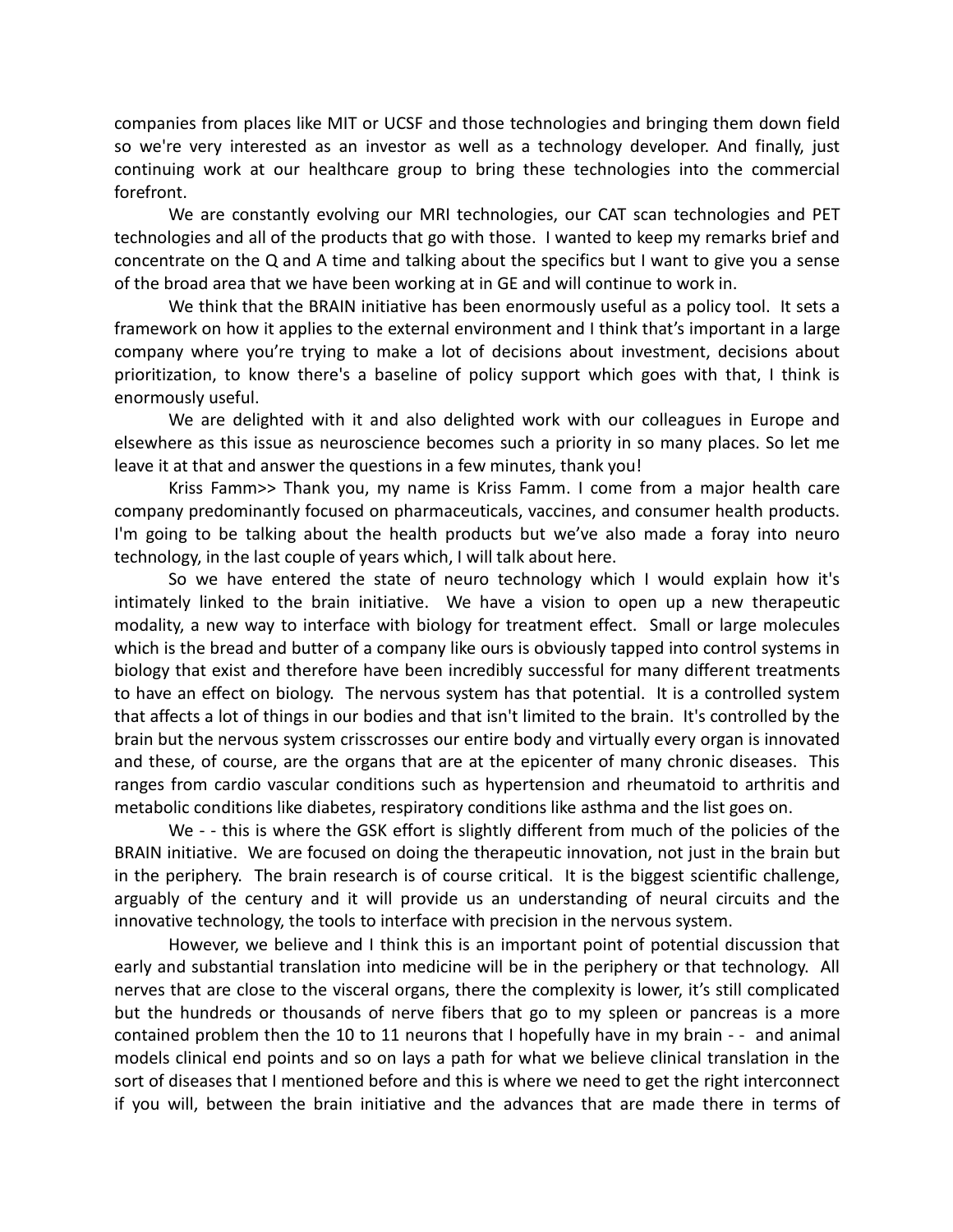technologies and the translation into treatments for the sort of organs that I described before.

I want to give you just a couple of quick examples of the potential here, just to give you some clinical evidence that the nervous system can control disease.

One classical example and one that is more recent, In terms of hemodynamics, hypertension is a disease that for a while we know can be controlled by the nervous system this is preclinical data from a dog study that's shown by stimulating on the bare receptor, a certain nerve that comes from a region on our carotid artery and detects pressure in the vasculature, sends signals to the brain, if you stimulate on that nerve you can suppress hypertension, a drop in 20-30 milliliters mercury here. And there's a pivotal clinical trial that's being run currently in patients that are not controllable well with molecular drugs and its showing great promise.

An area that is more recent and with the clinical information that's coming out now, is around the nervous system control of inflammation and the immune system . This might seem surprising to many of us who grew up with cell biology and understanding the immune system is an independent system, it turns out that the nervous system can act as a brake or accelerator in many immune inflammatory processes. In this case, it's been shown solidly in preclinical work that signals from the brain, down the Vegas nerve to splenic nerve to the spleen can set the level of proinflammatory cytocam reduction of cells in the spleen and the first clinical data came out a couple of years ago. It's shown here, it's only 8 patients.

This is typically way too early for a company as large as ours to talk about data of just 8 patients but just to give PCAST a flavor of what I think may be coming here, six out of eight patients who had late stage rheumatoid arthritis, when they had neuro stimulation, got suppression of their disease down to a level that's typically achieved today with anti-TNF and other biological drugs. It's quite a substantial effect through neuro modulation.

Now, our ambition as a company and I think it speaks to the potential here, it's rather revolutionary rather than evolutionary. We want to get to a device space where we have miniature devices that can detect underlying neuro signals, the codes that go to and from these organs and identify the key signatures there and then in a closed loop fashion control those signals to restore health in organs. And this is an artist's impression of what it could look like. Another important aspect here of course is miniaturization. We need to get to a form factor that allows implants in type 2 diabetics around the world, that's not going to be done with the pacemaker sized modulators that we typically see today. So this is an area where biology and neuro science and technology advances have to be hand in hand.

I would like to say a few words about what we're doing at GSK, together with a broader research community and particularly the academic community here in the U.S., and funding bodies here in the US. We as a company have backed a growing network of academic institutions around the world to try to get proof of principle for both disease intervention and technologies in this space. We work with 40 or so groups at the moment looking at 16 major chronic diseases and looking at a number of different ways to interface with those visceral nerves. A lot of this work builds on technology advances for the brain, takes it to these small peripheral nerves and seeks to basically read write and erase signals in those nerves.

We have also launched a bioelectronic medicines dedicated venture fund, \$50 million venture fund, investing in pioneering companies in this space, as well as technology companies that have enabling platforms for these sort of medicines and maybe important for this discussion, We have tried to be a constructive partner in putting the spotlight on opportunity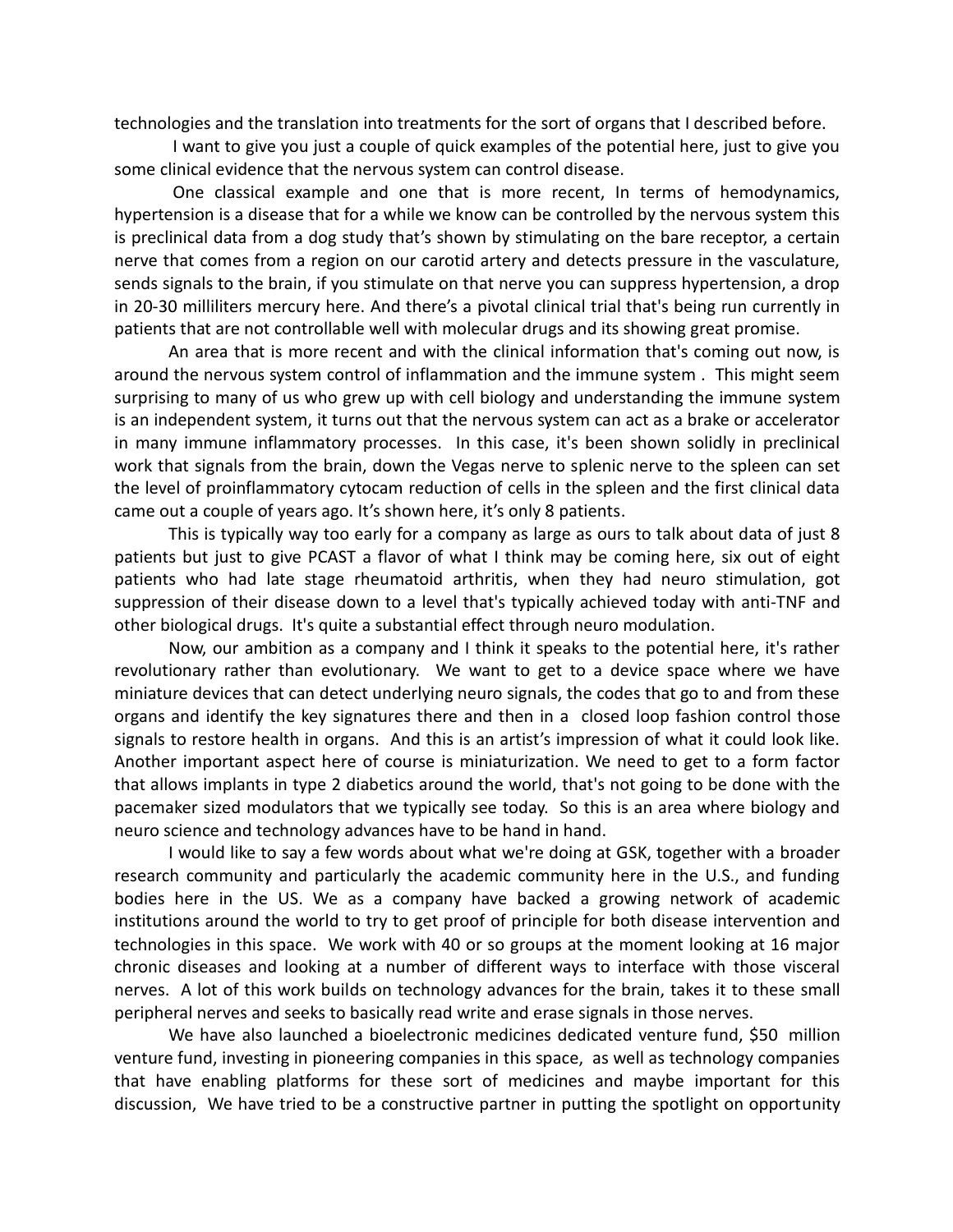here so we sort of get this foundation and research which we believe is critical to activate a field like bioeloctronic medicines. We have published a research manifesto and more importantly a road map for foundation of the research with a number of academic leaders in the space and have tried to work constructually here with NIH and DARPA as they have chiseled out their really quite strategic programs called spark and electrix respectively. This is a program to really map the innovation of visceral organs. This is a map on which we can build these sort of devices with lots of parallels to the genomic map on which we can build molecular interventions.

electrix is a DARPA program looking to make really miniaturized smart implants on peripheral nerves with the aim of them being injection sized here and finally, and this is what drove us to the White House BRAIN initiative conference a month and a half ago where we announced a new funding program, we have launched what we call an innovation challenge, basically a prize for generating a preclinical research platform to read, write, and erase neuro signals. This is so that it can work in rodent clinical models. This is critical and a gap at the moment. We are looking at chronic diseases but can really only do acute experiments. There's a contradiction there where we need to be able to follow neuro signals over time and modulate them over time. In addition to that \$1 million prize we announced a \$5 million fund for academic teams and small companies who want to go after this.

So why did we want to launch that at the BRAIN initiative conference? Well that is of course because the same technology that is applied to the brain will open up to other signals in the periphery and the circuit is really understood when you understand both the brain and the affecter side. I think that exemplifies how I hope bioelectronic medicines can be an important translational outlet on the brain initiative --thank you.

Thomas Baer>> Thank you, I would like to congratulate both PCAST and OSTP for support of the BRAIN initiative and neuroscience research in general. I find this to be one of the most interesting areas of science and just as federal funding has allowed NASA to be the premier organization for exploring outer space, I believe that funding of the brain project is going to allow the United States to be the leader in exploring what I think is the most exciting frontier of inner space.

So as mentioned, I am the director of the Stanford Photonics Research Center and have been working with a number of scientific societies known as the National Photonics initiative. Just to start off with, photonics is basic the science and technology of light. To me, it's remarkable how much this science and technology supports both the exploration of the outer space through the web, and Hubble telescope, as well as technology that's absolutely critical for brain research in terms of involving sheet microscopy involving two protons sources, et cetera.

My support of the brain project came out of the national academy report called the optics and Photonics, essential technologies for our nation. Which recommended the formation of a national photonics initiative and the purpose of this is really to bring together industry academia and government to identify advance areas of Photonics that are critical to US competitiveness and national security. The societies are listed here and they are the leading scientific and engineering societies supporting photonics research within the United States and we represent about 150 thousand researchers around the country. The areas we decided to focus on are five areas as we have identified as the highest economic impact areas and of course, one is in the bio medical area. And in discussions with federal funding agencies and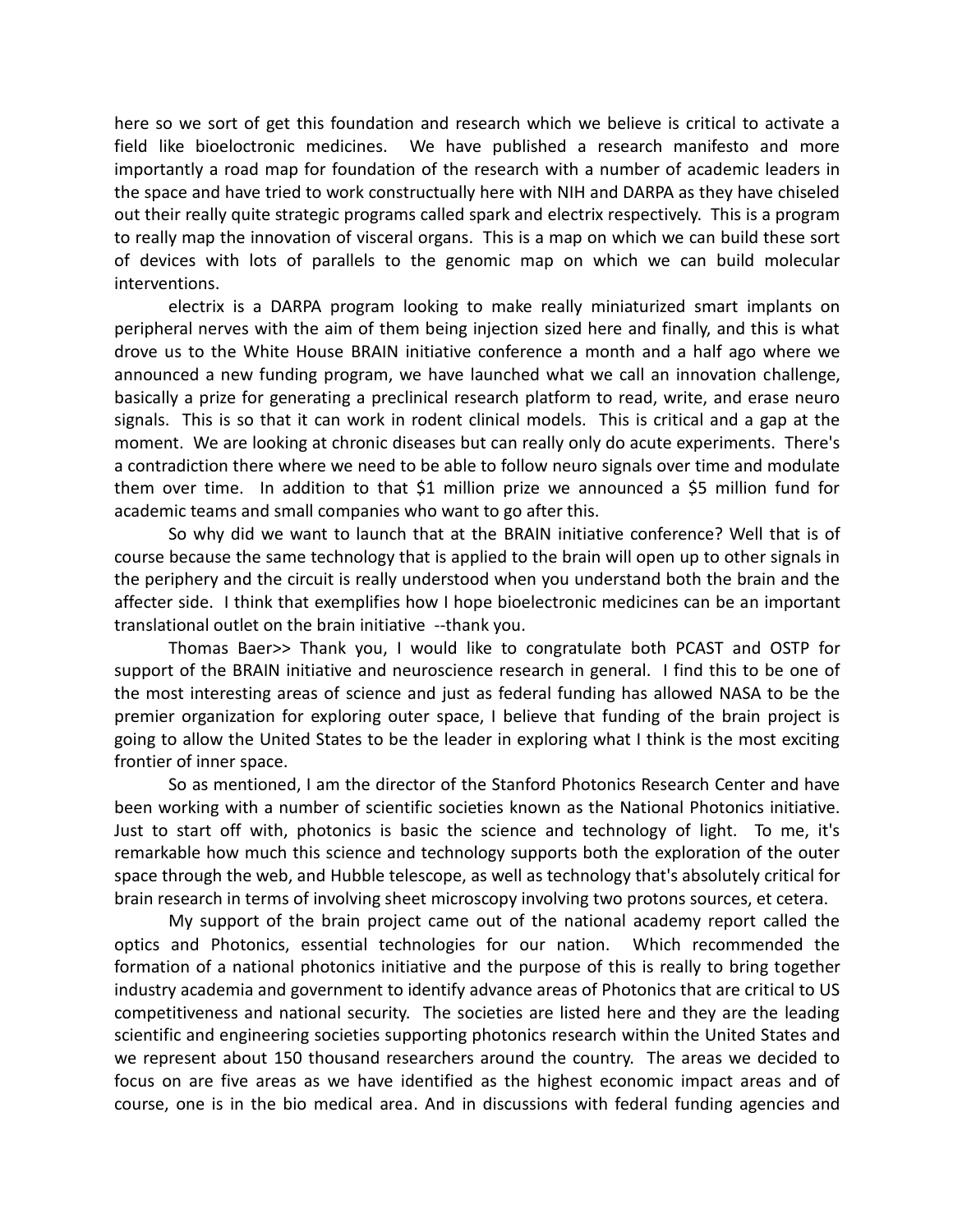OSTP we decided to focus primarily within the bio medical area on the topic of neuroscience and the brain initiative in support of the brain initiative. What we then was, talk to companies that have a strong interaction and formed what we call the Photonics industry neuro science group, and those companies are represented here. It is remarkable to me that some of these companies only had 2 or 3 employees and had start-ups in the last year or two all the way up to multibillion dollar company.

All with active interest in supporting the brain initiative, R&D investments, they're going to make in collaborative arrangements that we are helping to facilitate. So what we have done is focused on the NIH initiative, the BRAIN initiative goals have been defined by the NIH working group and this is listed here and they involve generated circuit diagrams of the brain producing a dynamic picture of how the brain functions and then linking those dynamic activities of the brain to behavioral changes and then developing innovative technologies to understand the human brain and treat its disorders.

So these are four of the seven areas of focus identified by the NIH working group and all four of these areas are primary and critically dependent on Photonics technologies. This is a very interesting analogy to how you go about looking at and studying an unknown integrated circuit or electronic circuit. Well, first of all, you want to map out where the connections were located within the integrated circuit and make it visible and once you have it mapped out, you want to see how it functions. You want to turn it on and take a look at it and see how it measures the signals within the integrated circuit. And finally to probe that circuit with signals, to see if you really do understand its function and then you want to do something useful with that circuit and really those four NIH goals follow this analogy about how you would go about looking at an unknown electronic circuit and they apply it to looking at the function and dynamics of the brain.

So just like an integrated circuit that's covered with epoxy, the brain is not transparent to light. It is opaque. It has a lot of scattering fat bodies within the brain. Over the last 2 to 3 years, people have found very innovative ways to clarify the brain yet maintain the structure of its neural interconnect. That's indicated here on the right side there. It's the same brain that's on the left side but it's now been clarified using a process that was developed by Karl Deisseroth called clarity which electrophoretically separates out the scattering portions of the brain and leaves the neurostructure intact.

Using this and using genetic engineering to light up the circuitry within the brain, we now have complex pictures and maps of the brains at resolutions that have never been achieved at this level within this size of a brain so we can now look at essentially, a whole mouse brain and map the electronic circuits within it.

The technologies that are used to do this are fundamentally molecular biology technologies that genetically program the neurons to express florescent proteins and then new designs of microscopes that are called light sheet microscopes indicated schematically here. These microscopes were developed by leading research labs at genilia farms and other places, MIT and at Stanford and these are the diagrams that when you look at the complexity of the system indicated here, these systems cannot be easily designed or constructed by the normal neuroscience laboratory, like the life science laboratory. It really requires the power of industry to come in with engineering teams and mechanical and electrical engineers to be able to design and implement these things and provide the technology and resources to a large army of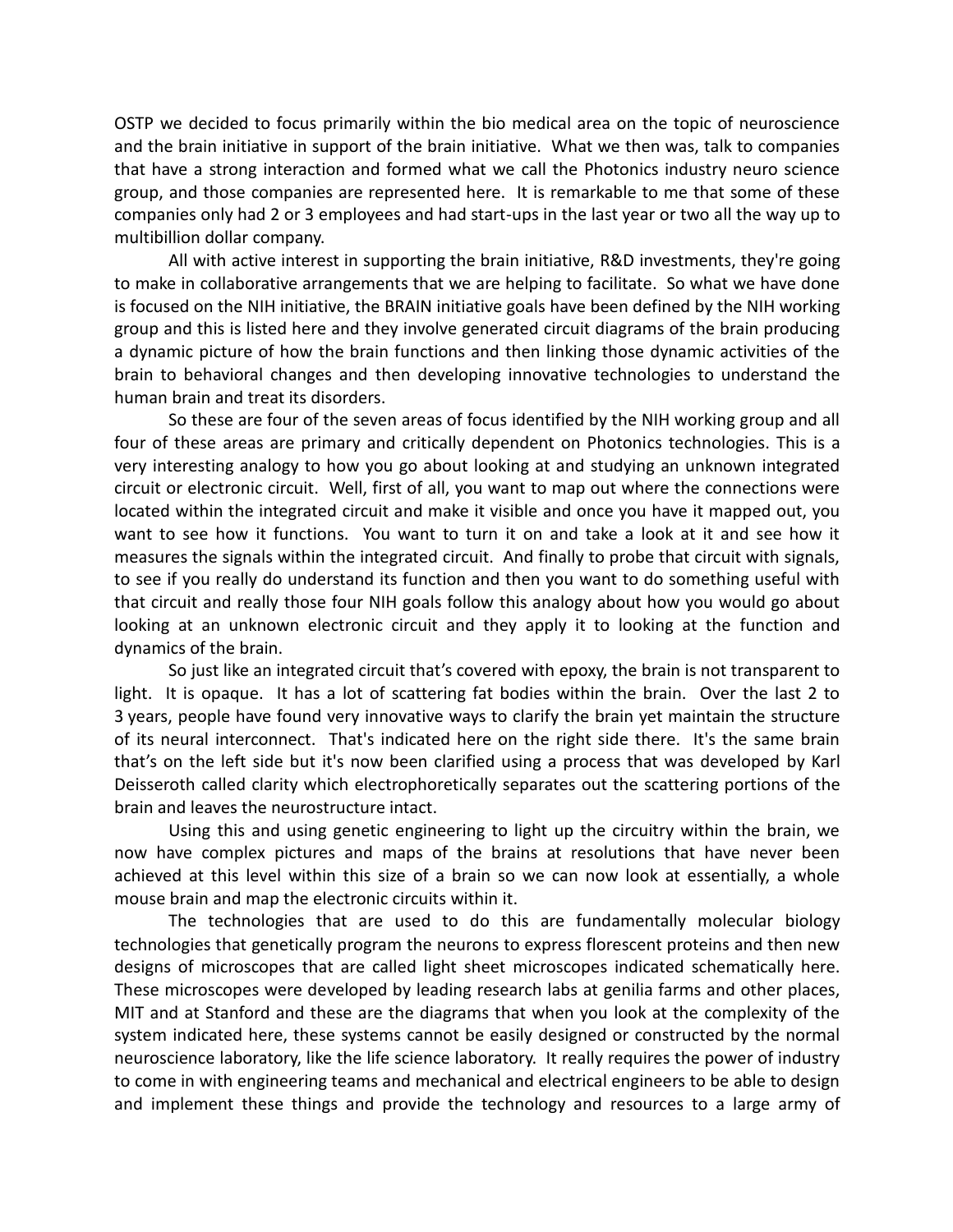neuroscience labs throughout the U.S. That industry component is absolutely critical and that's what this photonic industry group is trying to facilitate.

Here's an example that once you have the map, you want to be measure what's going on within the circuit dynamically and this is a picture of the circuit dynamics of a live mouse going about behaving. On the right is the actual flashing neurons and once again, you can genetically engineer these neurons so now they're expressing a protein that is fluorescent where calcium is released and when the neuron fires, it releases a burst of calcium and you can see the functioning processes of the circuit in real-time.

To me, this movie and movies like it are comparable to when I first saw the surface of Mars when NASA, just blew me away. I never thought in my lifetime, that we could measure the information processing going on within a living brain. Now, this is becoming a routine part of neuroscience exploration in the brain project.

This requires very sophisticated photonics technology as indicated here. These are miniature, high resolution infraction microscopes as indicated on the right and this is a device that was recently developed by a company called inscopix started in Silicon Valley and a spin off from Stanford.

Again, this is technology that cannot be developed in the standard research laboratory and inscopix has now enabled about 100 laboratories throughout the country to be able to do this research of mapping the dynamics of the brain. Then once you map it, you want to be able to probe it, injecting signals and blocking signals and once again, we use this technique optogenetics, molecular manipulation of the neurons in the cells express proteins which in this case, block or excite neurons. On the left here, the mouse running around the circle has neurons that are activated or are expressing a protein which allows light when the light is turned on, the right side of the motor control of the mouse is activated and you can run that one again. And it begins to run in a circle as long as the light is on and when the light is off, the mouse stops.

On the right hand side we have a movie of a mouse where the areas of the brain that control fear and anxiety are now under light control and this is mouse is rather timid as soon as the light comes on, it happens just about now the mouse loses its fear and anxiety, exploring the maze without no hesitations. We're now beginning to understand how we can probe and control the different positions of the brain using these techniques.

Once against, this requires technology. These wearable microscopes and technology that's really beyond the range of most neuroscience laboratories and the control, the input from U.S. industry is going to be critical to allow this to be expanded, this technology be to employed and expanded around the research labs around the country.

So now we have begun to explore how we can map and measure the dynamics of the brain's circuitry, how can we use this knowledge? This is a wonderful example of the frontiers of employing this technology. This is some technology that's been developed at Stanford by using retinal implants to restore vision in patients. These are photo arrays that have been implanted underneath the retina that are then excited by a camera that captures an image and that image is written using an infrared laser on the photo diode array which is indicated right here.

This has on its back micro structure that is designed to allow the neurons to actually penetrate and make electrical contacts with the photodetecters so once again, we have very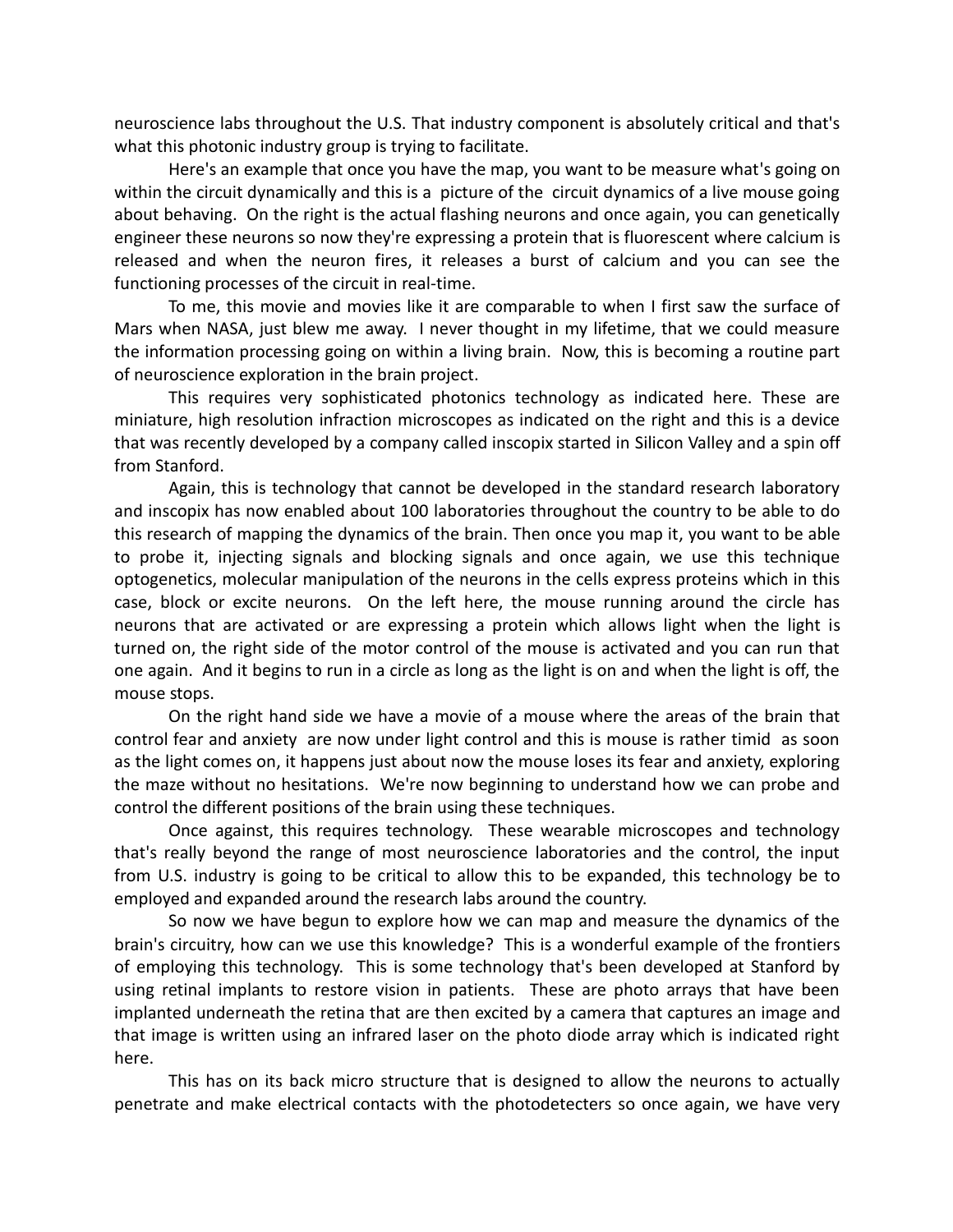sophisticated technology that's not available to the average neuroscience laboratory that is going to require the input from US industry. So the essential photonic technologies that are necessary for these frontiers in neuroscience to be fully explored are indicated here. These technologies are well represented by the competencies of the companies we have assembled together.

So what are we doing? We're meeting on a quarterly basis as the scientific conferences are organized by the scientific societies behind the national Photonics and we are working with the academic research community national education and the industry to generate road maps as well as to promote collaboration activity involving both precompetitive research as well as individual cooperative research development agreements between companies and leading research laboratories.

We'll also be trying to recommend specific funding opportunities to support these collaborative activities for the funding agencies.

Something we'll be putting in place over this next year is mechanisms for technology transfer centered around training programs that will allow principle investigators, postdocs and graduate students to be part of the product development teams and industry as developing these new technologies.

Tech transfer is a contact sport, and requires people to work in close proximity and we feel the intern program that would support both principle investigator and post doc graduate students to be a tremendous educational opportunity as well as a key way to transfer tech to the private sector. So with that I'll close.

Eric Lander>> Well let me thank the panel, I think just for the last topic that we have discussed. You have really opened this up to a whole range of extraordinary things that are going on in neurosciences right now and it's clear that as the fundamental developments in basic biology, emerges from basic curiosity driven research and under lining everything that we have been talking about has been amazing in academic science. It's really clear that the partnership with industry is going to be very important to fulfilling the promise of all of that and there's this great, I think it's true in so much of all American science interplay between the public and the private here in developing insights into neural circuitry leading to the idea of neurceuoticals that can control it. It's clear that the neurindustry has critical roles and getting the technologies out and really taking advantage of finding control of the neural systems, it's just a wonderful thing to see how much has been happening under this brain initiative.

So you have done your job well of leaving us that 15 minutes left of discussion and our pattern at PCAST is for members to raise their flags and I don't see any flags up but I would not be surprised to see that shortly, minds are blown about what is going on here. I think they're all sitting here looking for somebody to push the button and reduce their fear or something like that.

You know, for the PCAST members, if it turns out you actually at least currently as configured need to have a genetic protein expressed in your neurons so they can't currently do that for you - - so but for the meanwhile, Jim Gates and Bill Press have overcome their fear and Jim, all yours.

Jim Gates>> Thank you, and first of all, thanks to the panel for that great briefing and Eric is quite right. I have never seen PCAST respond with a lack of flags so you're the first set of briefers who have shut this group down. But only briefly indeed. In fact, I was during your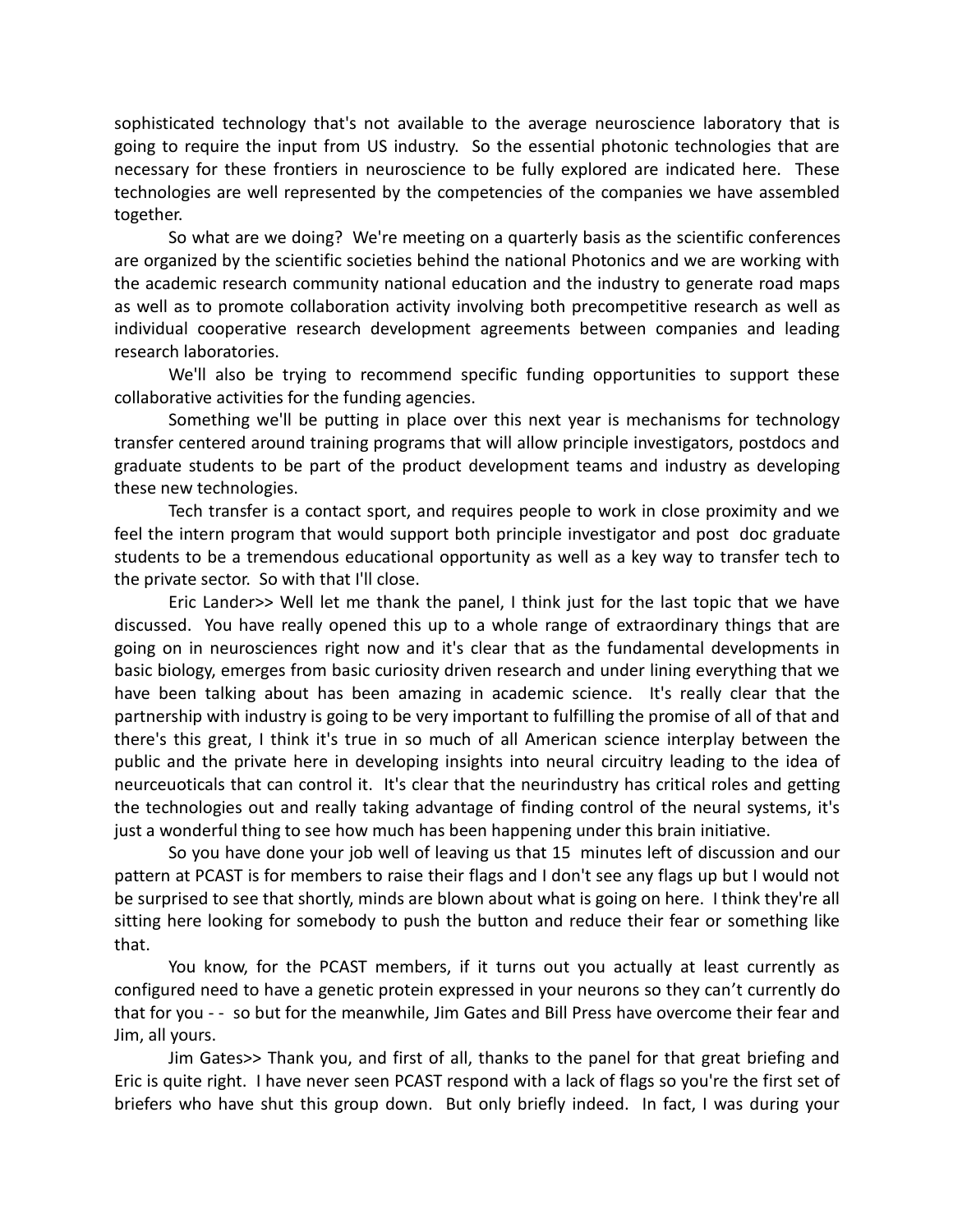presentation and there was a program called the bionic man back in the 80s. And Boy, doesn't this begin to look like it? More seriously, though, as we have looked as those stunning possibilities that are out there, is it too early to start talking about two sets of issues? One we saw playing out for example, in the genome, and one was around ethics surrounding the developing business sides and the other is to start thinking about other - - well, certainly this is an initiative that has been enabled by this forward thinking view that the USG has taken in this realm. Do you see things on the policy front that a group like this would be thinking about to get this on the next stage. These are my two questions.

Thomas Baer<<I think they are very important questions. I think it's absolutely critical that the U.S. take the lead in this area because for economic reasons and competitive reasons and the great frontier of science but because of the value with which this country holds privacy and individual freedom.

I think it leads the world in those concerns and I think this research raises those fundamental ethical questions at a level that no other research I have ever seen does. So I think it's extremely important that we put in place the structure to deal with those issues because we're going to be developing technology that is literally mind blowing and I think the US is the appropriate lead country and culture for guiding that research.

Robert Wells>> Can I respond to that too? I completely agree. I think we did a terrific job as a country during the human genome project. If you recall, there was a set aside, a certain percentage up front to deal with the issues and there's a host of fascinating LC issues, even ethical, legal, social implications for those who know it. And I happened to be at the time, in the life science space and worked on the genetic privacy issue a lot and the nondiscrimination issue. I think that one of the really positive things coming out of this that we're doing in the brain right now is to start to destigmatize a lot of the conditions that people have, neurocognitive and neurodegenerative disorder. We really need to do that.

Sometimes when you talk about the ethical concerns, it comes across as a negative thing like something to be afraid of. It's true in any situation like this, there's a lot of things we need to take into account and think proactively about how we deal with this and some of the privacy issues but I think we also have an enormous positive opportunity here to start to destigmatize and to take out of the shadows, people who have been afflicted with these conditions and that's part of the ethical mandate as well, the legal issues are fascinating here.

If you start talking about the world of intellectual property and how it's challenged by these new discoveries and how we might think about innovative, upstream ways to work together and bring more precompetitive IP together and more ways to put the tools of discovery together so people can use them in a way that has maximal societal benefit, I think that's a powerful discussion to have in this space. I just under line what Thomas said. I think getting involved in the discussion early benefits us to do it. I was in Europe earlier this week at a meeting and one of the concerns there when you start talking about privacy is that Europe has some very strong privacy guidelines which in many ways can actually impede some of the research that we like to do and the ways we would like to work.

Part of that reason is because we have a fair societal concern about individual privacy so I think we need to have a discussion with that earlier and not later. We benefited from that in the genome era, I think this served us really well. NIH gets a lot of compliments in my book for sheparding that and we should do the same.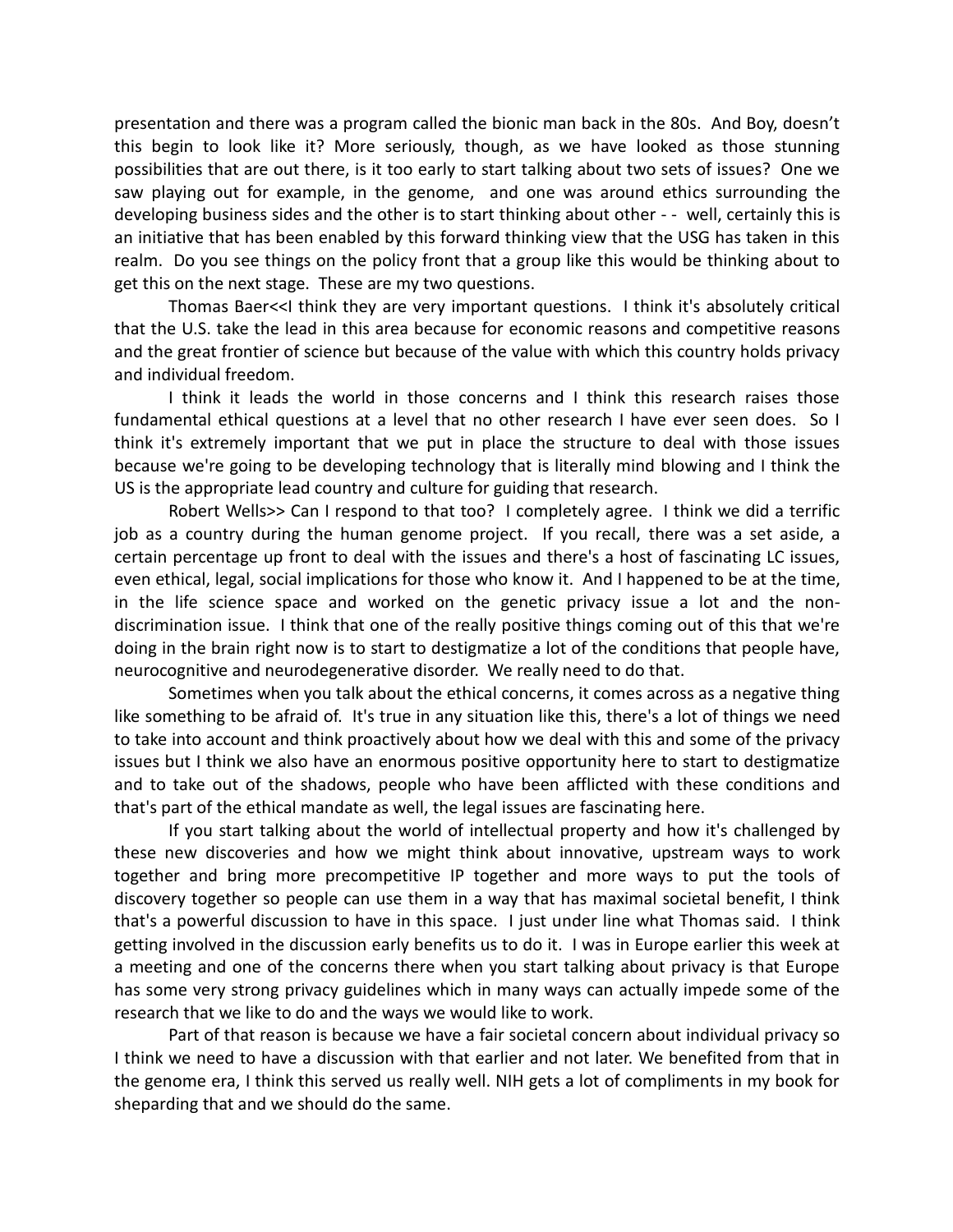Kriss Famm>> I agree with that. On the ethics side, I do think it's time to do it now. And talk about the neural data in particular, where we put neural recordings, in health and disease, how we share that. That is a good question I think we need to arrive at as a society, and that time is now. On the comment about the bionic man I think this is one we often hear and what we need to be, at least careful with so it doesn't backfire, right? To understand the electrical impulses is a chance to be a major class of medicines to help severe conditions- - just like the pacemakers are not seen as something like, half machine and a half man. We need to find the path to arriving at new modulation in a similar way. If we help arthritic patients to walk when you look at Parkinson's patients who all of a sudden we were able to get rid of that tremor - - it is fantastic and we need to place it properly there. Living in Europe and seeing how GM crops backfired in Europe, I have to say, it is something that I sometimes lose sleep over, we need to get this one on the right trajectory.

Jim Gates>> Thank you very much. I just want to make sure that no one can hack into my son's brain.

Robert Wells>> I have one more comment to that just very quickly. The second part of the question you asked and I don't want to let it go is the policy frame work issues that PCAST can think about. We've been putting some thought into that. I'll put on the table, a way to sort of organize it. So we have the five Cs, connectivity, commonality, convergence, collaboration, and communities and just briefly, connectivity is talking about big data. How we bring data together and how we harness it, what the policies need to be so the researchers have maximum access to the data. Making these data sets talk to one another because it's absolutely vital to do.

Commonality, standards, the whole issue of standards and I'm sure colleagues from the national institute of standards and technology can be real philosophic about it but there are so many technologies and they need to bring some standardization to that.

Convergence, Eric, you're part of an organization that preaches the Gospel of it. It's really the biology that meets the electronic circuitry that meets the physics, that's critical.

New models of collaboration and how we can enhance those, I think that's critical, and last, the sense of communities. The patients and the caregivers in the neurospace, the caregivers for patients as well so all of these have policy issues around them. We recognize that I have been trying to frame work and think about it to really answer your question, the policy things we have to pursue in parallel with the science because that's the scaffolding around what is all going to succeed.

Eric Lander>> Great. That is really an important set of questions especially from neural effects on the periphery to the neural effects that are primarily essential. It's very important to get this right. Thanks guys!

William Press>> Thanks to all of the speakers. I'm especially interested in this interface between the science discovery and the instrumentation builders because I've seen in several different fields that I have worked, those kinds of relationships develop so for example, astronomers always had a close connection to the people who build the tools that go on the telescope, and physics labs. I remember a time when you could walk into a physics lab and it didn't look like a laser lab. Now, all physics labs look like what Thomas showed and possibly complex until somebody explains to you, no, they're really understandable subsystems here.

It seems to me we're at a time where biology, bio sciences generally is acquiring a much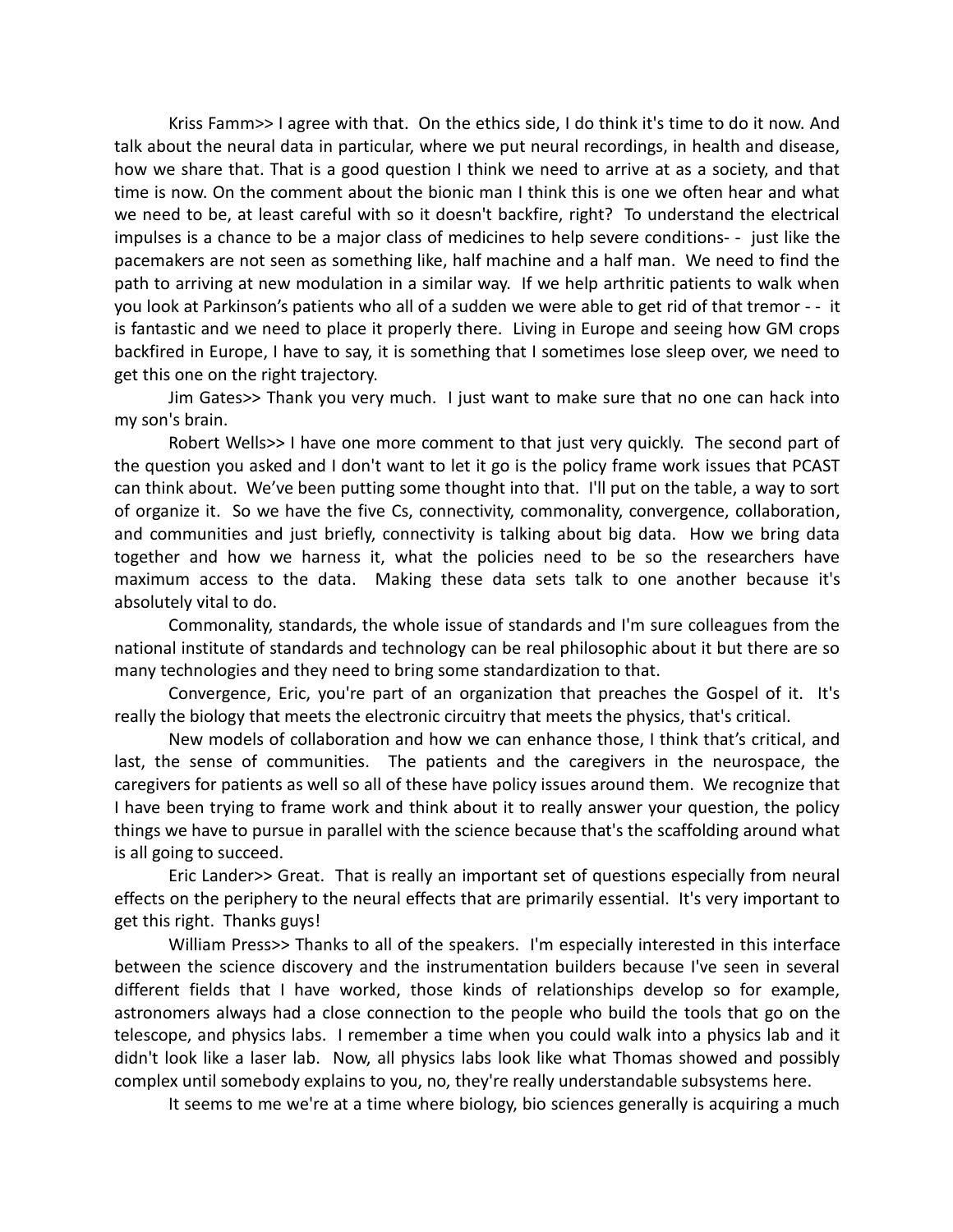closer connection to the physical sciences to the instrument builders to laser technology to many new imaging technologies, and I wonder if any of you have thought about how is that going to affect the field? Are we going to be training biologists to know more about lasers? Is it going to be strictly a research lab, buying things from industry split, or what is the right way to build the right eco system here between the instrumentists and the discoverers?

Thomas Baer>> Being involved in educating students in doing a lot of career counseling. My view is a multi- disciplinary team is best composed of multi-disciplinarians where each person has expertise in a wide range of fields and that's the most productive team. We found that in the private sector and managing instrumentation and development groups, commercial product development groups, so my view is we are leading towards multi- disciplinary trainings that need to break down the ivory tower walls and provide the background and training to scientists in areas of technology development. Just as important, taking the engineers and the applied physics people that I have worked with and training them in life science. It's not just the details of the technology but also how the science is done, getting back to ethical questions, the animal research and what you can and cannot do as a scientist which are fairly wide open in the physics regime but very limited in the life science. Learning how to work within the constraints, design and obtain valid data which can progress the field. I think this is a wonderful opportunity for the educational system to rise to what I think is a growing challenge that you very well explained.

Kriss Famm>> Can I add on the note of multi-disciplinarity there, I think it's important to remember that what industry wants, the new talent to build this sort of product, we need experts in the different domains, we need someone who has a deep spike of expertise in one area and then this capability to interface across right? So we need to get the balance right and I think there's much more of a collaboration model. Between the academics and industry, we need to find a way where we can link up the various disciplines here and link up instrument experts with biology experts with neuroscientists.

That still requires a culture change to get them forward. We have tried to coordinate a network that has much further to go, I think.

I think the agreement, in working between - - indeed between the different countries here.

Robert Wells>> I would agree with all of that and I think if you go to the research labs I was mentioning a minute ago and you look at the younger scientists who are coming in, the multi- discipline is something they have and want to have more of. In the neuro space, one comment I have, I have learned this and it has surprised me is that this particular space is still comparably fragmented and siloed. So to the extent we can use that multi disciplinarity and generational change and the emphasis of programs like the brain initiative to try and bring those silos and communities closer together, I think that will benefit us all but to the overall question, the answer is yes, the more multi- discipline, the better.

Eric Lander>> I think our last question goes to Jo. We have two questions, Jo and then Maxine.

Maxine Savitz>> I have a follow up - - also a comment on tech transfer, having come from industry, IP is always an issue. Have you set up or have some guidelines for how you're going to do the IP as you have this industry who is working. I do like the idea and we ran a signal, a lot of programs where we had interns in industry, and that tech transfer, but we still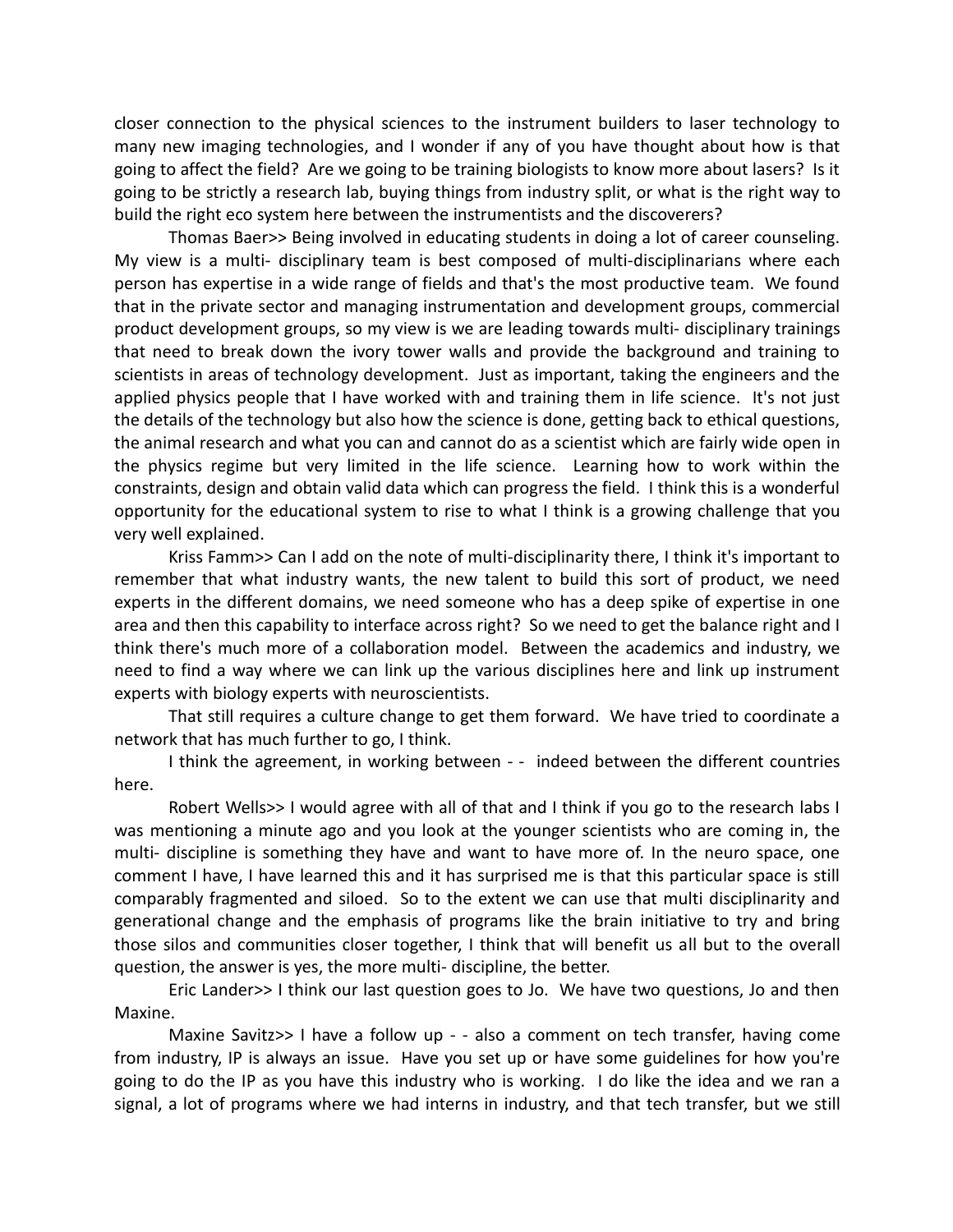have the IP issues to deal with at Universities. So have you frameworked it and what other technologies do you have in mind?

Thomas Baer>> There has not been a formal policy set but I have some great role models. Stanford University has a tremendous office of technology licensing and a very successful track record of working with companies to transfer technologies out of Stanford and also, intern programs. I think there are precedents for successful programs that recognize the intellectual property rights of companies that are collaborating with academic researchers but that is indeed, something that we need to address in particular by this industry group to decide what the boundary conditions are.

I'm highly optimistic we can deal with that and I think it does vary depending on the agreements whether it's a cooperative research and development agreement that is narrowly focused or a collaboration which is more precompetitive but I think there's some very good example of how we can make it work.

Jo Handelsman>> A subject of interdisciplinarity, the connection to neural biology and electrical engineering is pretty obvious, were dealing with electrical circuits. What seems to be left off very often is micro biology and often, within biology, we tend to leave out collaboration and tend to look outside at the physical sciences and technology for our collaboration. But like I said, most of what they talked about has some microbial contribution. We have known since the 30s that rheumatoid arthritis has microbial component and in some cases are completely treatable with tetrocyclin. Every other disease, like diabetes and depression seem to be responsive to at least in part to microbial treatments and we know that half the serotonin receptors in the body, or in the GI tract are in direct contact with microbes and microbes produce serotonin mimics-- so is that part of the equation of how you're dealing with the brain initiative, the so called second brain, is that part of your equation?

Kriss Famm>> Well, one clarification, we not saying that bioelectronic medicine is going to be the only therapeutic intervention, of course antibiotics and molecular medicines in general are, and will remain absolutely critical for us as a company and for the field of medicine. Understanding of micro biology and if I could expand it to, cell biology and organ biology in general is absolutely critical here. Whole organ physiology has been an ignored science when we're down in the molecular world for a while and that needs to come together now. Specifically addressing the point about microbial and the link between this and the brain. Yes, it is there that interesting aspect in everything from developing from the more obvious inflammatory bowel disease, or CNS conditions that are coming up now. We are looking at, from whether we can intervene there between the nerves that sits between the gut and the brain right? But actually, this might be the microbes in our GI tract - - again, we have different fields of biology there.

Jo Handelsman>> But if your targets are actually gut microbes. It might be different nerves or circuitry that's playing a role.

Kriss Famm>> And here, the nervous system is incredibly complex as well.

Eric Lander>> I want to very much thank the panel. It's very great complimentary amongst you, You have just opened it up to a whole range on what is going on in the brain initiative and shedding light on this whole corporate laboratories. I'm going to thank you on behalf of PCAST and turn it on to the brain issue.

So we are now scheduled to take a break of ten minutes and then we'll resume.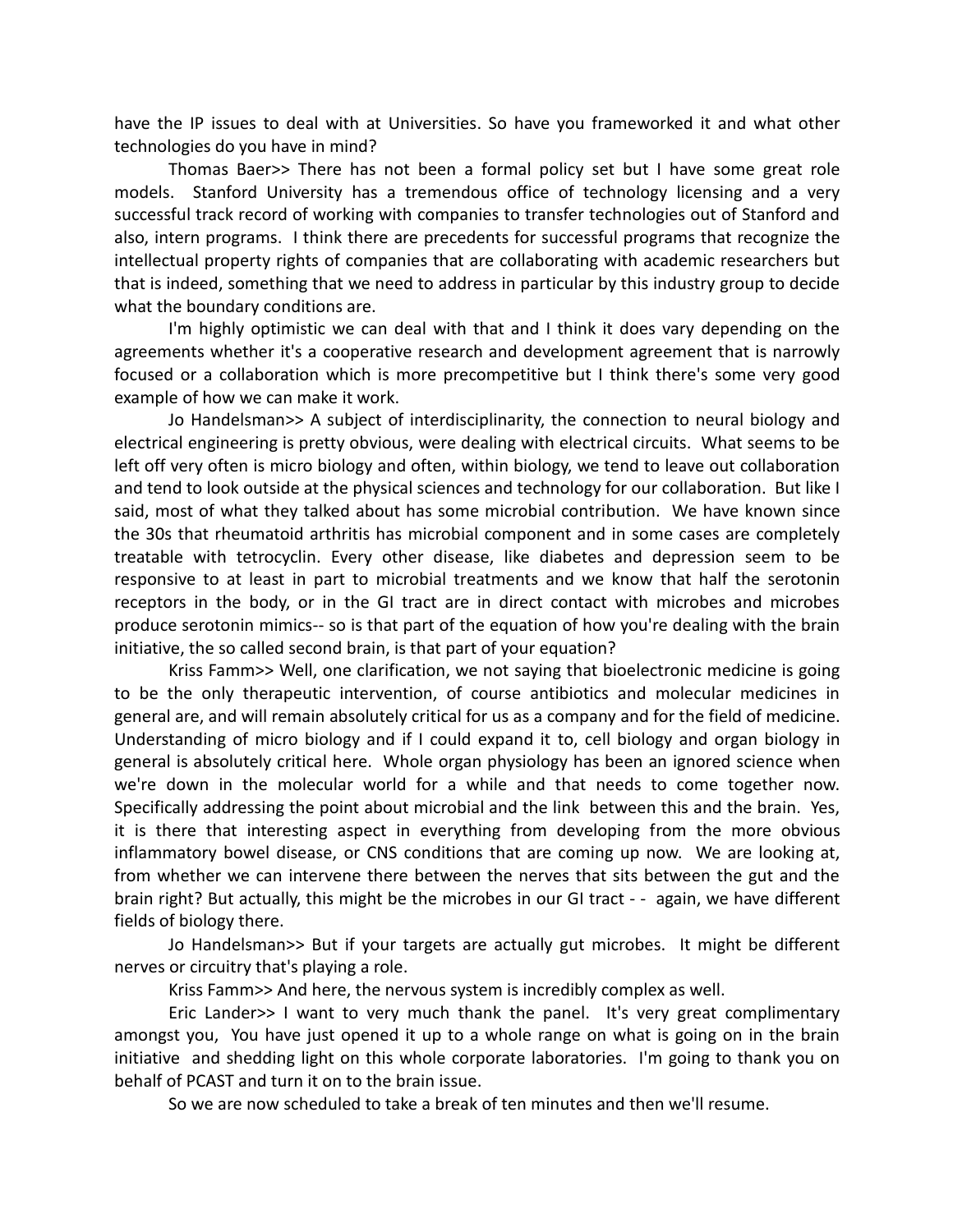#### **Ebola: Brief Report on PCAST Exploration**

Eric Lander>> Great, I would like to just welcome everybody back from the break. We're going to continue with the next portion of this morning's PCAST session. I just want to give an extremely brief update about a meeting that PCAST had in between our last formal bimonthly meeting of the Council and today's meeting of the Council, and that was a meeting with the President on October 23rd which had not been scheduled in advance. The subject was Ebola, and in the course of the work that the President was doing of ensuring that the federal government was doing everything that it could to address the issues surrounding Ebola, he also wanted to meet with his PCAST and get our take on what the federal government was doing, could be doing, any ideas that had impacts both in the immediate term or the medium term, as well as in the long term with regards to responding to threats about that.

So in about four days notice, the PCAST assembled in Washington, in fact a substantial majority of PCAST members were able to remarkably rearrange their schedules and were able to come, and we met with the President on the afternoon of October 23rd and I just wanted to report that in public session.

I'll just briefly mention a little bit about what the topic of the discussion was. The federal government has been swinging into action in, I'll just say personally, a remarkable way for a disease that is killing thousands of people in Africa, but is not currently a threat in the United States by comparison.

You could say many countries should be taking responsibility for ensuring that we're managing that epidemic in Africa and providing the help and the assistance and the medical leadership, and I think it's really clear from what we have learned and from what I think the American people know, is that the United States has really taken the leadership role in the world in ensuring an adequate response. We have been deeply impressed with what is going on.

In the course of a relatively short period of time, the United States government has really worked to ensure the ramp up of production of therapeutics and vaccines. It's not an easy thing to try to accelerate dramatically the production of vaccines, for instance.

We have some experience of that on PCAST because the first report we did is on the H1N1 flu, and our experience as a nation with the H1N1 flu happily did not turn out to be a seriously lethal pandemic flu but that could have happened. Our experience was that the vaccines that came along, came much slower than we would have liked. PCAST wrote a second report that addressed how can we ensure that the next time, that flu vaccines would move faster.

Lots of things have been done in the interim with regard to pandemic flu vaccines that increased the preparedness of the nation, and it's really heartening to see that some of those are having an effect on the production of the Ebola vaccine, the ability to speed up sterility assays, that is to measure whether or not the vaccine is contaminated in some way, the ability to rapidly get fill and finish capacity.

Everything from the science to the manufacturing has gotten sped up because of the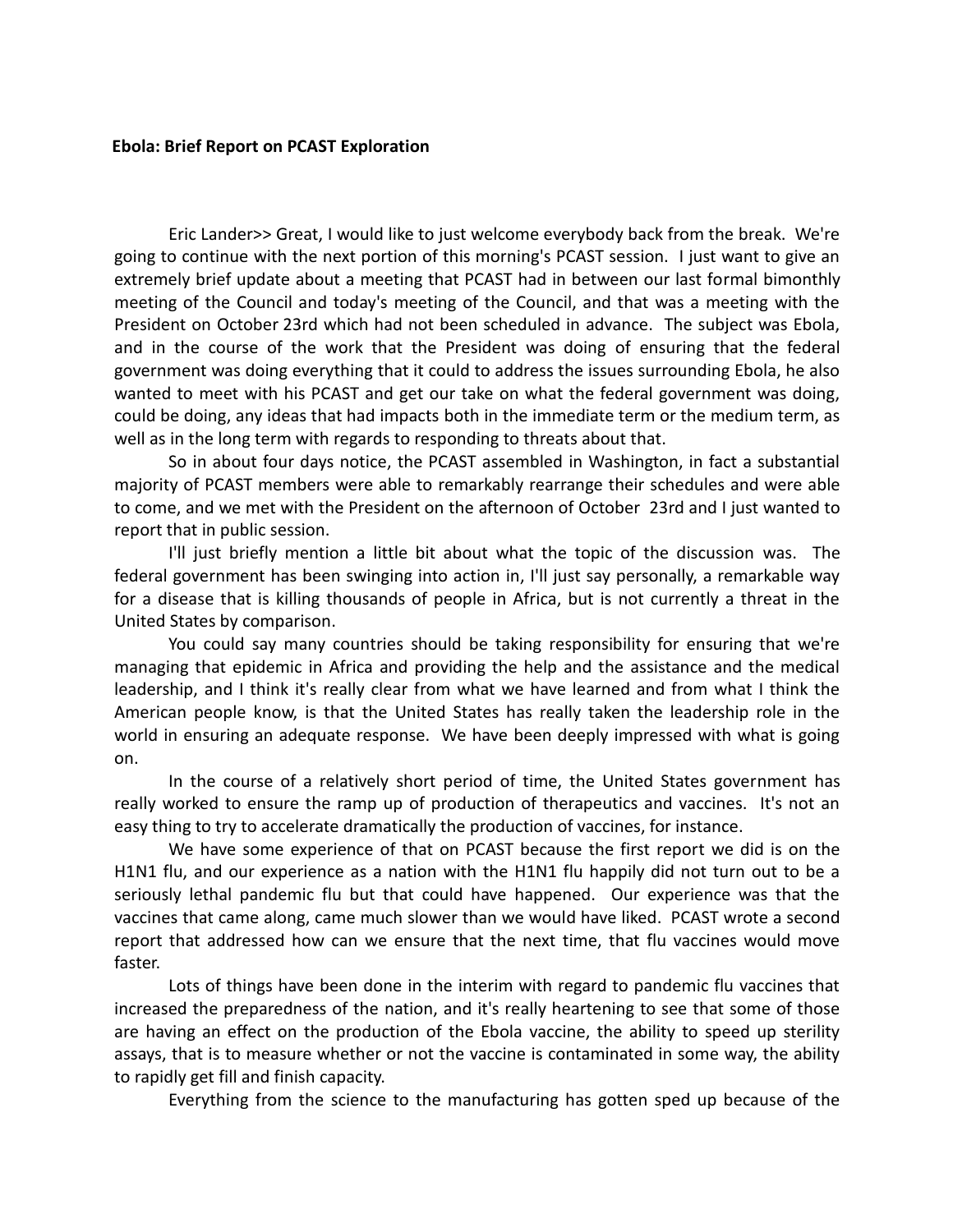national learnings from the H1N1 flu situation. That doesn't completely solve these problems, but it's good to see in each particular emergency situation, we're not just addressing the emergency situation, but we're looking over the horizon to address the issues that may arise in the future and get better every time. So it's good to see that. At the same time, there's unique issues, many unique issues posed by Ebola with regard to, therapeutics and vaccines and it's great to see that U.S. agencies from BARDA and HHS and CDC and FDA, have stepped up in partnership and have managed to clear regulatory barriers. It's like, oh my goodness, how are we going to get this all done, and it turns out, if there's a need, we can meet that very quickly, and we are seeing that.

So what PCAST has been asked to do is look at the situation and make comments like, are there places we can see, are there ways we can contribute to and add to the already impressive ongoing efforts. I focused particularly here on thinking about Africa because Africa is the major place there's an epidemic and to the extent there's any cases coming to the United States, they're coming from Africa here and if they're not dealt in Africa in the long run, we will continue to have cases appearing here from time to time.

And there has been tremendous focus, we have learned, on ensuring the protection of the United States, and ensuring we have the ability to do rapid diagnostics, and tell whether someone has Ebola quickly, and there has been great progress in the past couple of weeks in developing rapid assays that are already in testing using things like (inaudible), something of the kind of things that a pregnancy assay involves. So we can make those discriminations, which is important when we enter flu season because any virus initially might have similar symptoms and being able to differentially discriminate between the almost always it is influenza, and very rarely for someone who has the right contacts, it might be Ebola. It's helpful to have those tools, and good it see it happening. So it's been a very impressive process, both in the setting up procedures to ensure the protection of the United States, and accelerating the efforts to develop therapeutics and vaccines to cut off the epidemic at its source, as well as great efforts with regard to public health because one of the great ways to end an epidemic is public health measures, as well, decreasing contacts, contract tracing, and CDC has been working hard on that. So I think PCAST met with the President, offered some observations about mostly very complimentary observations about what is going on. Some thoughts about additional things to look out for. What to do if plan A doesn't work, what does plan B look like, plan C look like in regard to vaccines and making sure there's enough things cued up in the pipeline behind it.

And I think particularly thinking about what learning should come with this. How do we use this to go even faster because we will, we know from the past decade, we see the emergence of new viruses with some regularity. There's often flu viruses, there's Ebola, and other viruses, lots of fever, for example, in the same area of West Africa. A similar hemorrhagic fever or virus belonging to the filovirus family. We need a capacity as a world to be able to deal with this in a rational, calm, scientific based process that gives us the tools we need, and I think my summary of the PCAST interaction so far is pretty impressive to see the learnings that have happened, and recognition that every single event has to get us better and better.

The safety of the American people, so far seems well protected in this, but we have to remain completely vigilant both at home and abroad and for the future. So that's my brief summary of our interactions. We'll continue to do whatever the President asks in this area. I would ask has John have something to add because he's been deeply involved in that in his role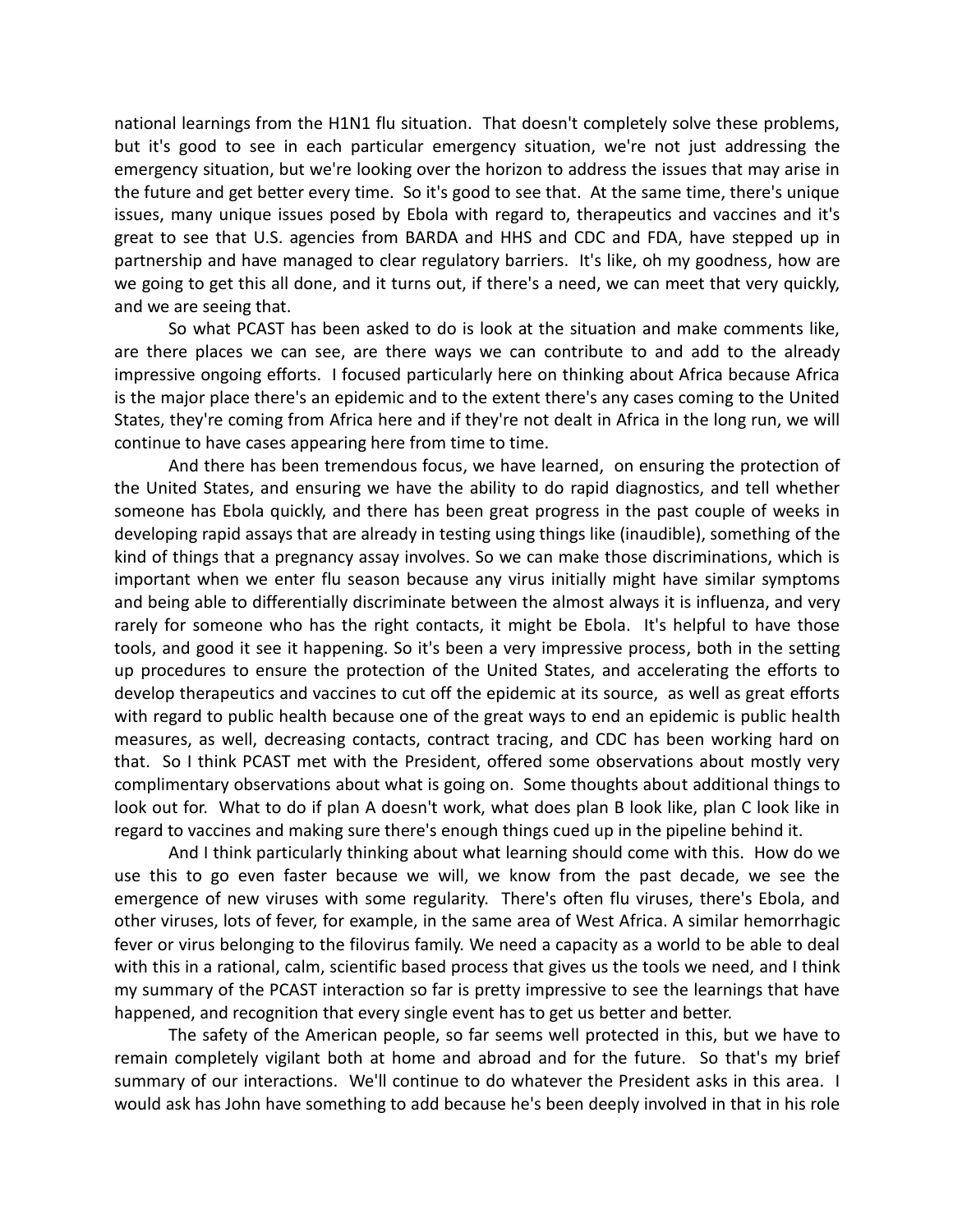in the White House and I will turn over to him.

John Holdren>> Thanks Eric. That was, I think, an excellent summary on our interaction with the President on this and as you said, we will continue to be responsive to the President's interest in having our advice on that topic. But you're also correct, there is a very wide ranging and deep running set of activities across all of the relevant agencies in the United States Government dealing with Ebola both in Africa and to the extent it comes here.

#### **Technology, Innovation and DARPA**

John Holdren>>It is now my pleasure to introduce Dr. Arati Prabhakar, who is the Director of the Defense Advanced Research Projects Agency, otherwise known as DARPA. Her biographical material is available to PCAST members in their briefing books but for the benefit of our wider audience, I would note Dr. Prabhakar has had an amazing career. She was the Director of the National Institute of Standards and Technology in the Clinton administration. She then went to Silicon Valley and had an amazing career as a Senior Official at Raychem Interval Research US Venture Partners. She got her Ph.D. in applied physics at Cal Tech, while also collecting a masters degree in electrical engineering, which makes her both a scientist and an engineer, and very appropriate given DARPA's mission. She also had an earlier stint at DARPA in 1986, she started at DARPA and became the Founding Director of DARPA's Micro Electronics Technology Office. The other thing I found fascinating in her bio is she started her career as a congressional fellow at the late lamented Office of Technology and Assessment where Rosina Birbaum was also employed at the time, our fellow PCAST member. So Arati it's really a pleasure to welcome you to this PCAST meeting, we're eager to hear from you about breakthrough technologies for national security.

Arati Prabhakar>> Okay, now I'm on. Thank you John! Thanks to PCAST for the chance to be here with you all today. I'll just add as a footnote that when I first arrived at OTA, the woman who sat next in the office next to mine was Marjory Blumenthal and you're all are very lucky to have her now.

It's just great to have this chance to talk to you now about DARPA. What I thought I would do is give you a little bit of background and context for the work that we're doing, share with you six brief examples of projects across our portfolio, and then try to use most of this time for conversations.

I'll try to keep it brief and zip through the materials I have in the interest of time to get to the discussion. Many of you know that our story at DARPA began the year before we were formed in 1957 when the Soviets launch Sputnik. The U.S. response to that surprise included many things that I suspect later made the Soviets regret that they launched Sputnik. One of the things we did in 1958 was to establish the original ARPA Agency which became - we sometimes have a D and sometimes don't - but it's the same agency, it's the Defense Advanced Research Projects Agency, and if you think about the late 50s, that was a time in the post-World War II era, we had started building what is today, the federal R & D system we have today. In the Defense Department, we had R & D activities in the Army, Navy, and Air Force, but Sputnik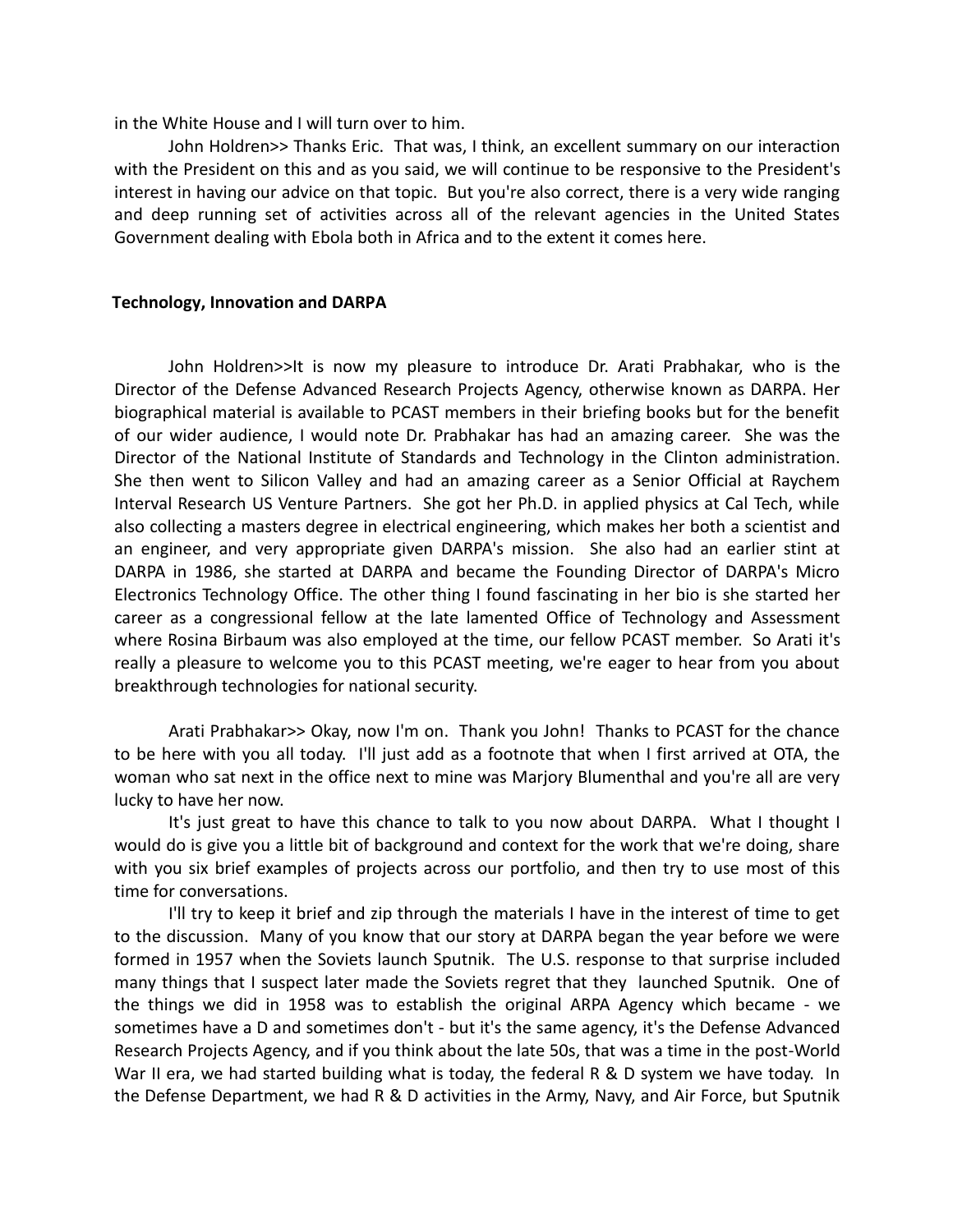said we needed a specific entity, a specific place, whose day job is to think outside and beyond the known issues and the known opportunities that we were dealing with already. And that was what DARPA, that was the reason that DARPA was created. My predecessors quickly realized that the best way to prevent technological surprise was to create a few surprises of our own, and that's been the history of the agency for now for nearly six decades. My partners and colleagues in the Defense Department know us as the place where the technologies for stealth and precision guidance and navigation and advanced battle networks, where those technologies originated and were demonstrated, the technologies that have changed how we fight. And my Silicon Valley life, I found that the technology community knows us as the place that helped form the discipline and material science that laid a lot of the ground work for what is the information, technology revolution that's in full bore today ,and that duality of military technologies but and also the core enabling technologies that we invest in because of their national security promise, but which we know often historically spill over, and can form the foundation for products and companies and often even industries because of private sector investment. That duality is very much part of our history, and I think you will see and the work we're doing today, the potential for that in the future.

Now, we're a place that's very proud of our history, but I want to underscore that nothing I have mentioned happened single handedly because of DARPA. We are 200 government employees in an office building in Arlington, Virginia. We are part of a vast and complex and intricate technology ecosystem in DoD, in the Defense Department and we're part of the larger national R & D ecosystem that you all represent from all of the different perspectives that you have.

The only way that we can get our job done is in fact, to be able to tap that incredible, vibrant robust ecosystem that we are part of. Within those communities, though, DARPA has one particular job and that is to make the pivotal early investments that change what is possible to make the big strides forward in capabilities. That's where we live and breathe.

So that mission of breakthrough technologies for national security has not changed in all of these decades at DARPA, but of course, the world in which we operate has changed and changed and changed. So today it's important for us to be clear about the context that shapes the investments that we're making for the next generation.

Let me mention to you sort of the major parameters that shape that context. In many ways, our job at DARPA is informed by the challenges of national security and then inspired by what is possible in terms of technology. So let me try to give you a little bit of sense on both sides in the context that we're living in today.

The national security world that we live in today is one that is characterized, I would say, by its diversity and by the pace at which it is changing. My first tour at DARPA started in 1986 when arrived, we were in the Cold War and very sure it was going to last forever and we were completely wrong about that fortunately but that was a time when one monolithic adversary focused our attention and drove all of the thinking about how we made our investments. I returned to DARPA in a period when we were winding down from two ground wars, a focus on counter terrorism and counterinsurgency, and what I quickly realized as I came back in the national security environment, is that for today and the decades we see out ahead, in fact, our nation is going to have to deal with the questions of national security challenges from nation states, the questions about what is Russia exactly trying to do in Ukraine? Where will China's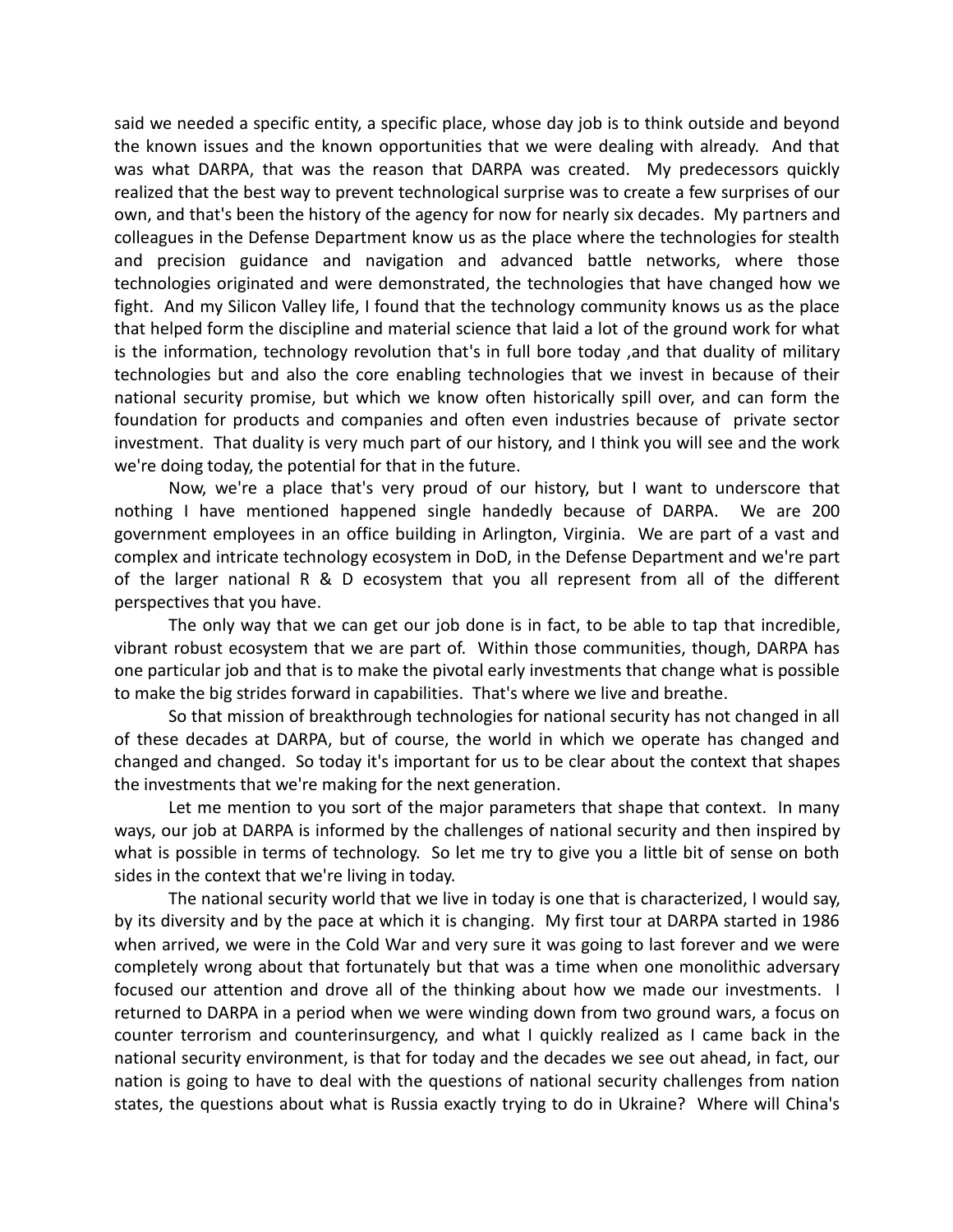growth and its ambitions and its changing role in the world, where will that take it? What is Iran going to do? What is Korea going to do? Those are still major questions. At the same time, the chronic national security threat and the challenge we deal with literally everyday is about the nexus of terrorism and criminal activity, cross border criminal activity, and then often linkages among those communities back to nation states. It's the shape shifting diffuse networked threat. A set of linkages that have existed throughout history but now are empowered by global technology, so that is the breadth of the national security challenge that we have to keep in mind, and then on the technology side, in fact, the world is also quite different because much of our R & D ecosystem in the U.S. in the national security world in particular, was built in a time when we could make U.S. technology investments in confidence so we would have a 20 to 40- year period of proprietary advantage, and course that's not at all the world we live in today.

This year, we'll have 7 billion subscriptions to mobile phone services in a world of 7 billion human beings, a mere 3 billion people have access to the internet. Their ability to access cyber space, their ability from a few click strokes to get access to amazingly powerful microelectronic components, and those are the things that have been incredibly good for the human race and for elevating living standards around the world, but they also pose a new kind of national security challenge for those of us who live in our world.

So that global technology context is a very different and also, critical part of our context at DARPA. So that's the backdrop, let me try to give you a sense of some of the things that we're doing in the agency today, and just to put it in sort of three major categories. I'll give you examples in each of these. A good portion, probably about half of our investment at DARPA today is in the business of rethinking complex military systems. In one domain after another, what we see is that our very complex, very very powerful, very capable military systems are reaching a point of diminishing returns. We have saturated our capabilities in many regards, and I will give you a couple of examples, but the theme you'll hear is the need to get on to a new curve, typically characterized by new architectures for thinking about how we're going to generate the military effects that we need to be able to do for the next generation.

Approaches that break a methodology that is about big monolithic, costly, slow, hard to upgrade platforms. That's really how we do business today. It's just not going to cut it for the next generation. One major theme, and I will give you some examples in a minute.

In terms of the information realm, when I was at DARPA 20 years ago and you talked to people in the military, they sort of knew something might be happening with computing and communications but it didn't seem central to their business of national security or military capabilities. Today, when I talk to senior leaders, a couple of days ago, I had the opportunity to sit down with the General Odierno who is Chief of Staff of Army and he started by talking about, well, when I went into Iraq, I had no data and by the time I left, I had too much data, and I was drowning in it and information is now integrally part of the national security enterprise at all levels.

I think we are in the middle of a long and very, very productive time in the information revolution. Today, the challenges we're facing have a different character than the ones I saw a few decades ago at DARPA. Today the challenges are about dealing with information at massive scale and I'll give you a couple of examples of things we're doing there. Finally and always, one of our jobs at DARPA is to constantly be surveying the research horizons, and to be looking for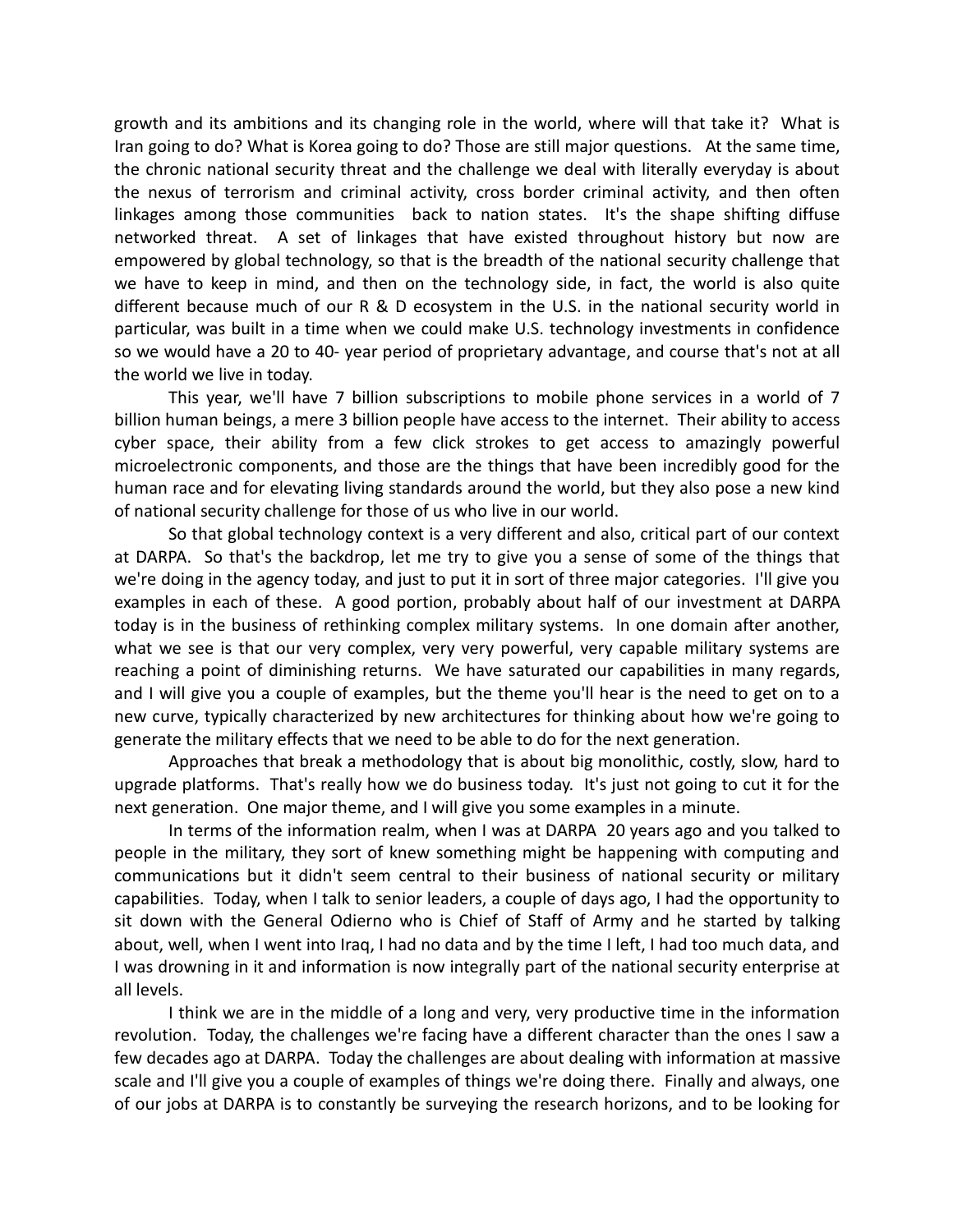the places in basic research where the pot is really bubbling. Much of that research is simply going to be wonderful science! What we're looking for is the places where we see the seeds of technological surprise, and that happens in a number of areas. There's work that we're doing in the advances in cold atom physics, and new areas of chemistry, and new areas of math and algorithmic approaches, but one area I really want to highlight today is the area where biology is intersecting with the physical sciences and engineering and with information technology, an area in which DARPA has been working at a modest level over about 20 years now.

But where we recently formed a new office, a biological technologies office, to really seize this opportunity, to start shaping biology, not just as a science, a discipline of science, but really, as a core technology and in fact, you just have been talking, Eric, your comments a minute ago, the work that was being discussed about the brain initiative are terrific examples. I'll share with you the work we're doing in those areas as well.

Let me start with complex military systems. Let me start by giving you one example of how we're trying to rethink the architectures for these complex systems. On the left is a depiction on how we currently do one of the things that needs to be done in a complex military operation, an air operation in this case. That little rectangle on the top left is an adversary radar system. The aircraft that you see on the left hand side, its job is to jam that radar so that the adversary can't see us coming in to do whatever it is we need to do, and the way we do that job today is about \$100 million system. It's a very expensive aircraft with an expensive electronic warfare suite on it, essentially sending out a very powerful radio signal that jams that receiver. Now, to deliver that much energy on the ground where that adversary radar is, requires this massive beam. By the time that beam comes to ground, it covers an area about the size of the beltway around Washington DC, carpet jamming everything that is in the way, including us. We try to operate in that arena. We can only go after one radar at a time and when the adversary starts to figure out where that jamming signal is coming from, it's not hard to find because it's a big monolithic source.

Over time, the adversary is going to get better. That's what happens in this world. If over time their ability to push us out farther increases, then what we have to do is go through, typically a 10 or 15- year block upgrade cycle, back to the drawing board, a huge amount of time and cost to do an upgrade.

The question we're asking at DARPA today is can we break that model? If you look inside that aircraft, inside of that jammer, what you'll find over many generations is advances in micro electronics capability that are really pretty amazing, and are power amplifiers and better use of digital of silicon technology, more powerful antennas. What we have done with all those advances in the past is just cram more and more capability onto this one monolithic platform. Today, we're saying let's see how can we use those advances in a radically new architecture, and one of our projects today is to try to demonstrate what you see on the right where that jamming, instead of coming from one monolithic source, is actually coming from a collection of cooperating micro jammers, because the energy they need to deliver on target is actually squared as the electromagnetic energy is aligned with high precision and that's one of the hard challenges, but because of the way that the energy is being delivered, this actually goes as one over n squared.

So each of the six small transmitters only needs to be 1/36th the size of the thing on the left hand side, an amazing scale opportunity there. They're able to do precision jamming. They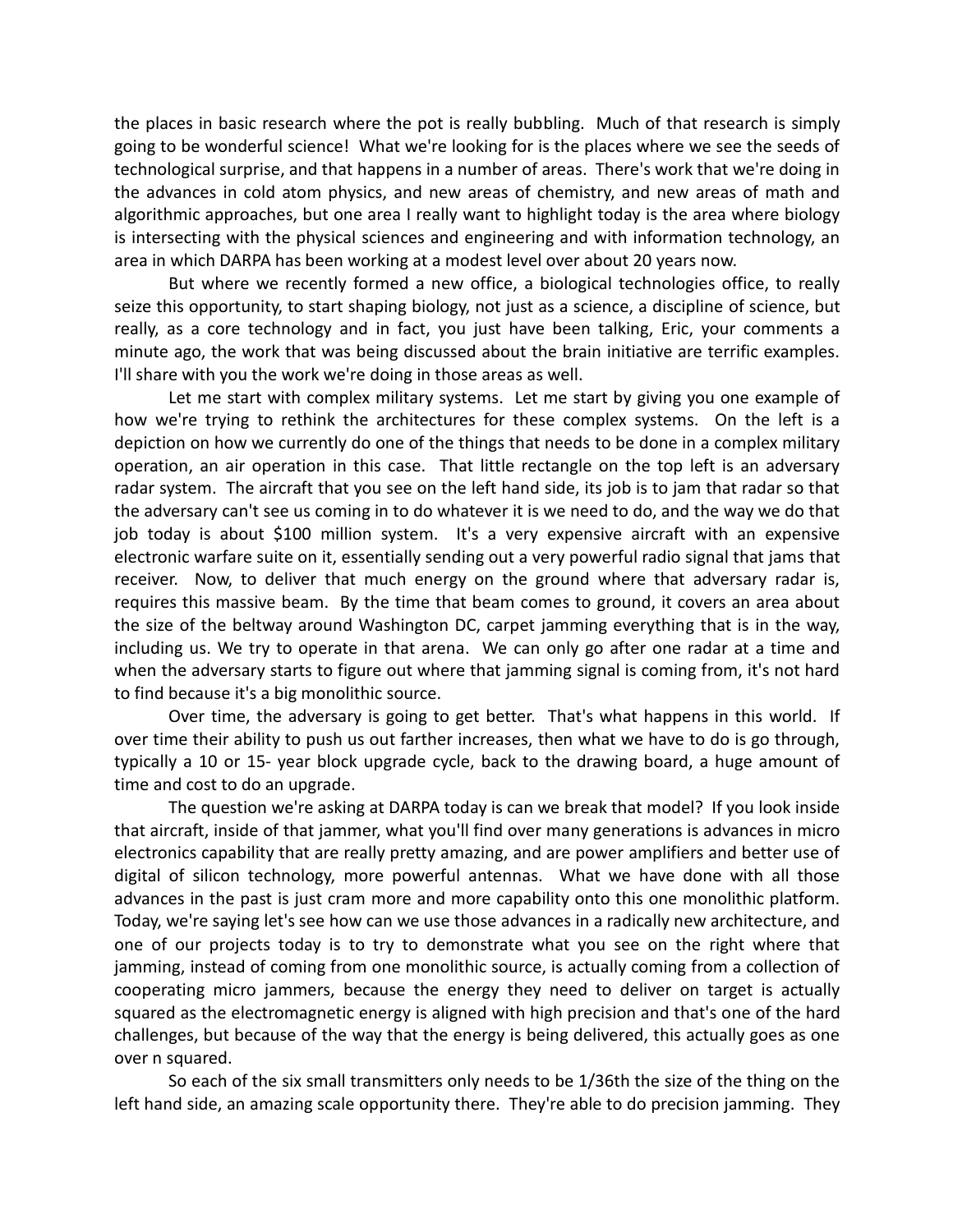can go after multiple types of different radars. When the adversary tries to see where that signal is coming from, it's not coming from one place, it is coming from many places. It's going to be much harder to find, should they take one of our small UAVs out, we still have the ability to deliver quite a lot of capability on target. And when the adversary increases standoff, now instead of using six units, we use nine and we can do instantaneously, not in 15 years. Enormous advantages. If you think the technology is hard here, and it is because none of this is trivial, this is the kind of thing that's going to give our partners in the Air Force and in the Navy, tremendous headaches because it completely changes how they are going to operate and it speaks to what kinds of barriers these technologies face in the future.

But when you see how much more capable this future picture is, and the fact that this will allow us to drop costs and actually build systems in volume instead of just building Powerpoints for the future, Mm hope is it will be compelling enough that we can actually start moving to these new kinds of architectures. That is one example. . Many, many other examples in terms of distributed battle management, distributed communications, distributed radar systems, distributed position navigation in timing rather than relying on GPS.

In a different domain in space, a very similar story. If you think about what is happening on orbit over the next few decades, space is becoming nimble, agile, real time through commercial activity, through the activities of other nation states as they enter the space domain, not in the 50s and 60s, but with the technologies of today. Meanwhile, national security space has gotten slower and slower, and more and more costly. Today, when we want to put up a major new national security capability on orbit, it typically it is a multibillion dollar proposition in development, multibillion dollars to get that then launched, and even worse than the cost is the amount of time. If today, we know we want to get something on orbit, it's typically a couple of years before we can get it on orbit ,and when we go, when we launch, we only have a very small number of fixed launch sites to access space from. That's just not going to cut it in the real time environment we're in, and the work we're doing at DARPA is to demonstrate some radical changes in many elements of it.

I will just highlight the launch piece in the upper right here. The revolution in micro electronics has allowed us to build very powerful small satellites, and we are seeing that in the commercial, in the civilian and the defense sectors, but if we don't break the launch part of that, then we're not going to get the flexibility and the real time capabilities that we need. One of our programs in this area, a couple of programs in this area, aim to change that dramatically. One of those, our LASA program, is essentially a technology that would allow us to, out from an F15, from any airfield in the world, be able to put 100- pound satellite into a lower Earth orbit for a million dollars. That's ground breaking! Even more ground breaking is the notion that you could do that on 24 call up, and that's, I think, a great example of the kind of disruption this environment really calls for.

Let me shift gears and talk a little bit about the information domain. One of the problems that we deal with in information technology today is that all of us in our work lives and personal lives but also in the national security sector, we are so critically dependent on information and our information systems but these are not high trust environments today, and the challenges of cyber security are something we're grappling with. Many people today, whether in the private or the public sector the way we deal with cybersecurity today is patch and pray. We find vulnerabilities, we manually address them, and the only way we know how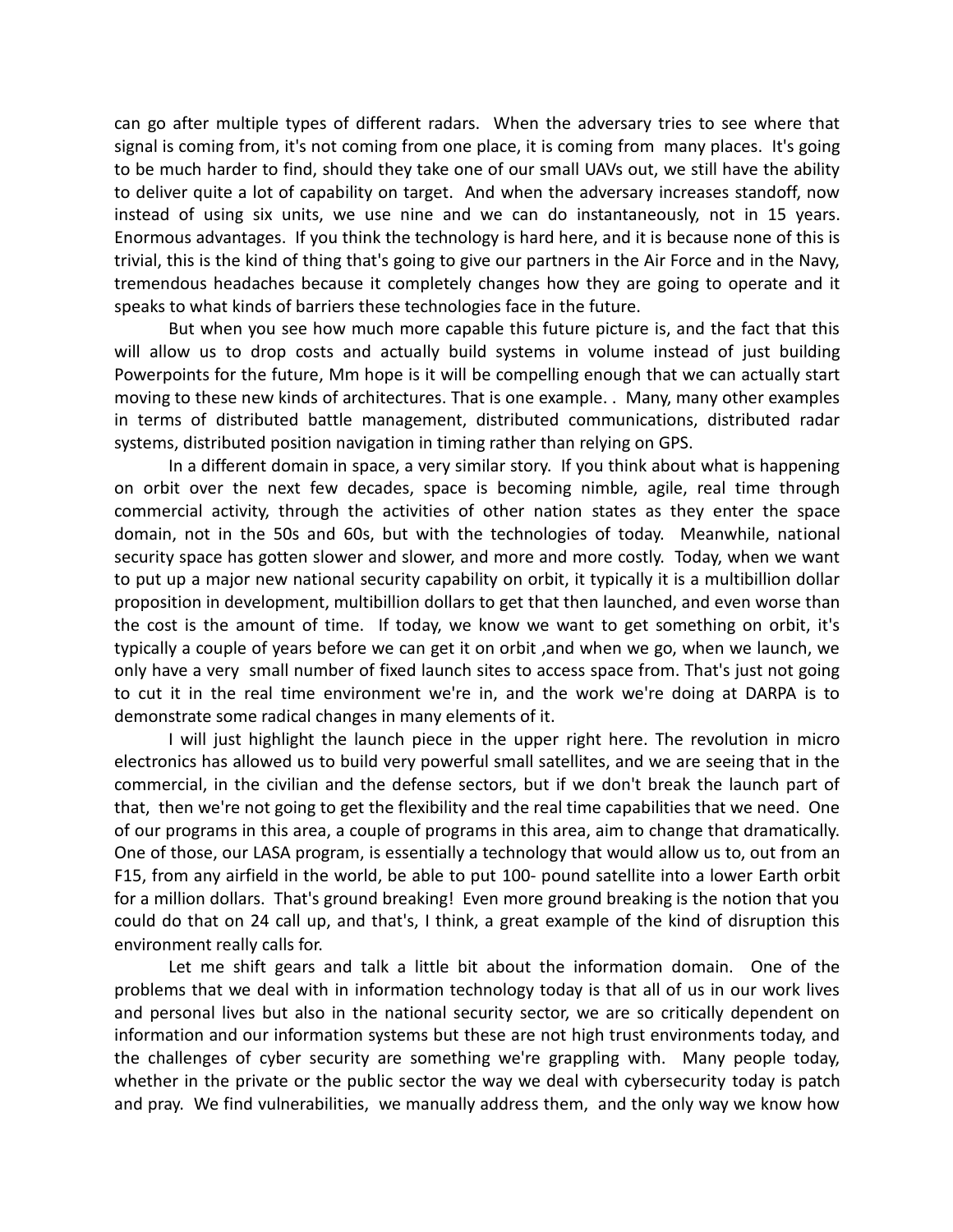to scale our cybersecurity capabilities today is to hire as many people as fast as we can and have them plug holes as fast as they can.

That's a smart strategy today because we don't have an alternative. Our job at DARPA is to try to create an alternative for the future. Our core objective here is to come up with cybersecurity approaches that fundamentally get ahead of the scale in which information is exploding, and with it, the vulnerabilities that are also exploding.

One technology program in our cybersecurity portfolio is the cyber grand challenge. This program, if folks know about DEFCON, major hacker conference that happens once a year in Las Vegas. At DEFCON is a well-known challenge, capture the flag where teams of hackers compete to try to keep their systems up and to avert attacks and attack each other, and to win by controlling their systems in this fierce competition in an isolated cyber environment.

It's a perfect example of what we're trying to do manually today but it is also a great competition that allows us to see the best in human reasoning about the cyber environment and cybersecurity.

The cyber grand challenge aims to us to get on a path to be able to do that kind of cyber security in an automated fashion, and our analog here was when we started building a league of their own for computers to play chess.

Back when we first started, computers were really bad at playing chess and humans always whooped them, but when they got a league of their own and they started competing against each other, they pretty good to the point they could beat humans, and that's now what routinely happens. Cyber grand challenge is going to create a capture the flag environment specifically for automated competitors. We have thrown this open to the whole world. We have gotten about 80 people signed up, and there's still more to come from every part of the world. We've gotten hackers, amazing academics, people from companies, and we're going to give them a chance to play capture the flag and start building our automated systems which at least have now, the hope once we start down the path, of getting faster than, you know, the typing speed of the best fastest human hackers to deal with the automated scaling threats that we're facing.

That's one problem in this information domain is trust. The other issue has to do with how we get value out of this deluge of bits that we all live in, and again, a number of programs that are going on at DARPA, I want to just share with you one new program called MEMEX. This was a program that is setting out to create a different approach to doing a different kind of web search today, very different than what happens with commercial search engines. The program manager here, Kris White, when we started MEMEX, he did a little ceiling project to see if there was really a there/ there, so he started working with some of our colleagues in the law enforcement community who were working on human trafficking. Well, what he found was the way they explore the online space of sex services ads was pretty much the way that you and I search on the web, the sort of single threaded walk through this vast, seemingly infinite space. It's a very difficult way to try to piece together a story on how networks might be hidden in that online space.

Our team built a tool that allows us to look across the set of those public ads and again, privacy is always an issue when we're talking about data. Here, we're talking about the most public information there is. It's advertising information. The team put together the capability to look for signals in those web sites, phone numbers as an example, and you can see the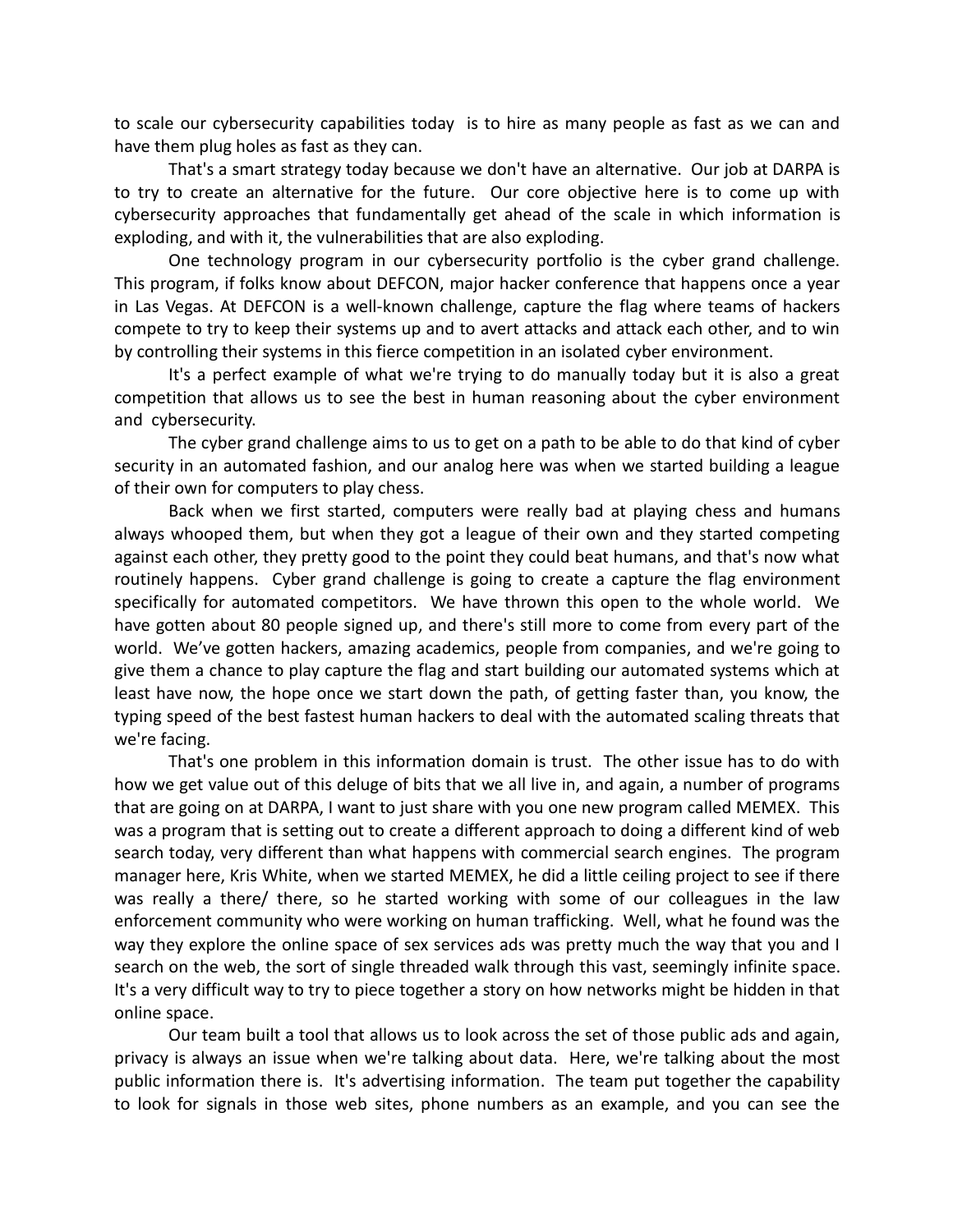cluster map on the left where some phone numbers seem to show up over and over again. They pull together a picture of all of those clusters looking to see where the phone numbers were that were most frequently popping up in one ad after another.

They took from that cluster map, and again, all of this is done just on public information. But we took 600 phone numbers from that analysis, threw it over the fence to our law enforcement colleagues, who then compared it to their carefully developed database that had been built after many years of arduous work. They were surprised to find from the 600 phone numbers we discovered, those numbers tied to over 400 known criminal violations, which was interesting enough, but then they found that among those phone numbers were links to 30 fund transfers and the regions around North Korea.

That tool, which was actually a very seedling project, has now become a very, very valuable tool that they are using to start being able to focus their attention on to these places where they can chase leads for potentially running down these kinds of human trafficking networks that span the world and actually, also, then tie back, you know, to our world of national security; I think a great example on how national security has linkages now into the law enforcement world. One example but I think a very interesting national security and law enforcement contrast to what is going on in the private sector.

Let me finish with two examples from the world of biology. This is a perfect follow on to Eric's comments on what is going with Ebola. The way we are going to deal with infectious disease is always going to be, first and foremost, diagnosing what is going on and tracing it, and secondly, trying to find a way to build a fire break and then provide longer lasting immunity to broader populations and the things that you talked about Eric are, I think, are exactly what we need to be doing in each of these areas. The question that we're asking at DARPA is, can we look for techniques that will allow us not just to shrink diagnostics from a lab scale to a desk to, and not just do vaccines more quickly, but can we find some fundamental advances that will allow us to completely collapse that response time and get us to the point where when the next H1N1 comes along, or the next Ebola comes along, that very, very rapidly, we can go from knowing what the new disease is to nipping it in the bud. This is a program that has been under way for a few years, but some of the work that we have been doing, we quickly realized it could be applicable in the Ebola work that's under way today that Eric was talking about.

So today we have some of our distributed diagnostics that are on the ground in West Africa instead of a machine that plugs into the wall, these are small battery operated diagnostics tools that allow for a very specific Ebola diagnosis, a step in the direction. Ultimately we want to get to the paper strip test, and I think we'll get there, but today we can do something that's already a big advance.

In terms of the transfer of antibody response and generating new vaccines, the key theme in the work we're doing today is looking for ways to develop a nucleic acid therapies and prophylaxis . Today when we want to provide protection, we either deliver a weakened vaccine to trigger our own immune system, or we transfer the antibodies from a survivor. That's some of the work that's going on with Ebola today.

Our question is, can we understand not what those complex molecules are, but can we understand the nucleic acid codes for those, and send that message, deliver that message to the human being and let the patient's cells actually generate the antibodies or the antigens to stimulate a vaccine type response.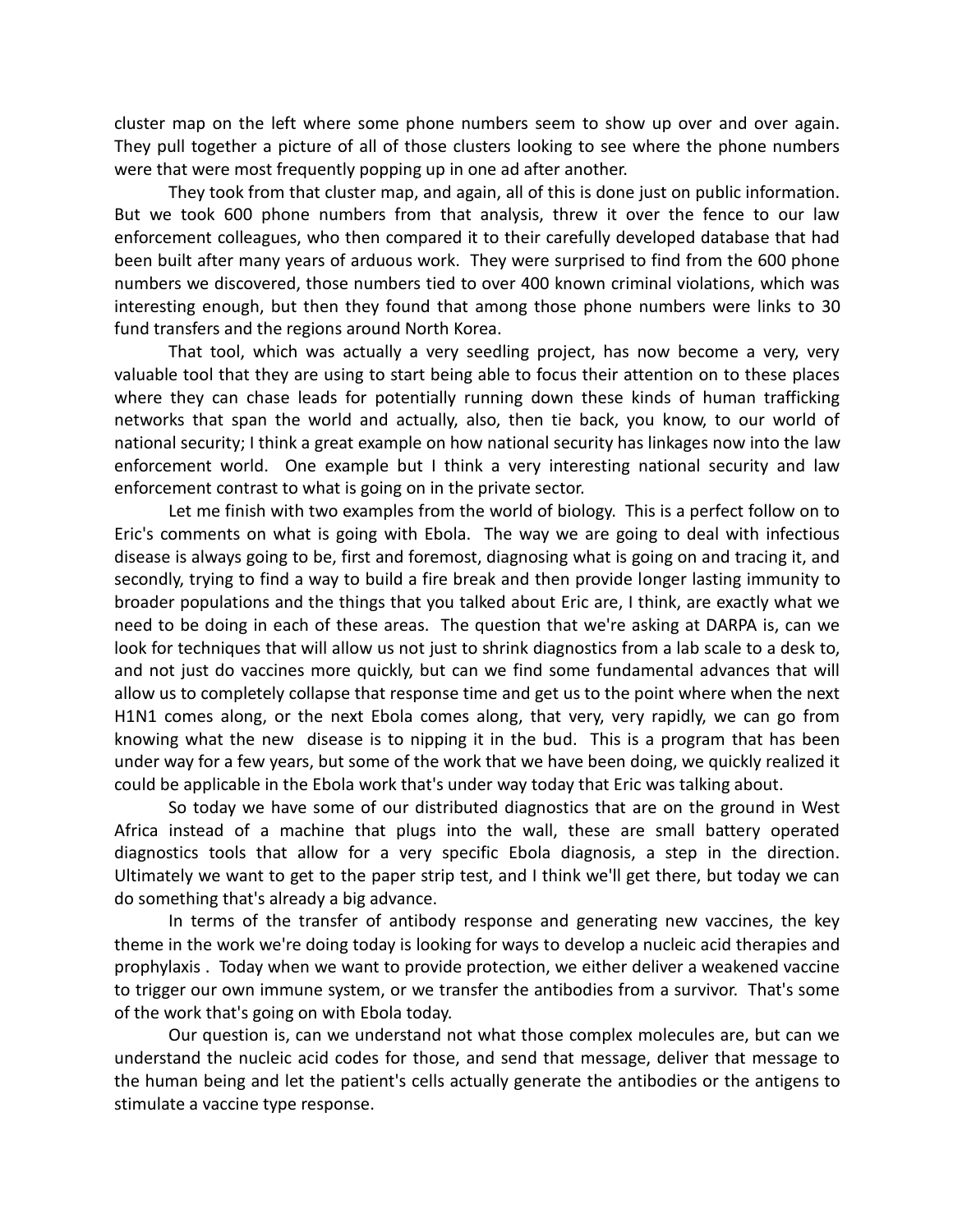One of the major advantages here would be the ability to provide immediate protection as opposed to the delay from vaccines, the second major advantage would be the manufacturing scale up that would allow us to deliver not just "onesie- twosie" doses as we're able to do with antibody transfer. Not just the kinds of volumes that are possible when you have to grow vaccines in living organisms, but the kinds of therapies that could actually scale to thousands, and then millions if needed of doses.

So we're trying to accelerate that work now to have an additional component in our response to Ebola, a backup to some of the other things that are going on.

Whatever happens with Ebola, to me, the critical thing is to have a platform that allows us to be ready for the next disease because the next one will come. Just to finish, I think we have talked before with this group about the work that DARPA is doing in neurotechnologies. This is part of the President's BRAIN Initiative. The work today that we're doing in revolutionizing prosthetics is wrapping up. There the key thing we were able to demonstrate was the direct neural signaling from the motor cortex being used in real time to control a prosthetic limb. That kind of closed loop real time control is a major breakthrough, and something that we are able to do with our first few human volunteers in clinical trials.

The work we're doing in memory recovery is a new program called Restoring Active Memory. This work moves not just from the motor cortex, but is now starting to look at multiple regions of the brain, and the problem we're starting with here is the question of trying to restore task memory, a particular kind of memory impairment that is common in PTSD and in traumatic brain injury, but again, I think a much more complex job than the kinds of things we did in the revolutionizing prosthetics program.

The Sub Nets program continues that trajectory by looking for the kinds of information from across multiple regions of the brain that we hope will start giving us insight into neuropsychiatric disease. And I think across that work you see a theme that's a natural starting point for us has been the restoration of function as we think about the challenges that our wounded warriors face. As we're doing this work, we're opening up very intriguing doors into possible futures, and I think very much to the comments Jim that you got going about, in the last discussion about brain function, this is probably a very good time to talk a little bit about the ethical questions that arise and a lot of the good points that were made are very much what we have in mind at DARPA. I want to say that when you start talking about what the human brain is going to be capable of, that is a very natural place to ask these kinds of questions on how society will use these technologies. But in fact, I find that those questions come up over and over again in our work at DARPA, whether it is big data and privacy issues, whether it is the safety and security implications of advance synthetic biology.

I think it's part and parcel of our mission to focus on breakthrough technologies. If we're doing our jobs, we're going to be stumbling into these new areas and dealing with these new challenges, our approach at DARPA has two parts that I'll mention. Number one, this is actually our job and I think it's important that we not shy away simply because of these challenging questions. We need to understand these questions and these technologies for our country first. That's part of it, but with it is a responsibility to raise those ethics issues and to convene that dialogue. In the case of the neurotechnologies work, we have a group of experts who we draw on to have conversations as we're shaping our programs, but perhaps, more importantly, also to talk with our performer community. I think it is important that the graduate student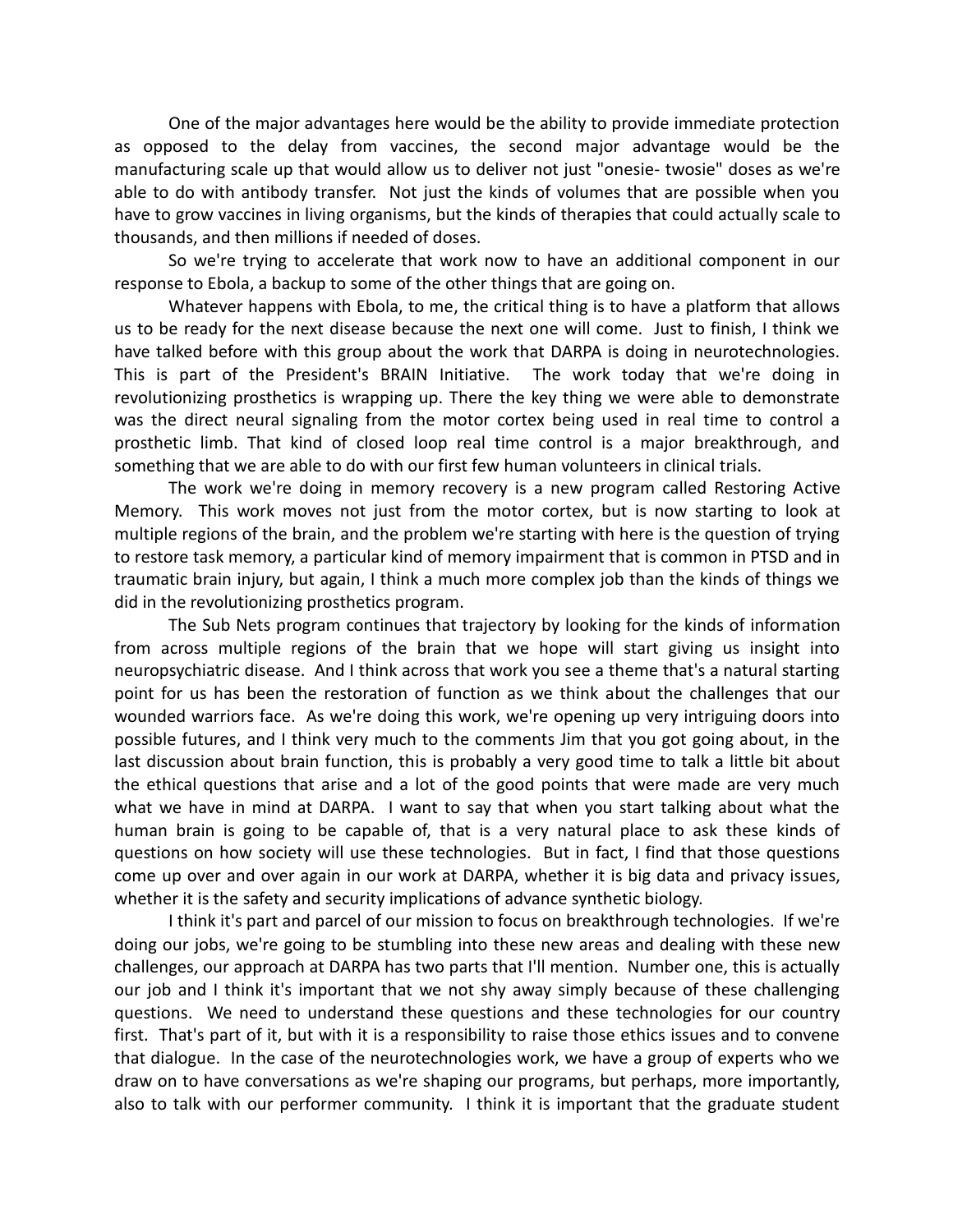who is working on a DARPA contract in one of these areas knows that when they come to a program review, that we'll be talking about the societal implications of these technologies as we're investing in them.

We don't - - we're not going to come up with the answers, but I do think part of our role is to raise those issues. Let me just finish with a quick word about what it takes to do all of this. One of the things that it takes is resources. On the left, just a diagram, 135 billion is the world you all know very, very well. DARPA is about a quarter of the Defense Department science and technology investment that's been steady, reasonably steady over the last many years. The degradation in our budgets over the last few years is a reflection of the broader degradation of budgets, as DOD budgets have come down in the postwar era, strongly exacerbated by sequestration in fiscal 2013, the cumulative effects of those small cuts was about a decrease of 20 percent from our budget from '09 to '13. I was very pleased to see it stabilized in '14 and we hope to continue to get a little bit of restoration in fiscal '15 with help of Congress. We'll see how good we do on that, but DARPA, we have never inspired to be a large agency, I think it's much more important we have stability here.

The other part that's critical, and doesn't show up on a chart is continuing to have the support and confidence in the Pentagon and in the White House on both sides of the isle in Congress and I think, you know, there, I think we're in a very good place and I think that's equally important to us if we're to keep this particular kind of organization going. So I'll stop with that and let that throw it open for comments and discussion.

John Holdren>> So thank you very much for that extraordinary presentation, the first flag up is Susan Graham.

Susan Graham>> You said in the beginning of your talk, that one of the things DARPA has always done is to create disruptive technologies, and that's one of the ways that we've kept our edge. And then a little later when you were talking about the cyber grand challenge, you talked about a global competition. Now, we have always had a tension between what's ours and what is the world's, but the globalization has increased a great deal since you have first went to DARPA and the speed at which the information is communicated around the world has increased, so how do you and DARPA think about how we maintain our technological advantage?

Arati Prabhakar>> That's a very complex question that we grapple with in a couple of ways. The work at DARPA is a portfolio of individual programs, and I think it's very hard to have a blanket answer, because on one end of the portfolio, we're doing work that's classified and that's easy. We know what we're going to do with that.

On the other end of the spectrum is basic research, that if we isolate it, it will wither and die because it needs to be informed and participate and draw from this vibrant global community, and so the answer to your question is something that we try to think through for each program. It's something we talk with each of our program managers about.

One thing, DARPA does do work in other countries. It's a very small portion of our budget, and one of the things I have been urging my program managers to do, I think there's a tendency in especially in an era where there's great scrutiny and budget pressure, people tend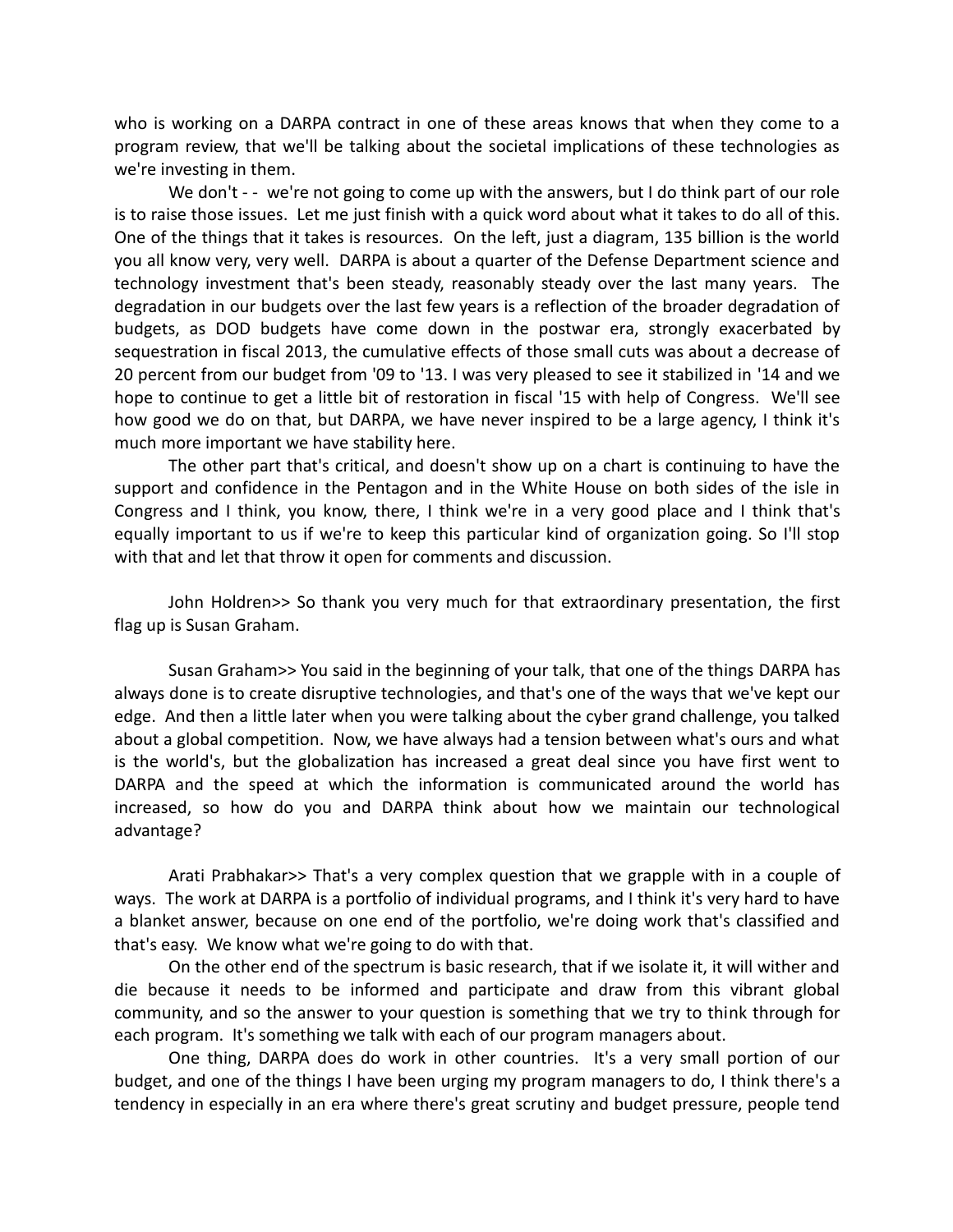to think of overseas travel as a luxury but I'm pushing my people - - they're very good at getting out of their offices and going out into the national technology community, that is important and we need to keep doing that, but they also need to be understanding on what is going on in the rest of the world, to be smart about it, and to draw from it.

I like the things we're doing overseas but I think that's an area where I think we still have more work to do.

Audience>> Thank you John! Thank you for that brief. You referred back to my earlier comments about ethics and as one moves into these new technological realms, the challenges keep coming, and so there's a certain tension first between proprietary or confidentiality on the one hand, and on the other hand, getting really good advice about negotiating the ethical mine fields that are out there. So I have two questions. One is, in your mind or in some of your colleague's mind, is there an architecture or programmatic structure that allows you to systemically address this question as it keeps apparently arising in different areas. That's question number one.

Question number two is, what is the role of partnership with other parts of the U.S. federal establishment in trying to address these issues?

Arati Prabhakar>> Right. The practical way that we deal with the ethical issues that come up in the societal implications issues, let me make an important distinction. Number one, the ethics, the safety, the security of the work that we actually fund, and then number two, what if it actually works? How will society grapple with what choices we want to make about how we use it? DARPA is not going to control that. I want to make sure we start the conversation for that part.

But back to the concrete part of what we do, the structures are in place so that when we do anything that involves human use or animal use, that's not that complicated. The rules and regulations are clear. The institutions know how to function, and I think it's critical and everyone in my organization knows how to deal with that. The much more subtle and complex question is, how do we start the conversation now as we're starting to see what technologies might be capable of so that others, it's almost never going to be DARPA, but others are going to be making the choices about how we use it.

We have talked a lot about how to best do this in the agency and concluded that, again, because of the diverse nature of our portfolio, I don't think there's a blanket recipe but in fact, what happens is as each new program is formulated when I or my office directors or program managers start seeing that there might be very interesting societal questions that come out of that, we put our heads together and we figure out what to do about it. Sometimes what we do is simply have a workshop, a number of opinions in order to inform ourselves as we think about our choices. Sometimes, it's putting together an expert panel that can be run alongside with us and help inform our communities in the way that I mentioned. I don't really know - - I don't want to form fit it into a standard process because I think each area is really going to raise different kinds of questions.

Your question about working with other parts of government. On the brain initiative in particular, the President's Advisory Group on Bioethics has been actually part of the brain initiative, I believe is working on some of these issues. We have had good discussions with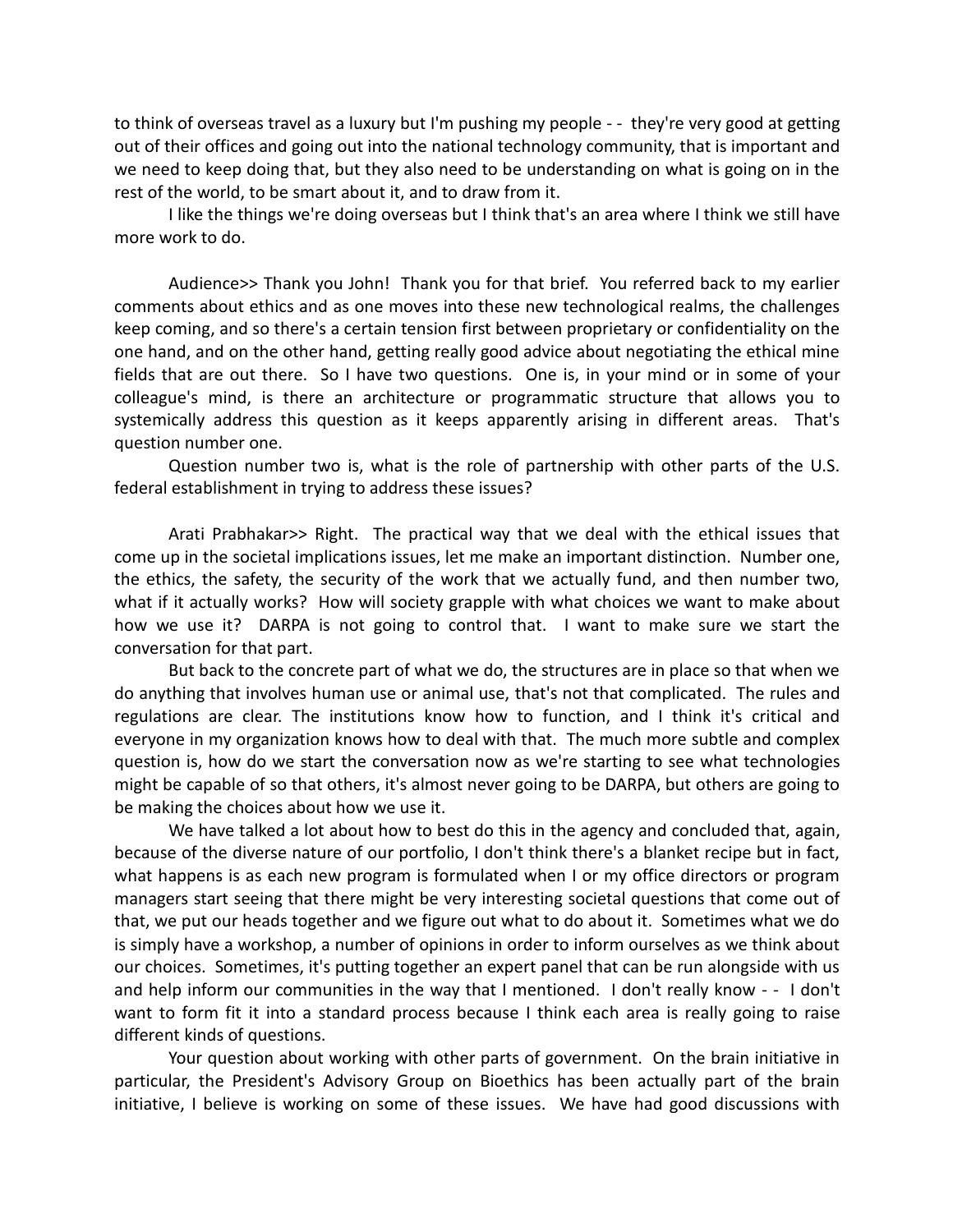them. You know, that's a great example of something that is much bigger than the little piece that DARPA is doing, so I think it's important for us to have those relationships.

John Holdren>> Good! Chad Mirkin.

Chad Mirkin>> That was a fantastic presentation. Good to see you. I have been a big fan of DARPA and have worked with them for quite some time, so I have learned a lot about the model. When I think of DARPA, I think they're the best at going on big ideas, disruptive technologies, and building teams, but one of the things that concerns me in terms of the recent models is that when you think about building the teams, you made a reference to graduate students coming to PI meetings and discussing what they're doing. There's a tension in the model with respect to dealing with universities and dealing with companies. The commitments, the resources available with the different groups are vastly different. So when you go from a three- year commitment or four- year commitment to a 18- month commitment, that is a huge tax on a university in terms of getting them to participate because the graduate student has a five- year Ph.D. and not an 18- month Ph.D. so I'm wondering, is DARPA missing a lot of opportunity by inadvertently pushing participation away by not addressing that particular problem.

And connected to this, if you think of the whole teaming and you take a technology development exercise, let's take Ebola, and you go down and connect the dots. You say, I need the new science that allows me to do it and the new technology and the translation, and then I have to have the buyer. What often falls short is the latter stage because there isn't a long term commitment in the business model of a company, it's to make product and sell it and make money. If you don't have a firm commitment, then you don't know there's a buyer, what happens oftentimes is the early stage is done well, but then there's a deviation, and the question is, do you get the bang for the buck that you ultimately are looking for. I'm curious on what your thoughts.

Arati Prabhakar>> I think those are two great questions. This issue, to do our work, we work with organizations that have their own objectives and universities are a great example. I think that the tension that you highlighted is something that I have seen over many, many decades at DARPA and I don't think we're ever done grappling with it. The fundamental issue is we're trying to get something done and our time frames tend to be 3 to 5 years for a program, and often there's pieces within that.

I was a graduate student once and I remember that doesn't always happen exactly on that same schedule. And I don't have a magic solution for that. I think the art of how we manage our programs needs to accommodate the fact that, especially on the basic research end of our portfolio which is where most of our university work is, I just keep asking my program managers to come back to, what is the objective? What is it you're trying to do, and often on the basic research end of that portfolio, the objective might be getting a deep new insight that tells us which direction we might want to go with something. If that's the case, you need to structure programs not to be, six- month milestones.

You know, you're just going to irritate everyone, and you are not actually going to get there, so I think - - exactly. You simply won't have the relationship you need to start with. So that's how we're trying to think about it. It doesn't always work very smoothly and I think that's a consequence of, it's the flip side of the thing that I think is great about DARPA which is we're